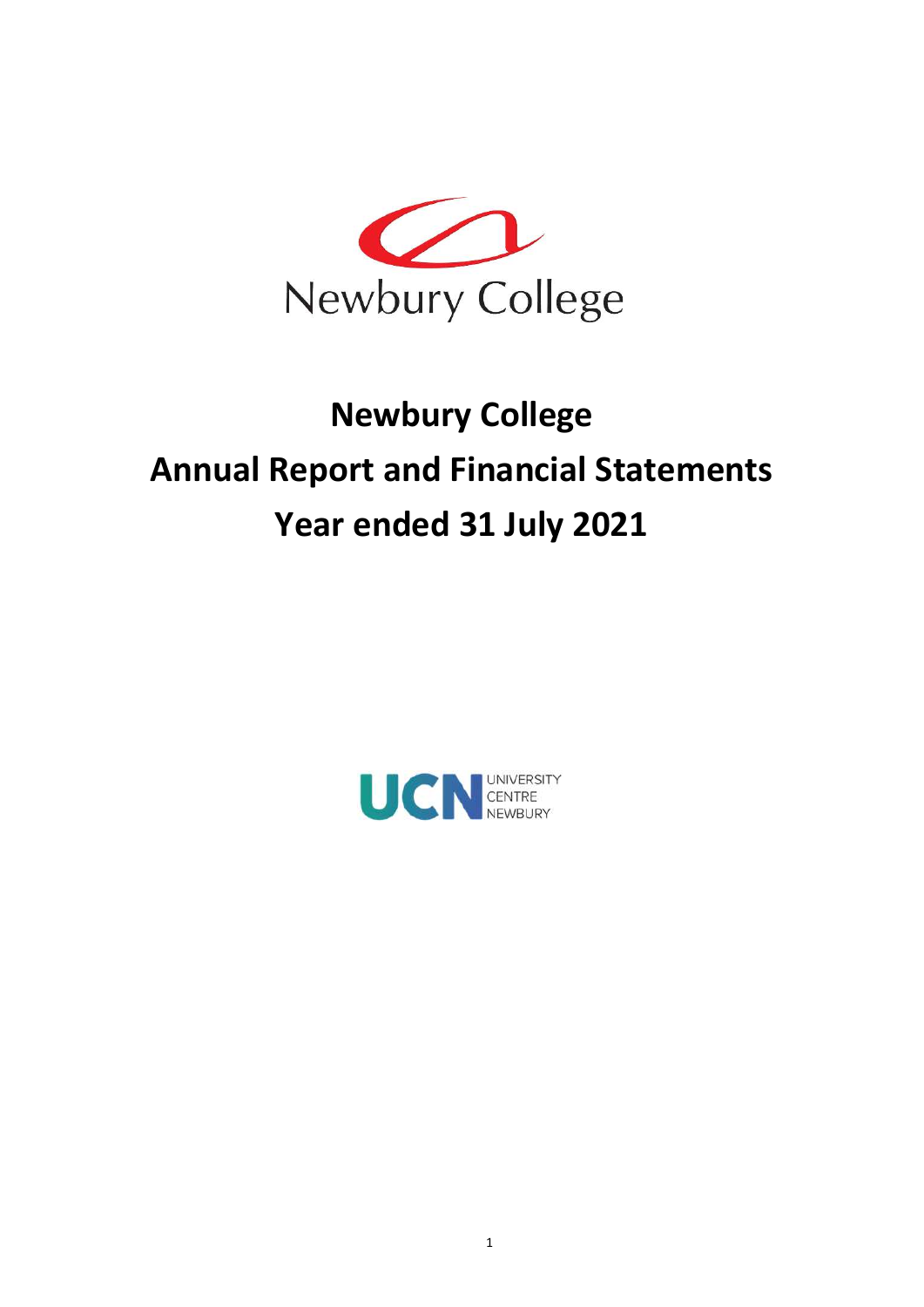# **Contents**

| <b>Newbury College</b>                                          |    |
|-----------------------------------------------------------------|----|
| <b>Contents</b>                                                 |    |
|                                                                 |    |
| Reference and administrative details                            | 3  |
| <b>Strategic Report</b>                                         | 4  |
| Statement of Corporate Governance and Internal Control          | 14 |
| Statement of Regularity, Propriety and Compliance               | 18 |
| Statement of Responsibilities of the Members of the Corporation | 19 |
| Independent Auditor's Report on the Financial Statements        | 21 |
| Independent Reporting Accountant's Report on Regularity         | 25 |
| Statement of Comprehensive Income and Expenditure               | 27 |
| <b>Statement of Changes in Reserves</b>                         | 28 |
| <b>Balance Sheet</b>                                            | 29 |
| <b>Statement of Cash Flows</b>                                  | 30 |
| Notes to the Financial Statements                               | 31 |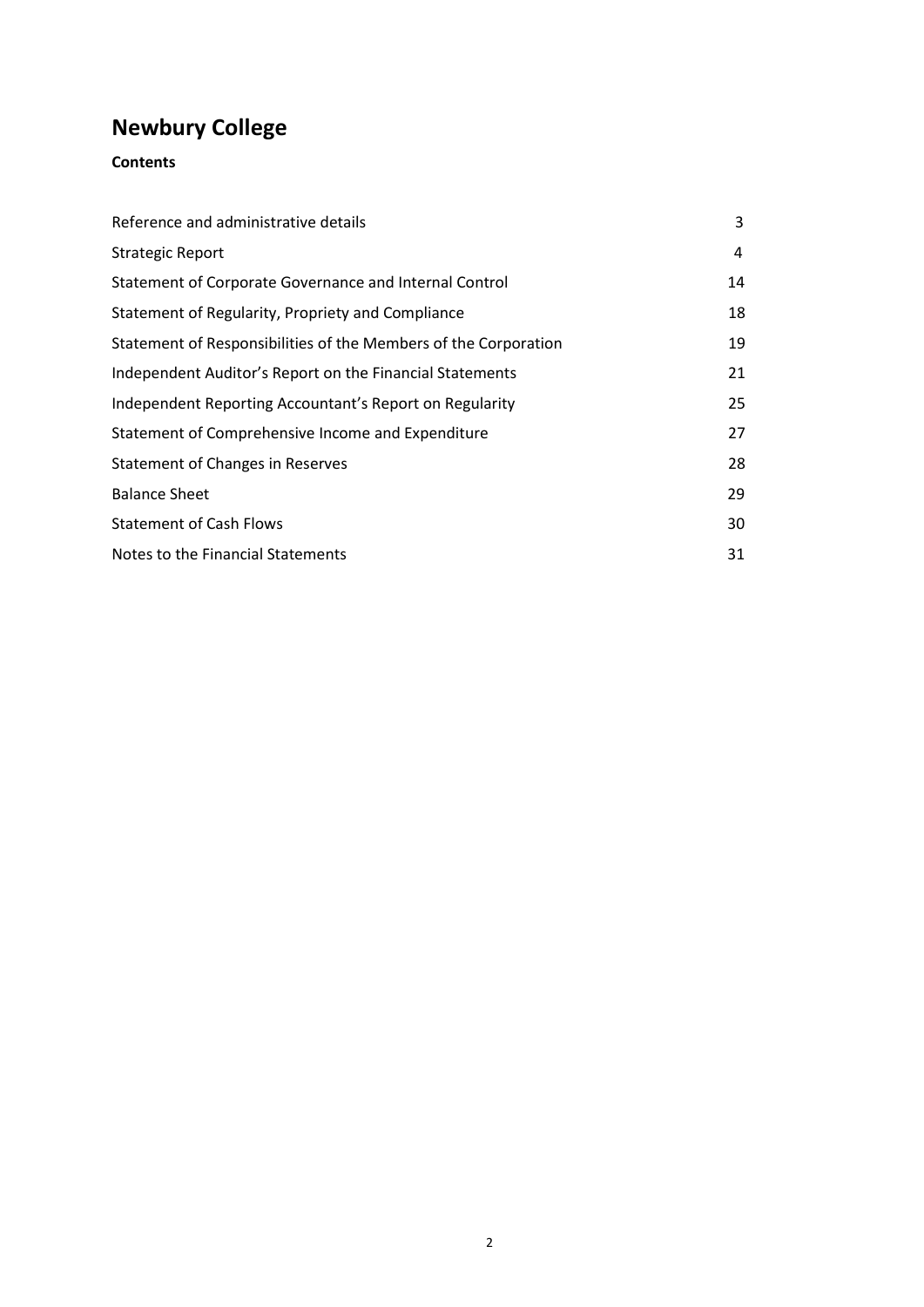# Reference and Administrative Details

# Corporation Board of Governors

To July 2021

Sally Osmond (Chair) Glyn Howells (Vice Chair) Derek Peaple Iain Wolloff (Principal & Chief Executive) Javaid Iqbal John Knight Jonathan Hopson Martin Hamer Matt Grimston Mike Farwell Nick Fox Peter Lambert Rachel McCleary Sam Dibas Shelly Van Meter Simon Thompson Sue Richardson Sue Wood Tom Rossiter

Clerk: Gill Parkinson

#### Senior Leadership Team

| lain Wolloff | $\sim 100$               | Principal & Chief Executive                             |
|--------------|--------------------------|---------------------------------------------------------|
| Lee Hunt     |                          | Vice Principal Students & Curriculum (Deputy Principal) |
| Cathy Wright | $\overline{\phantom{a}}$ | Director of HR & Support Services                       |
| Jayne Steele |                          | Director of Finance & Estates                           |
| Jo Houghton  |                          | Director of Business & Partnerships                     |

Principal and Registered Office Monks Lane, Newbury, Berkshire, RG14 7TD

#### Professional Advisors

| <b>External Auditors</b> | Alliotts LLP, Friary Court, 13 -21 High Street. Guildford. Surrey. GU1 3DL<br>(Appointed 2019 on 3-year contract. To be re-tendered every 5 years) |
|--------------------------|----------------------------------------------------------------------------------------------------------------------------------------------------|
| <b>Internal Auditors</b> | Mazars LLP, 90 Victoria Street, Clifton, Bristol, BS1 6DP                                                                                          |
| <b>Solicitors</b>        | Bevan Brittan, Kings Orchard, 1 Queen Street, Bristol BS2 0HQ                                                                                      |
| <b>Bankers</b>           | Lloyds, 3-5 Bridge Street, Newbury, Berkshire, RG14 5BQ                                                                                            |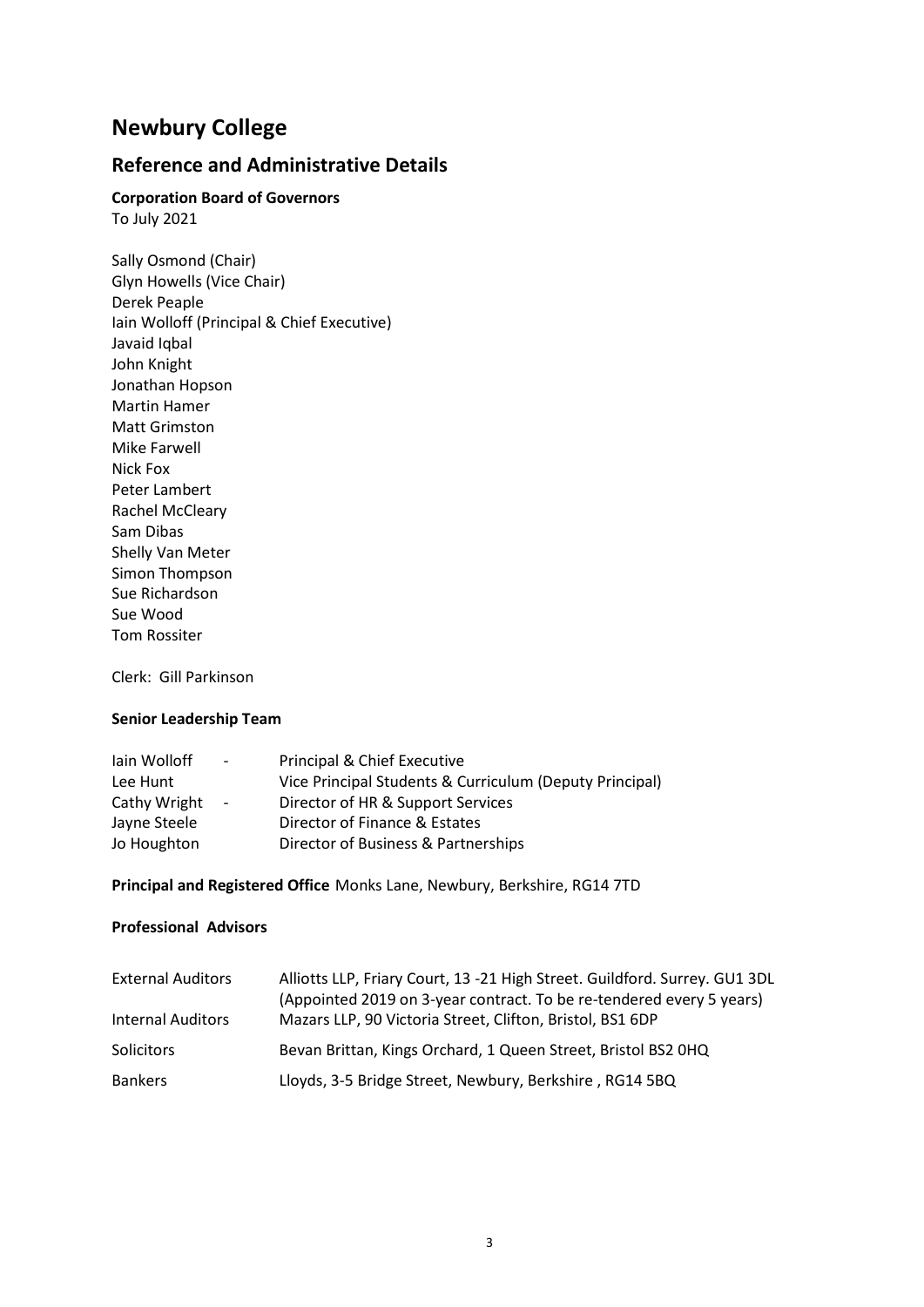## Strategic report

## OBJECTIVES AND STRATEGY

The Corporation Board of Governors present their annual report together with the financial statements and auditor's report for Newbury College for the year ended 31 July 2021.

#### Legal status

The Corporation was established under the Further and Higher Education Act 1992 for the purpose of conducting Newbury College. The College is an exempt charity for the purposes of Part 3 of the Charities Act 2011.

#### Purpose - Why we are here

#### We believe in: Creating opportunities to transform lives

#### Vision - We will

- Enable people to excel in their careers and in their lives
- Support business success by developing talented people
- Provide high quality resources for learning by securing and sustaining financial strength
- Build opportunities for all members of our community through an inclusive and respectful culture
- Deliver excellent learning, by appointing, retaining and developing innovative professional staff
- Act as a hub for the community to inspire the value of education
- Create a sustainable learning environment and reduce our impact on climate change

| <b>Aspiration</b> | being ambitious for individuals and for the quality of provision<br>inspiring innovation and creativity                         |
|-------------------|---------------------------------------------------------------------------------------------------------------------------------|
| <b>Integrity</b>  | acting with uncompromising integrity in everything we do<br>taking responsibility for own development                           |
| Respect           | listening to all members of the College community<br>fostering a culture of respect for their rights, differences and liberties |

#### Values - How we aim to behave

#### Strategy

The strategy for Newbury College and the UCN aims to provide clarity for all stakeholders (students, staff, governors, employers, parents and the community) about the purpose of the College and what we aim to achieve between 2021 to 2024. The effects of the pandemic have had a profound influence on all aspects of society and have brought about many changes to the operation of the College. In order to play a significant role in the recovery of the economy and of the local community, we have undertaken a full review of the College's purpose, vision for the future, values and core business.

The College has been an important part of the educational landscape of the area for over seventy years and we will continue to develop a 'learning campus', which meets the needs of local people and of the economy. We are committed to developing and maintaining partnerships with a wide range of organisations to achieve our vision and to fulfil our core purpose of Creating opportunities to transform lives.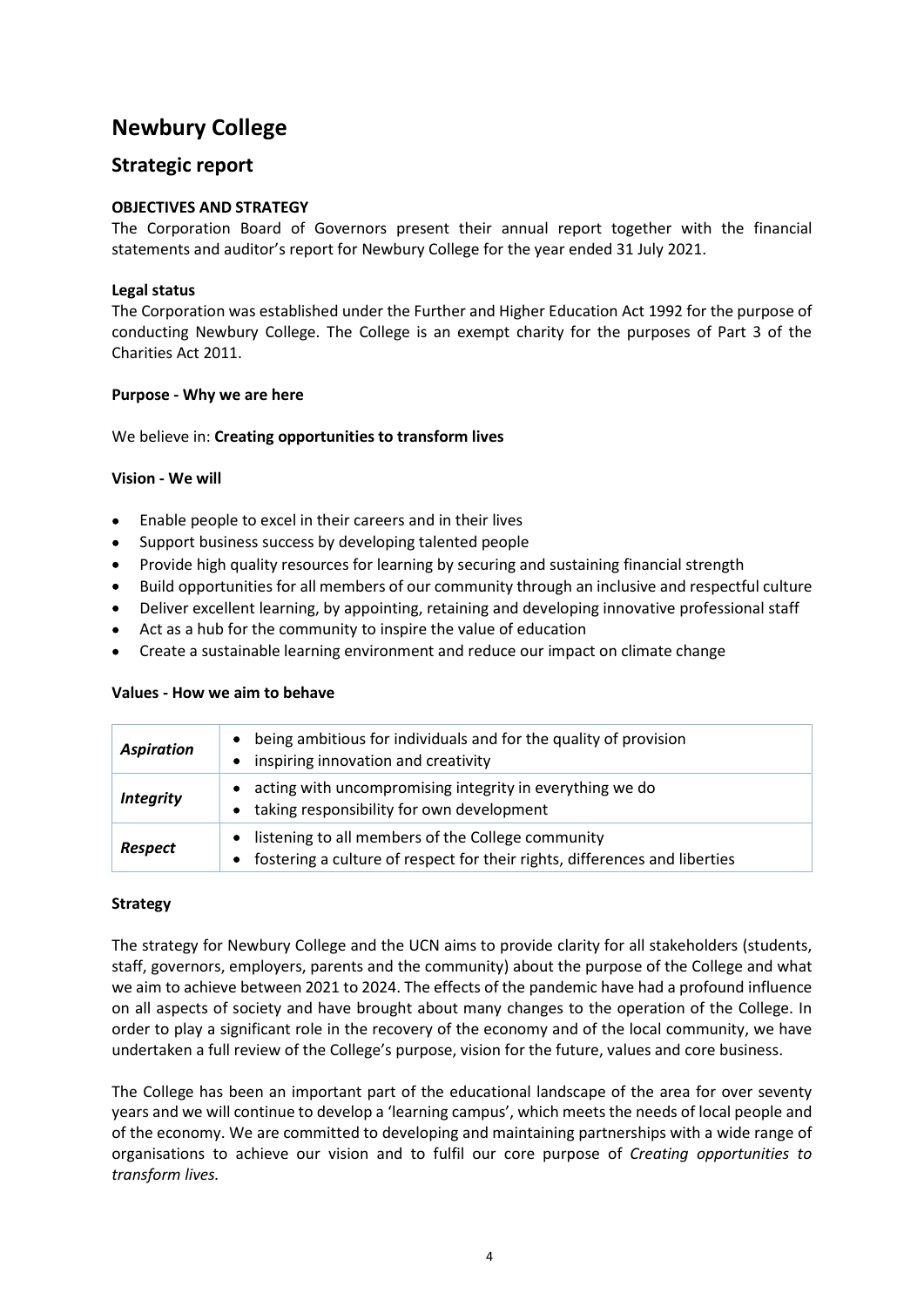During 2020/21 the College was able to continue to respond positively to the challenges of the Covid-19 pandemic, in order to maintain effective delivery for students. During the periods of national lockdown, staff across the College successfully adjusted their approach to the delivery of learning and to their support for students. Wherever appropriate, vulnerable students and young people whose parents are critical workers were able to continue to attend the College site and were supported in their learning by a dedicated team of teachers and support staff. At the same time, the majority of students switched to remote learning and rapidly adapted to using video conferencing and the College virtual learning environment. In order to support both students and staff in their online learning, all available digital resources were issued to those without ready access to suitable devices. Student feedback and staff monitoring both evidenced high levels of engagement and satisfaction with remote learning. Despite the challenges of the year, most students were able to complete their learning. However, the learning of students studying practical subjects, with significant requirements for workshop activities were delayed.

Whilst student experience, progress and achievement were successfully maintained, the more negative impacts of the pandemic were felt in a number of areas of the College's operations. The income normally received from the letting of College buildings and facilities was significantly adversely affected by the periods of national lockdown and local restrictions. Similarly, both adult & community learning and the provision for employers were affected by the restrictions and by the pressures on the economy. This resulted in reduced activity in these areas during 2020/21.

The College vision includes an important commitment to 'Create a sustainable learning environment and reduce our impact on climate change'. In 2021 the College committed to the national initiative of the 'Climate Action Roadmap for FE Colleges' and has developed its own detailed plans for action. In 2020/21 this has included:

- Calculation of the College's current carbon emissions and the commissioning of an energy assessment project, working with the Environmental Information Exchange (EIE) at Oxford Brooks University
- Launching the Renewables Centre, with c.£500K investment from the Local Enterprise  $\bullet$ Partnership (LEP), for technical training in low carbon energy installations
- Hosting the Net Zero Tour Bus as part of the national initiative coinciding with COP26  $\bullet$
- Increases in the use of low energy LED lights and movement sensors across the College  $\bullet$
- Renewal of Gas and Electricity contracts with 100% green energy
- Training for all staff on the College's approach to reducing our impact on climate change
- Upgrading of the energy management system within the College building

#### Resources

The College has various resources that it can deploy in pursuit of its strategic objectives.

- The College employs 251 people, of whom 206 are teaching and classroom support staff.
- The College enrolled approximately 626 learners aged 16-8 and 1,818 adults.
- The College has £3.98 million of net liabilities including £11.8 million pension liability and longterm debts of £6.25 million made up of debt in respect of the Private Finance Initiative (PFI) contract (funding for the main College building) and deferred capital grants. Tangible fixed assets have net book value of £12.85 million and there is a cash balance of £2.09m.
- The College has a 38-acre campus which comprises the Main College Learning Centre, Sports and Construction Centre and approximately 10 acres of undeveloped land.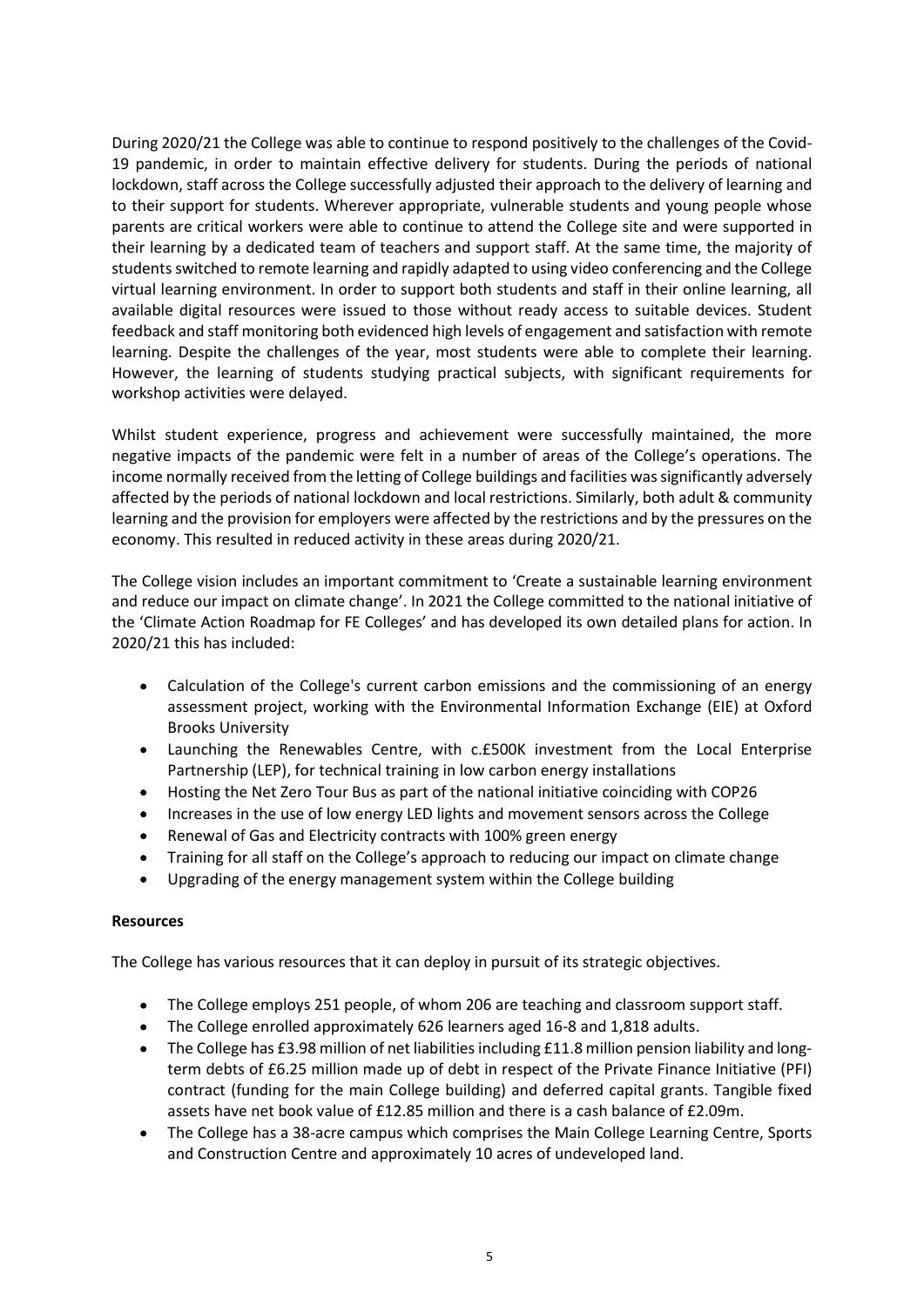- An area of 1.5 acres at the north of the campus was sold to a housing developer in August 2019 as part of the strategic plan to ensure the College's financial health. Contracts have now been exchanged for the sale of an area of land of c.8 acres to the east of the campus, for the development of a mixed-use facility to be known as Mayfield Point. The capital receipts for this sale are planned in three tranches over the next two to three years.
- The primary school (Highwood Copse) built at the southern end of the campus was completed  $\bullet$ by the Local Authority in November 2020 and is sponsored by the College. The School successfully opened in September 2021.
- Over the Summer of 2020, a large area of the College was refurbished and benefited from a  $\bullet$ major investment in technology, creating the University Centre Newbury (UCN). This was funded by the Thames Valley Local enterprise partnership (LEP).
- The College has a positive reputation locally and nationally. Maintaining a quality brand is essential for the College success in attracting students and maintaining external relationships. The College retained an OFSTED inspection grading of "Good" in 2017.

#### **Stakeholders**

The College has many stakeholders including:

- its current, future and past students;
- its staff and the trades unions of which they are members;
- the employers it works with;
- funding bodies, government departments and professional bodies;
- its partner schools, colleges and universities;
- the wider FE college community and surrounding schools;
- its local authority and the Local Enterprise Partnership

#### DEVELOPMENT AND PERFORMANCE

#### Financial Results

The College generated a deficit before other gains and losses of £1,387k (2019/20 a loss of £929k). The deficit after interest and depreciation of £1,387k includes FRS102 charges of £752k which are £391k higher than forecast. This is due to the lagged effect of the decline in the discount rate on pension costs. This adverse variance, which is a non-cash entry, has largely been offset by better income and cost savings. Without the FRS102 pension adjustments, the deficit is £635k. This deficit includes the £555k charge for the PFI premium.

The College received £32k (2019/20 £18k) from the Coronavirus job retention scheme in respect of staff that were employed for the commercial activities of the College.

The College generated a deficit before tax and pension gains and losses of £1,387k (2019/20 a surplus of £353k).

In September 2002 the College building was opened under a PFI contract and the resulting Unitary Charge commenced. In accordance with Financial Reporting Standards the assets are shown in the balance sheet and depreciated.

After accounting for pension liabilities (FRS102) the College has negative accumulated reserves of £4,263k, a revaluation reserve balance of £285k and cash balance of £2,087k.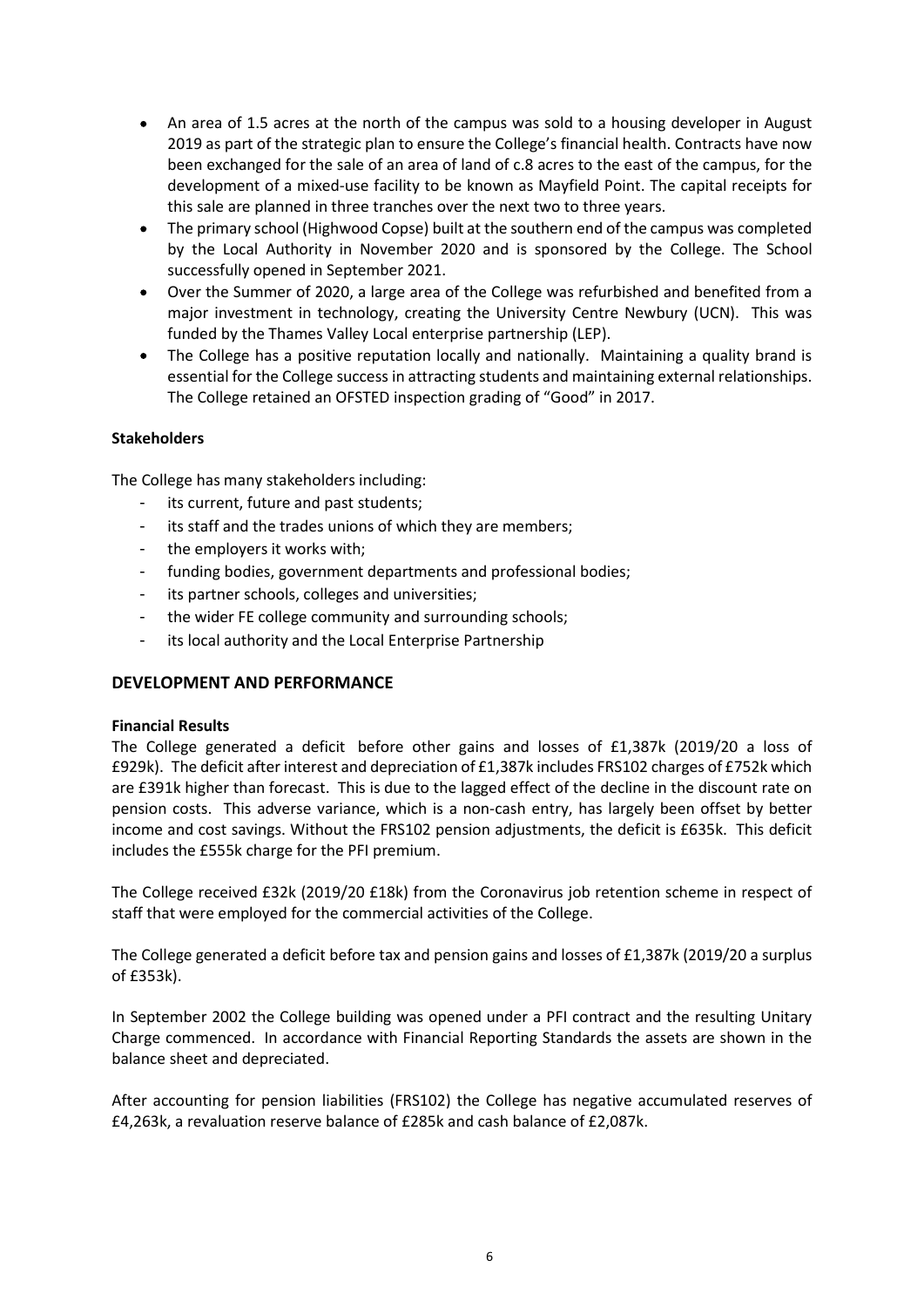#### Sources of income

The College has significant reliance on the education sector funding bodies for its principal funding source, largely from recurrent grants. In 2020/21 the FE and HE funding bodies provided 87% of the College's total income.

#### FUTURE PROSPECTS

#### Curriculum Developments

The current curriculum portfolio accounts for many aspects of both the current and future skills need regionally and nationally. This 16-19 offer links to the local labour market not only in some areas of shortfall but also in the development of core knowledge and skills that are needed in all areas of employment. The areas for further development within the Careers Academy links to the development of Digital, Health and Engineering recruitment. The career pathways on offer are moving in the right direction and with the implementation of T levels the technical routes available are expanding and creating opportunity for future cohorts.

Sport, Protective Services and Art remain popular and although some students will not move directly into these sectors, they are being prepared for the world of work with focus on key sectors such as Wholesale, Retail and Transport and Storage, the latter area being a key focus for potential growth and is under constant review awaiting the right opportunity. The UCN and Apprenticeship offer is expanding and the development of a 3-year, 5-year and 7-year option for many students is becoming available. The Governments focus on Lifelong Learning reform allows for the 3,5,7 approach to be developed knowing that it fits the national vision and intent.

Recruitment for the traditional Career Academy Pathways is beginning to improve and this is demonstrated in an increase in applications for 21/22. The T level implementation plan is developing and post Summer 2021 a focussed approach with marketing and curriculum will see these numbers start to become a reality.

The UCN and Apprenticeship offer continues to develop, with the achievement of institutional validation with the University of Northampton, more courses are becoming available. There are opportunities to expand further and to create links between the Career Academy offer and future career development opportunities.

Adult learning has ongoing develop opportunities linked to the Distance Learning portfolio, English, maths and digital provision and the opportunities for expansion through the development of the Health Sector work. The College is working with key stakeholders from the local community to understand the community intent and focus for this development. West Berkshire Council have continued to allocate a small contract to the College to concentrate on leisure and community targeted work. This is outside of the skills work being undertaken but is still important and supports the community focus.

There is ongoing work being undertaken to support the black, Asian and minority ethnic (BAME) community within Newbury. Links have been established with 'Community United' and research is currently being undertaken to establish how both the College and Community United can support each other to develop educational opportunities.

#### Estates strategy

The College Estates Strategy has been reviewed during 2020/21 based upon a set of agreed core principles and key strategic drivers. These are: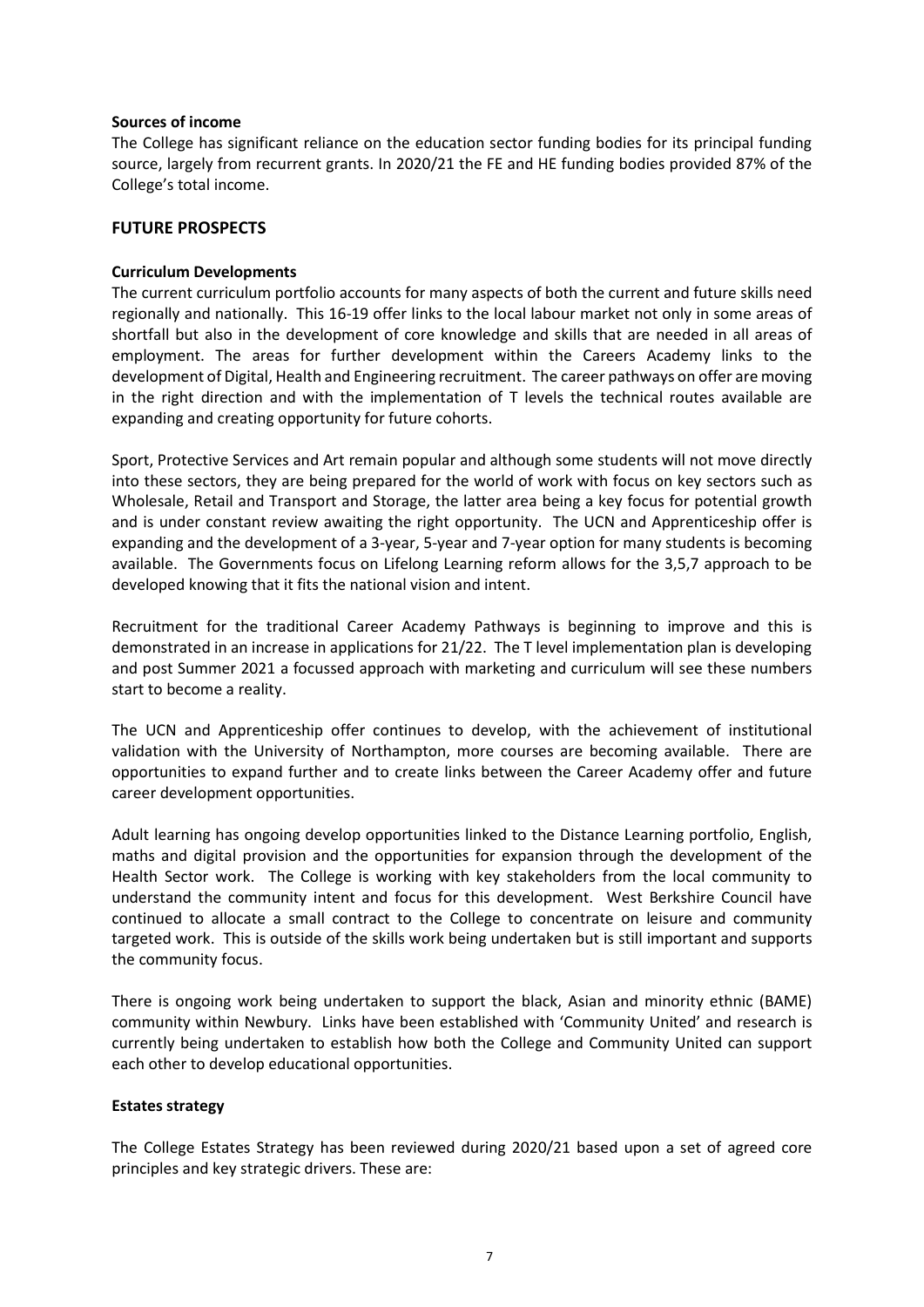Core Principles

- High quality learning spaces support high quality delivery  $\bullet$
- 
- The buildings are a key asset and need to be maintained to a good standard
- nciples<br>High quality learning spaces support high quality delivery<br>Specialist learning spaces are necessary, but flexibility to change future uses is important<br>The buildings are a key asset and need to be maintained to a g The visual appeal of the campus is important, and any future developments need to be designed to maintain this ambience
- Achieving a low carbon campus is a high priority

The key strategic drivers relevant to accommodation and property are:

- Increasing demographic of 16-18-year-olds in West Berkshire of 15% to 2028.  $\bullet$
- New curriculum delivery models with the introduction of T Levels from 2022 onwards  $\bullet$
- Growth in HE and higher-level skills following completion of the first phase of the UCN
- Continued ambition for growth of Apprenticeships
- Continued drive to meet the LEP objectives
- Ensuring that learners and staff are at the heart of everything the College does  $\bullet$
- A whole College Sustainability Strategy with clear goals to achieve carbon neutrality, based round the global Sustainability Development Goals (SDG)

#### Financial plan

The College governors set a two-year financial plan at their July Corporation meeting. Cashflow forecasting is monitored on a 24-month rolling basis.

#### Treasury policies and objectives

The College has treasury management arrangements in place to manage cash flows, banking arrangements and the risks associated with those activities. Short-term borrowing for temporary revenue purposes is authorised by the Principal. All other borrowing requires the authorisation of the Corporation.

#### Cash flows and liquidity

Net cash flow from operating activities was an outflow of £119,000 (2019/20 £15,000 outflow).

#### Reserves

The College has no formal Reserves Policy but recognises the importance of reserves in the financial stability of any organisation and ensures that there are adequate reserves to support the College's core activities. The College currently holds no restricted reserves. As at the balance sheet date the Income and Expenditure reserve stands in deficit at negative £4,263,000 (2019/20: negative reserves of £3,225,000). It is the Corporation's intention to improve the reserves position over the life of the strategic plan by limiting operational losses during the duration of the PFI contract and liquidising assets where appropriate.

#### Going concern

After making appropriate enquiries, the Corporation considers that the College has adequate resources to continue in operational existence. The impact of the pandemic and the inability to flex PFI costs have caused significant pressure on liquidity. A programme of key mitigating actions is being taken by the Senior Leadership Team and for this reason, it continues to adopt the going concern basis in preparing the financial statements. Further details are given in the Accounting Policies. (See note on page 31).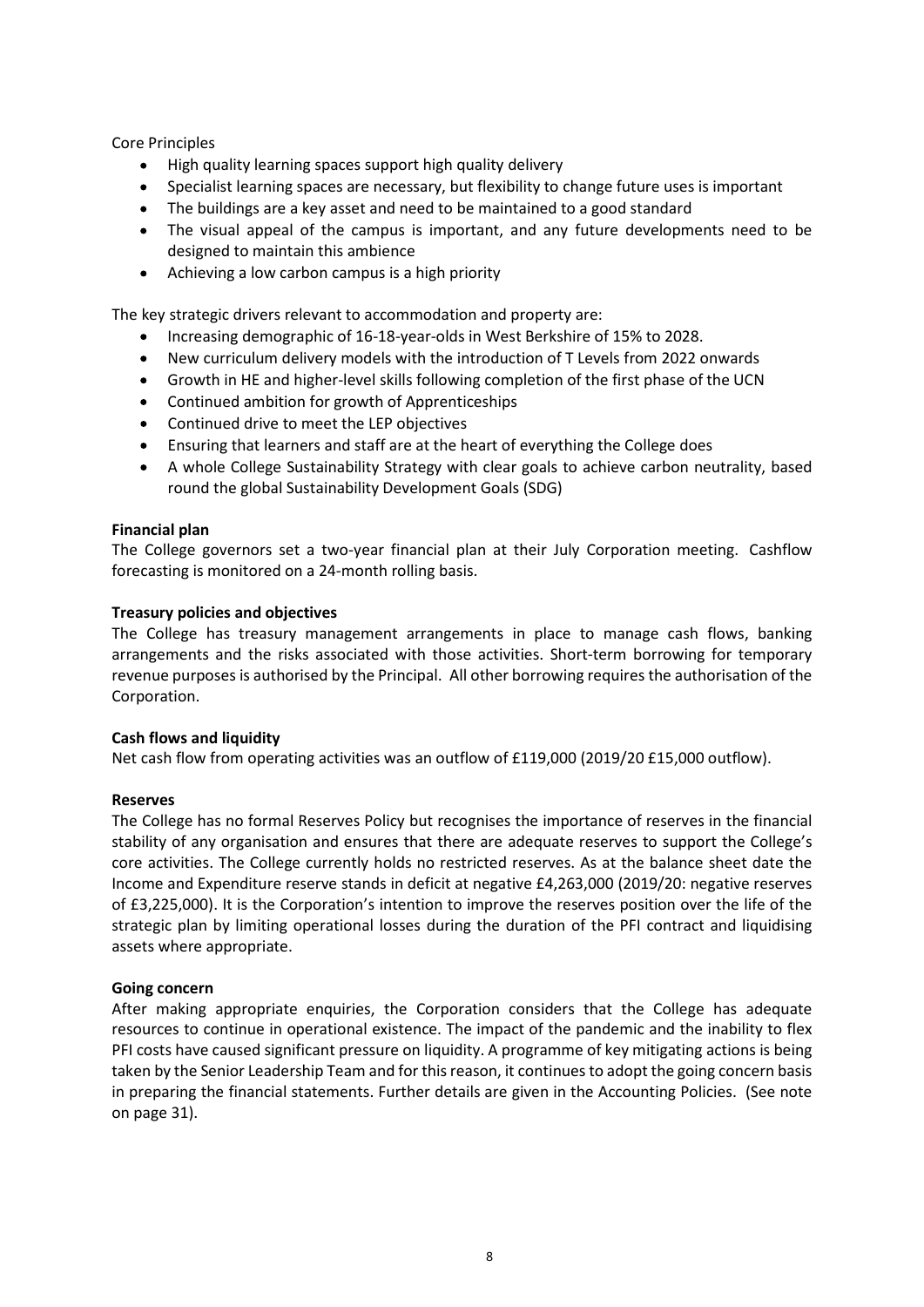#### PRINCIPAL RISKS AND UNCERTAINTIES

#### Risk management

The College has well developed strategies for managing risk and strives to embed risk management in all that it does. Risk management processes are designed to protect its assets, reputation and financial stability. The Corporation Board has overall responsibility for risk management and its approach to managing risks and internal controls is explained in the Statement on Corporate Governance.

A risk register is maintained at the College level which is reviewed regularly by the Audit Committee. The risk register identifies the key risks, the likelihood of those risks occurring, their potential impact on the College and the actions being taken to reduce and mitigate the risks. Risks are prioritised using a consistent scoring system.

The main potential risk factors affecting the College are outlined below. Not all the factors are within the College's control. Other factors besides those listed below may also adversely affect the College. Each of these key risks is controlling thorough an existing series of mitigating actions and a plan of further actions to further reduce risk.

- Safeguarding
	- $\circ$  An individual or group of individuals come to harm due to inadequate safeguarding/safety procedures, policies or the lack of understanding and adherence to them
- Financial
	- o The College experiences cashflow difficulties
	- o The College is subject to a significant fraud resulting in financial loss
- Quality
	- $\circ$  The College fails to meet standards of quality expected by its stakeholders and regulatory bodies (e.g. ESFA, Ofsted, OFS) resulting in damage to reputation and a decline in student numbers
- Compliance
	- o Failure to comply with Government, Regulatory Body, legislation and internal policies and procedures leads to a detrimental impact on the assets of the College
- Staff
	- o Failure to attract and retain high calibre staff
- Resources
	- o The College fails to meet the Strategic Plan as a result of the dilution of resources over multiple competing projects
- Reputation
	- $\circ$  The College experiences reputational damage by failing to keep pace with environmental initiatives
	- o The College experiences other reputational damage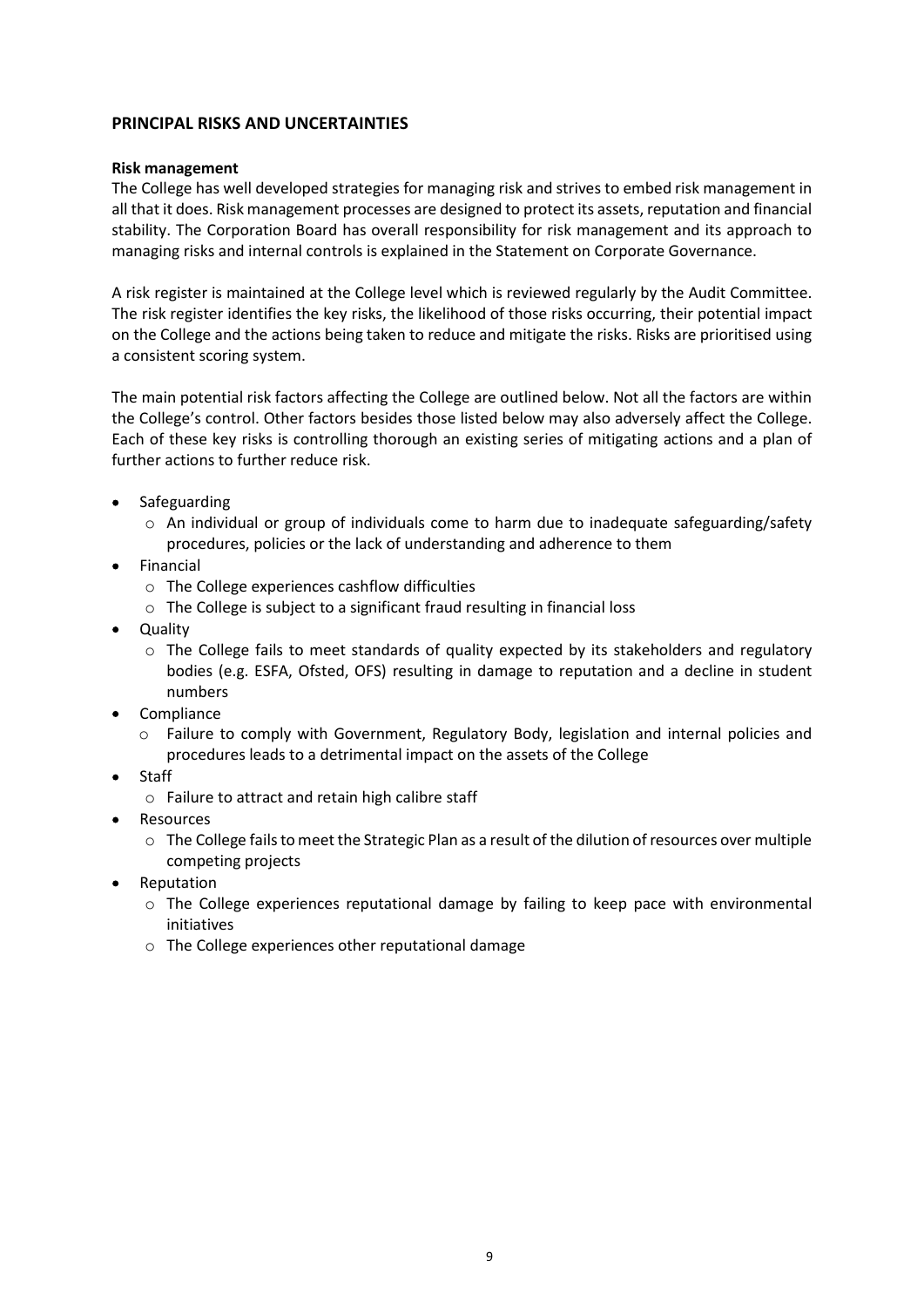#### KEY PERFORMANCE INDICATORS

| Y PERFORMANCE INDICATORS                                            |                             |                           |
|---------------------------------------------------------------------|-----------------------------|---------------------------|
|                                                                     |                             |                           |
| e College established a range of goals (KPI) in its Strategic Plan: |                             |                           |
|                                                                     |                             |                           |
|                                                                     |                             | <b>Current Progress</b>   |
| Indicator                                                           | Goal                        | (out of $10$ )            |
| Teaching grades-good or better                                      | 85%                         | $\bf 8$                   |
| Teaching grades - outstanding                                       | 30%                         | $6\phantom{a}$            |
| Employer views                                                      | Top 25%                     | 8                         |
| <b>HE Teaching Excellence</b>                                       | Silver                      | $\Box$                    |
| FE Achievement                                                      | Top 25%                     | $6\phantom{1}$            |
| Apprenticeship Achievement                                          | Top 25%                     | 10                        |
| Progress - Level 2 & 3 - 16-18                                      | Top 25%                     | $\mathbb{L}$              |
| English & Maths Progress - 16-18                                    | Above FE average            | $\overline{3}$            |
| Student destinations - 16-18                                        | Top 25%                     | $\overline{7}$            |
| Safeguarding - students feel safe                                   | 95%                         | $\boldsymbol{9}$          |
| Annual Attendance Rate                                              | 90%                         | $\boldsymbol{8}$          |
| Learner views                                                       | Top 25%                     | $\overline{7}$            |
| Work related learning participation                                 | 95%                         | 5                         |
| Equality & diversity                                                | No significant gaps         | $\boldsymbol{8}$          |
| <b>Financial Health</b>                                             |                             |                           |
|                                                                     | Good                        | $\overline{2}$            |
|                                                                     |                             |                           |
| College income                                                      | £10m                        | $6\phantom{1}$            |
| Diversifying Income<br><b>Staff Engagement</b>                      | 20% Non-Funding Body<br>95% | $\overline{4}$<br>$\bf 8$ |

These goals have now been updated and revised as a 'balanced scorecard' in the new Strategy, approved by the Corporation Board at the end of 2020/21.

#### OTHER INFORMATION

#### Public Benefit

Newbury College is an exempt charity under the Part 3 of the Charities Act 2011 and, following the Machinery of Government changes in July 2016, is regulated by the Secretary of State for Education. The members of the Corporation Board, who are trustees of the charity, are outlined on page 3.

In setting and reviewing the College's strategy, the Governing Body has had due regard for the Charity Commission's guidance on public benefit and particularly upon its supplementary guidance on the advancement of education. The guidance sets out the requirement that all organisations wishing to be recognised as charities must demonstrate, explicitly, that their aims are for the public benefit.

In delivering its mission, the College provides the following identifiable public benefits through the advancement of education:

- High-quality teaching and learning  $\bullet$
- Widening participation and tackling social exclusion
- Providing excellent employment prospects for students
- Strong student support systems
- Meeting skills needs of employers, industry and commerce.
- $\bullet$ Partnership work with Local Authorities & Local Enterprise Partnerships (LEPs)

The delivery of public benefit is covered throughout the Members Report.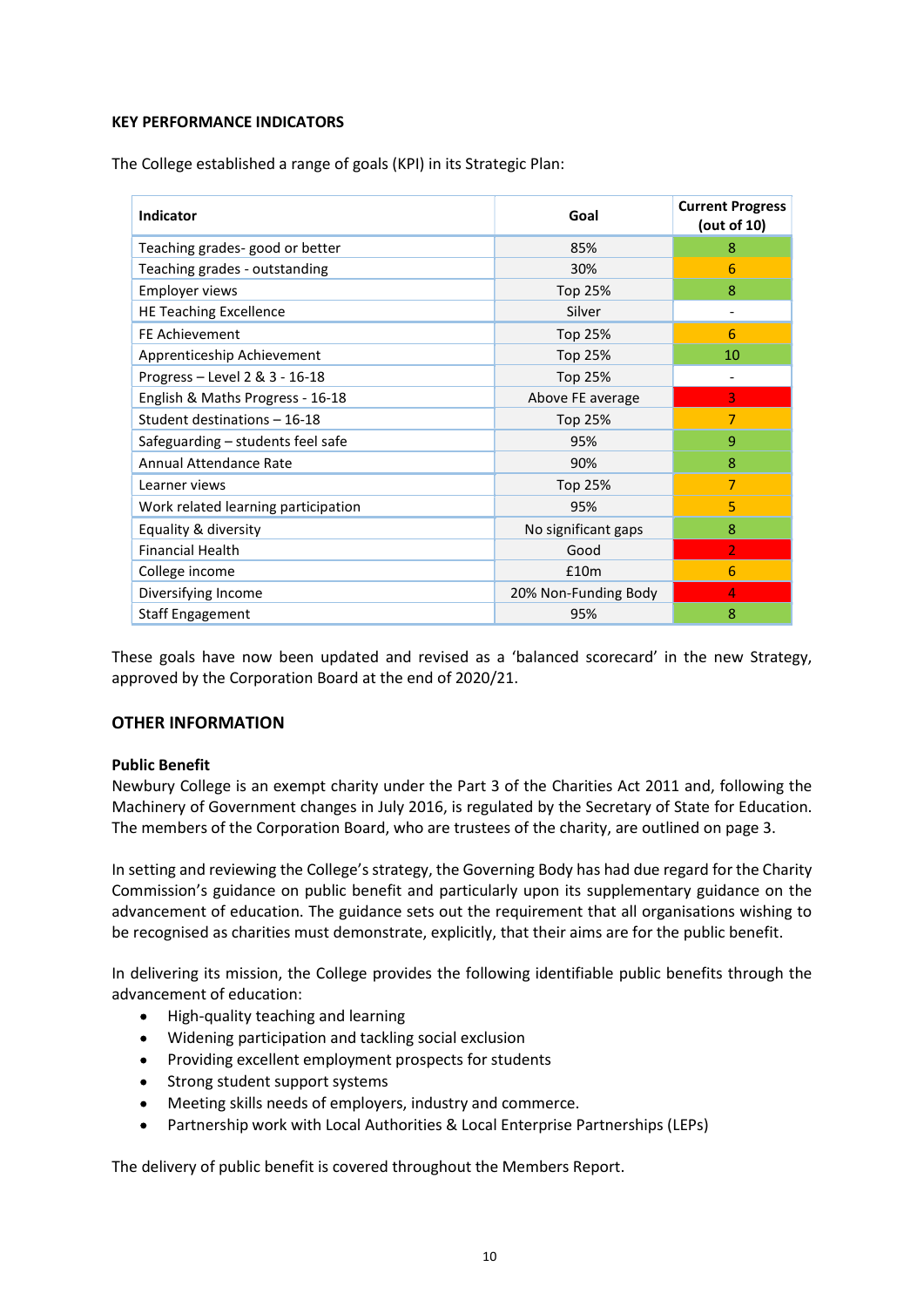## Equality

"We endeavour to meet the needs of our students, employees and all stakeholders, respecting their protected characteristics within the context of education, learning, training and employment".

Our aim is to be an inclusive College where individual differences are respected and where all staff and students have a fair opportunity to fulfil their potential. Our intention is to be recognised as an outstanding College and the critical factor in this is the success of all students and staff.

We commit to:

- 1. Helping prepare our students for a fair and flexible labour market that draws on the talents of all and builds a strong economy.
- 2. Changing culture and attitudes; reducing prejudice, which holds people back from achieving their potential and tackling discrimination, hatred and violence in College and the community.
- 3. Empowering individuals and, where possible, communities by promoting greater participation in education and training.
- 4. Ensuring concerted action to embed equality across the College community and contribute to the equality landscape.

To show how we are complying with the Act, we will:

- Agree with staff and students the key features of our culture of respect and ensure that this is promoted and reinforced throughout the College.
- Monitor the progress and achievement of all groups of students and take positive steps to address any significant gaps in outcomes.
- Monitor the diversity of staff through new starters and the staff mix and take positive steps to address any significant gaps.

#### Leadership & Management

The College's strong commitment to equality and diversity starts with the Senior Leadership Team, a member of which chairs the Equality, Diversity and Inclusion Committee (EDIC).

The EDIC monitors the progress of the Equality and Diversity action plan and equality duty priorities.

- The link governor for equality and diversity attends the EDIC and meets with key staff once a year to ensure the College is meeting its statutory duties. A report is then presented to the Board of Governors.
- The Senior Leadership team leads the setting and monitoring of college targets in relation to equality, diversity and inclusion.
- The Director of HR and Support Services ensures that governors are trained in equality and diversity matters and are fully up to date with all relevant legislation.
- All policyholders are required to conduct an equality impact assessment (EIA) on all policies to ensure that no group is disproportionately affected by college policy.

#### Aims

The College is committed to ensuring equality of education and opportunity for every student and value all members of the College community, respecting their protected characteristics. We aim to develop a culture of inclusion and diversity in which all those connected to the College feel proud of their identity and can participate fully in college life.

The College has due regard for the Equality Duty and its aims, through: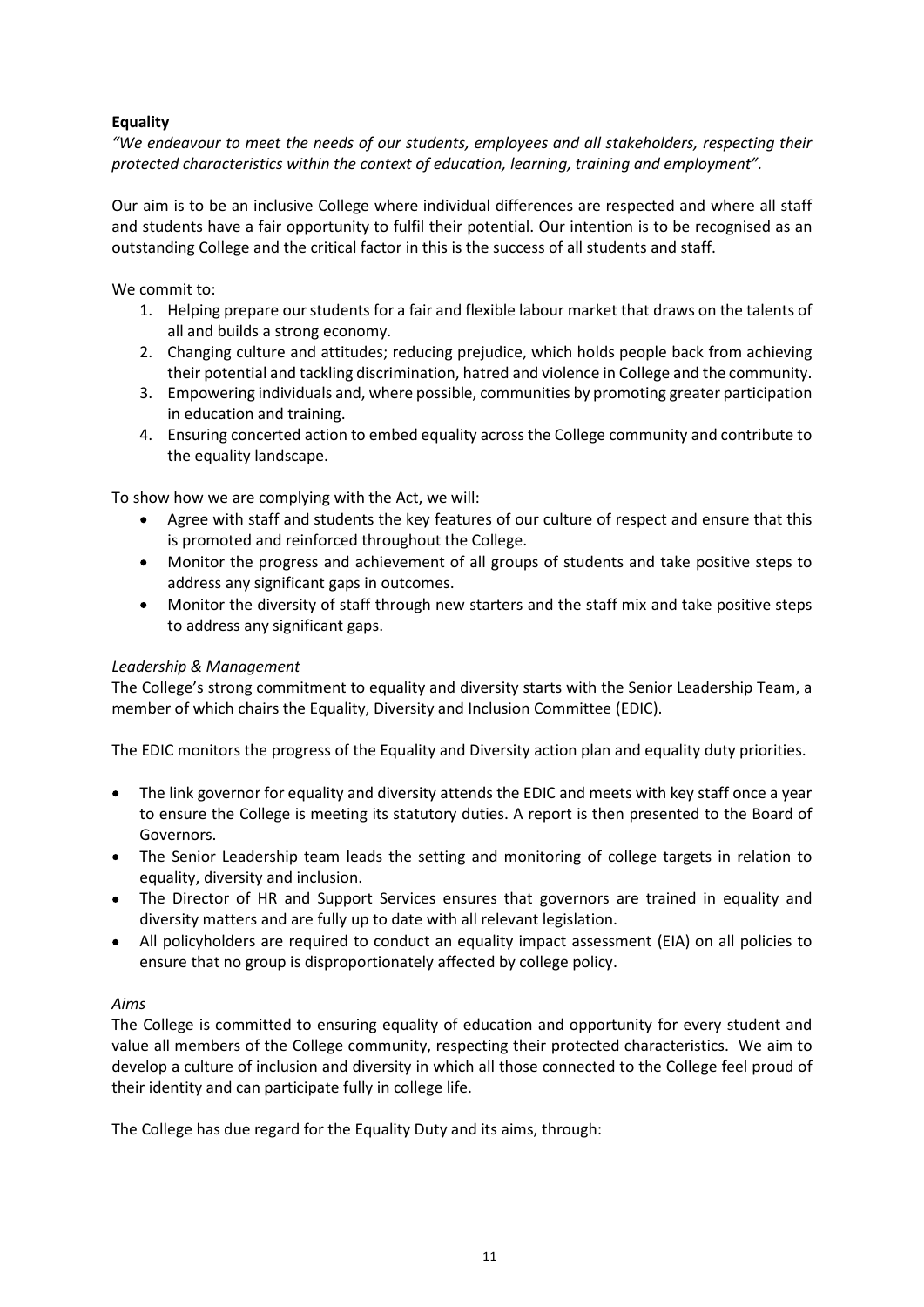- 1. Ensuring protection from discrimination, harassment, and victimisation on the grounds of specific characteristics (referred to as protected characteristics). This means that the College does not discriminate against any specific characteristics (referred to as protected characteristics). This means that the College does not discriminate against any members of the College community or treat them less favourably because of their age, disability, gender reassignment, marriage and civil partnership, pregnancy and maternity, race, religion or belief, sex or sexual orientation.
- 2. Advance equality of opportunity between people who share a protected characteristic and people who do not share it. The achievement of students will be monitored by certain protected characteristics, and we will use this data to support students, raise standards and ensure inclusive teaching.
- 3. Fostering good relations between people who share a protected characteristic and people who do not share it. We will tackle discrimination by the positive promotion of equality, challenging bullying and stereotypes and creating an environment that champions respect for all.

At Newbury College, we believe that diversity is a strength that should be respected and celebrated by all those who learn, work and visit here.

#### Disability & accessibility statement

The statement describes our commitment to all our learners, especially those with learning difficulties and/or disabilities and the support available to them at the College. The College is committed to ensuring that everyone who wishes to attend College is treated fairly. The College is committed to the implementation of equality of opportunity for all learners, respecting and valuing positively differences in age, ethnicity, disability, gender, marital status, nationality and faith etc. It is our intention that everyone should have full and fair consideration for entry to the College.

#### Trade union facility time

| intention that everyone should have full and fair consideration for entry to the College. |                                                                                       | differences in age, ethnicity, disability, gender, marital status, nationality and faith etc. It is our                                                                                                                                                                                                                                                                                                                                                                                                               |  |
|-------------------------------------------------------------------------------------------|---------------------------------------------------------------------------------------|-----------------------------------------------------------------------------------------------------------------------------------------------------------------------------------------------------------------------------------------------------------------------------------------------------------------------------------------------------------------------------------------------------------------------------------------------------------------------------------------------------------------------|--|
| venues appropriate to the needs of individual learners.                                   |                                                                                       | We offer a wide range of courses from Pre-Entry to Level 7 and try to design the curriculum to be<br>accessible, delivered at a time, in a place and in a style that meets each learner's agreed needs,<br>wherever and whenever possible. All learners have access to a range of supportive entry services<br>including assessment of individual need and provision of flexible on-programme support. We choose<br>assessment methods that are sensitive to the needs of individual learners and provide examination |  |
| providing for support needs.                                                              |                                                                                       | Learning Support is the cross-college service which helps assess learners' support needs and provide<br>appropriate additional support. We conform to the requirement of the awarding bodies when                                                                                                                                                                                                                                                                                                                     |  |
| <b>Trade union facility time</b>                                                          |                                                                                       | The Trade Union (Facility Time Publication Requirements) Regulations 2017 require the college to                                                                                                                                                                                                                                                                                                                                                                                                                      |  |
|                                                                                           |                                                                                       | publish information on facility time arrangements for trade union officials at the college:                                                                                                                                                                                                                                                                                                                                                                                                                           |  |
| Numbers of employees who were relevant in the period                                      |                                                                                       | 4 officials                                                                                                                                                                                                                                                                                                                                                                                                                                                                                                           |  |
| FTE employee number                                                                       |                                                                                       | 169                                                                                                                                                                                                                                                                                                                                                                                                                                                                                                                   |  |
|                                                                                           | 0%                                                                                    |                                                                                                                                                                                                                                                                                                                                                                                                                                                                                                                       |  |
|                                                                                           | 1-50%                                                                                 | 4 officials                                                                                                                                                                                                                                                                                                                                                                                                                                                                                                           |  |
| Percentage of time                                                                        | 51-99%                                                                                |                                                                                                                                                                                                                                                                                                                                                                                                                                                                                                                       |  |
|                                                                                           | 100%                                                                                  |                                                                                                                                                                                                                                                                                                                                                                                                                                                                                                                       |  |
| Total cost of facility time                                                               |                                                                                       | £2,206                                                                                                                                                                                                                                                                                                                                                                                                                                                                                                                |  |
| Total pay bill                                                                            |                                                                                       | £6,431,000                                                                                                                                                                                                                                                                                                                                                                                                                                                                                                            |  |
| Percentage of total bill spent on facility time                                           |                                                                                       | 0.03%                                                                                                                                                                                                                                                                                                                                                                                                                                                                                                                 |  |
|                                                                                           | Time spent on paid trade union activities as a percentage of total paid facility time | 1.97%                                                                                                                                                                                                                                                                                                                                                                                                                                                                                                                 |  |
|                                                                                           | 12                                                                                    |                                                                                                                                                                                                                                                                                                                                                                                                                                                                                                                       |  |
|                                                                                           |                                                                                       |                                                                                                                                                                                                                                                                                                                                                                                                                                                                                                                       |  |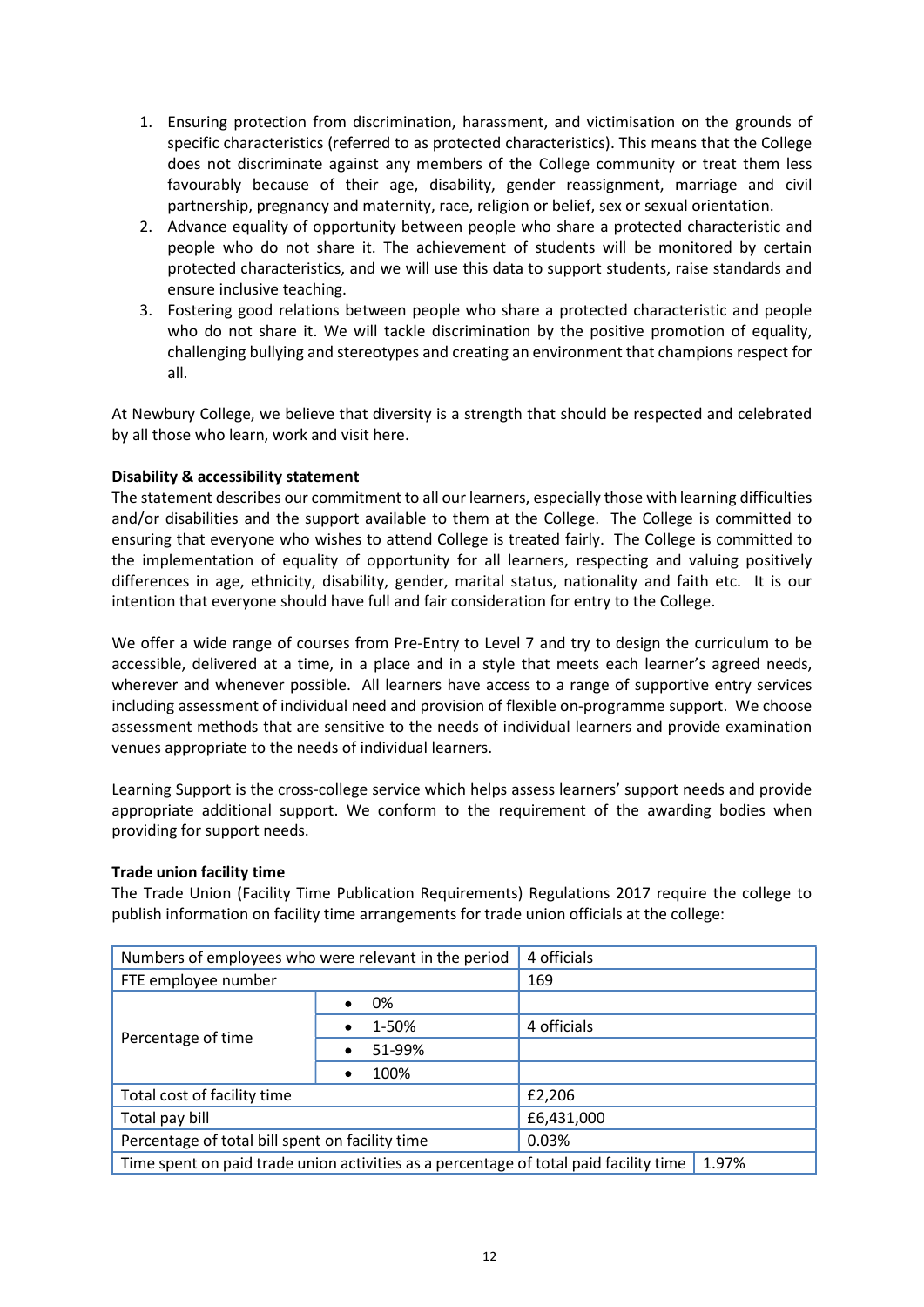#### Payment performance

The Late Payment of Commercial Debts (Interest) Act 1998, in the absence of agreement to the contrary, requires organisations to make payments to suppliers within 30 days. During the accounting period 1 August 2020 to 31 July 2021, the College paid 85 per cent of its invoices within 30 days. The College incurred no interest charges in respect of late payment for this period.

#### Events after the reporting period

In October 2021 contracts were exchanged for the sale of an area of land of c.8 acres to the east of the campus, for the development of a mixed-use facility to be known as Mayfield Point.

#### DISCLOSURE OF INFORMATION TO AUDITORS

The members who held office at the date of approval of this report confirm that, so far as they are each aware, there is no relevant audit information of which the College's auditors are unaware; and each member has taken all the steps that he or she ought to have taken to be aware of any relevant audit information and to establish that the College's auditors are aware of that information.

#### Approved by order of the members of the Corporation on 13<sup>th</sup> December 2021 and signed on its behalf by:

Bmong

Sally Osmond Chair of Corporation Board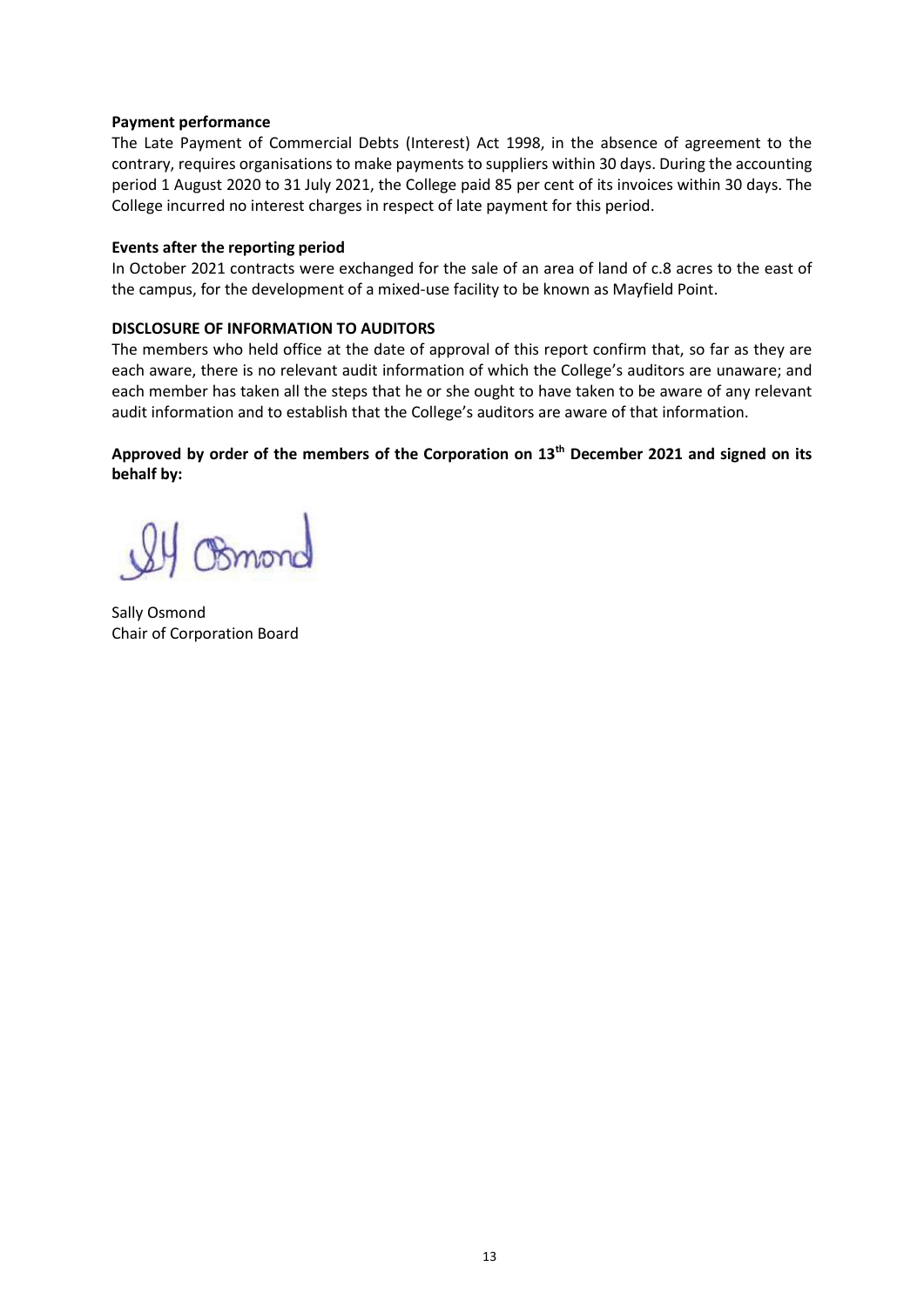#### Governance Statement

The following statement is provided to enable readers of the annual report and accounts of the College to obtain a better understanding of its governance and legal structure. This statement covers the **Newbury College**<br> **Governance Statement**<br>
The following statement is provided to enable readers of the annual report and accounts of the College<br>
to obtain a better understanding of its governance and legal structure. Thi financial statements.

The College endeavours to conduct its business:

- i. in accordance with the seven principles identified by the Committee on Standards in Public Life (selflessness, integrity, objectivity, accountability, openness, honesty and leadership);
- ii. in full accordance with the guidance to colleges from the Association of Colleges in The Code of Good Governance for English Colleges ("the Code")

#### The Corporation

| ii. in full accordance with the guidance to colleges from the Association of Colleges in The Code                                                                                                                                                                                                                                                                                                                                                                                                                                                          |                      | of Good Governance for English Colleges ("the Code") |                    |            |                     |                          |
|------------------------------------------------------------------------------------------------------------------------------------------------------------------------------------------------------------------------------------------------------------------------------------------------------------------------------------------------------------------------------------------------------------------------------------------------------------------------------------------------------------------------------------------------------------|----------------------|------------------------------------------------------|--------------------|------------|---------------------|--------------------------|
| In the opinion of the Governors, the College complies with all the provisions of the Code, and it has<br>complied throughout the year ended 31 July 2021. The Governing Body recognises that, as a body<br>entrusted with both public and private funds, it has a particular duty to observe the highest standards<br>of corporate governance at all times. In carrying out its responsibilities, it takes full account of The<br>Code of Good Governance for English Colleges issued by the Association of Colleges in March 2015<br>and updated in 2019. |                      |                                                      |                    |            |                     |                          |
| <b>The Corporation</b><br>The members who served on the Corporation during the year and up to the date of signature of this<br>report were as listed in the table below. There were 19 Board Members on the Corporation Board<br>during the 2020/21 year, with one resignation. Currently, there are no vacancies.                                                                                                                                                                                                                                         |                      |                                                      |                    |            |                     |                          |
| Member                                                                                                                                                                                                                                                                                                                                                                                                                                                                                                                                                     | <b>Status</b>        | Date of first<br>joining the                         | Current<br>Term of | Date left  | Members of<br>Audit | Attendance<br>Percentage |
|                                                                                                                                                                                                                                                                                                                                                                                                                                                                                                                                                            |                      | Board                                                | office             |            | Committee           | (Corporation)            |
| Derek Peaple                                                                                                                                                                                                                                                                                                                                                                                                                                                                                                                                               | External             | 06/07/2020                                           | 4 years            |            |                     | 100                      |
| <b>Glyn Howells</b>                                                                                                                                                                                                                                                                                                                                                                                                                                                                                                                                        | Vice Chair           | 01/10/2018                                           | 4 years            |            | Audit               | 100                      |
| lain Wolloff                                                                                                                                                                                                                                                                                                                                                                                                                                                                                                                                               | Principal            | 01/02/2018                                           |                    |            |                     | 100<br>100               |
| Javaid Iqbal                                                                                                                                                                                                                                                                                                                                                                                                                                                                                                                                               | External<br>External | 12/10/2020                                           | 4 years            |            | Audit               | 100                      |
| John Knight                                                                                                                                                                                                                                                                                                                                                                                                                                                                                                                                                |                      | 11/12/2017                                           | 4 years            |            |                     |                          |
| Jonathan Hopson<br><b>Martin Hamer</b>                                                                                                                                                                                                                                                                                                                                                                                                                                                                                                                     | External<br>External | 08/12/2008<br>29/03/2021                             | 1 year             | 24/02/2021 | Audit               | 50<br>100                |
| <b>Matt Grimston</b>                                                                                                                                                                                                                                                                                                                                                                                                                                                                                                                                       | Student              | 26/11/2019                                           | 4 years            | 16/07/2021 |                     | 100                      |
| <b>Mike Farwell</b>                                                                                                                                                                                                                                                                                                                                                                                                                                                                                                                                        | External             | 01/12/2013                                           | 2 years<br>4 years |            |                     | 100                      |
| Nick Fox                                                                                                                                                                                                                                                                                                                                                                                                                                                                                                                                                   | External             | 29/03/2021                                           | 4 years            |            | Audit               | 50                       |
| Peter Lambert                                                                                                                                                                                                                                                                                                                                                                                                                                                                                                                                              | External             | 29/03/2021                                           | 4 years            |            | Audit               | 100                      |
| Rachel McCleary                                                                                                                                                                                                                                                                                                                                                                                                                                                                                                                                            | Student              | 14/12/2020                                           |                    | 16/07/2021 |                     | 100                      |
|                                                                                                                                                                                                                                                                                                                                                                                                                                                                                                                                                            | Chair                | 26/03/2018                                           | 1 year             |            |                     | 100                      |
| Sally Osmond<br>Sam Dibas                                                                                                                                                                                                                                                                                                                                                                                                                                                                                                                                  |                      | 29/03/2021                                           | 4 years            |            |                     | 100                      |
|                                                                                                                                                                                                                                                                                                                                                                                                                                                                                                                                                            | External<br>Staff    |                                                      | 4 years            |            |                     |                          |
| Shelly Van Meter<br>Simon Thompson                                                                                                                                                                                                                                                                                                                                                                                                                                                                                                                         |                      | 13/07/2020                                           | 4 years            |            |                     | 100<br>75                |
| Sue Richardson                                                                                                                                                                                                                                                                                                                                                                                                                                                                                                                                             | External<br>Staff    | 19/10/2015                                           | 4 years            |            |                     |                          |
|                                                                                                                                                                                                                                                                                                                                                                                                                                                                                                                                                            |                      | 13/07/2020                                           | 4 years            |            |                     | 100                      |
| Sue Wood                                                                                                                                                                                                                                                                                                                                                                                                                                                                                                                                                   | External             | 01/01/2004                                           | 1 year             |            |                     | 100                      |
|                                                                                                                                                                                                                                                                                                                                                                                                                                                                                                                                                            | External             | 05/03/2012                                           | 4 years            |            | Audit               | 100                      |
| Tom Rossiter<br>Clerk: Gill Parkinson                                                                                                                                                                                                                                                                                                                                                                                                                                                                                                                      |                      |                                                      |                    |            |                     |                          |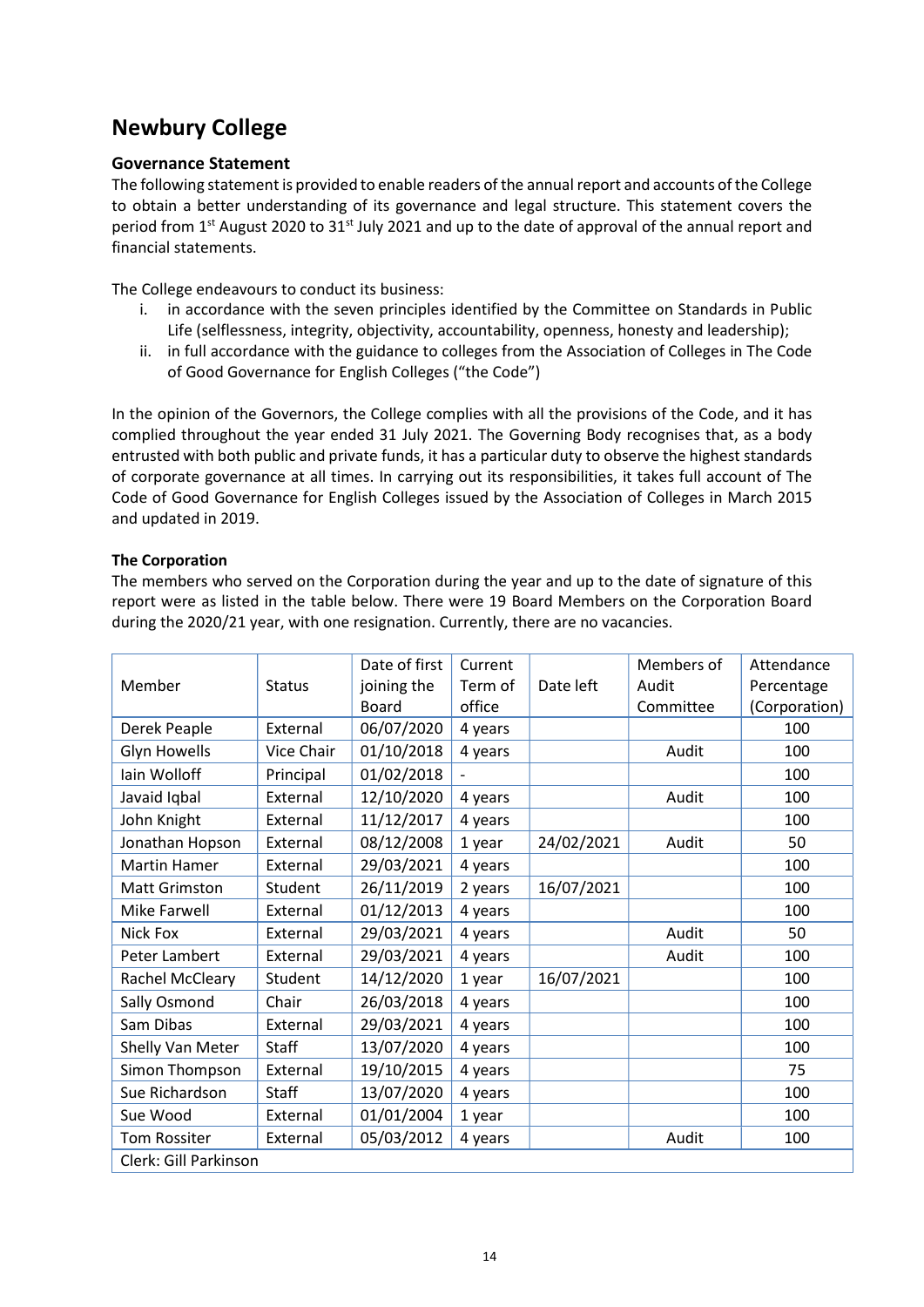It is the Corporation's responsibility to bring independent judgement to bear on issues of strategy, performance, resources and standards of conduct.

The Corporation is provided with regular and timely information on the overall financial performance of the College together with other information such as performance against funding targets, proposed capital expenditure, quality matters and personnel-related matters such as health and safety and environmental issues. The Corporation meets each term.

The Corporation had previously adopted the 'Carver Model' of governance and, therefore, only one Committee had operated, the Audit Committee, with all other matters being considered by the Board. However, during 2019/20 the Corporation returned to a full Committee structure. Full minutes of all meetings, except those deemed to be confidential by the Corporation, are available on the College's website [at www.newbury-college.ac.uk] or from the Clerk to the Corporation at Newbury College, Monks Lane, Newbury, Berkshire, RG14 7TD.

The Clerk to the Corporation maintains a register of financial and personal interests of the governors. The register is available for inspection at the above address.

All governors are able to take independent professional advice in furtherance of their duties at the College's expense and have access to the Clerk to the Corporation, who is responsible to the Board for ensuring that all applicable procedures and regulations are complied with. The appointment, evaluation and removal of the Clerk are matters for the Corporation as a whole.

Formal agendas, papers and reports are supplied to governors in a timely manner, prior to Board meetings. Briefings are provided on an ad hoc basis.

The Corporation has a strong and independent non-executive element, and no individual or group dominates its decision-making process. The Corporation considers that each of its non-executive members is independent of management and free from any business or other relationship which could materially interfere with the exercise of their independent judgement.

There is a clear division of responsibility in that the roles of the Chair and Accounting Officer are separate.

#### Appointments to the Corporation

Any new appointments to the Corporation are a matter for the consideration of the Corporation as a whole. The Corporation is responsible for ensuring that appropriate training is provided as required. Members of the Corporation are appointed for a term of office not exceeding four years.

#### Audit Committee

The Audit Committee comprises five members of the Corporation (excluding the Accounting Officer and Chair). The Committee operates in accordance with written terms of reference approved by the Corporation.

The Audit Committee meets on a termly basis and provides a forum for reporting by the College's internal, reporting accountants and financial statements auditors, who have access to the Committee for independent discussion, without the presence of College management. The Committee also receives and considers reports from the main FE funding bodies as they affect the College's business. The College's internal auditors review the systems of internal control, risk management controls and governance processes in accordance with an agreed plan of input and report their findings to management and the Audit Committee.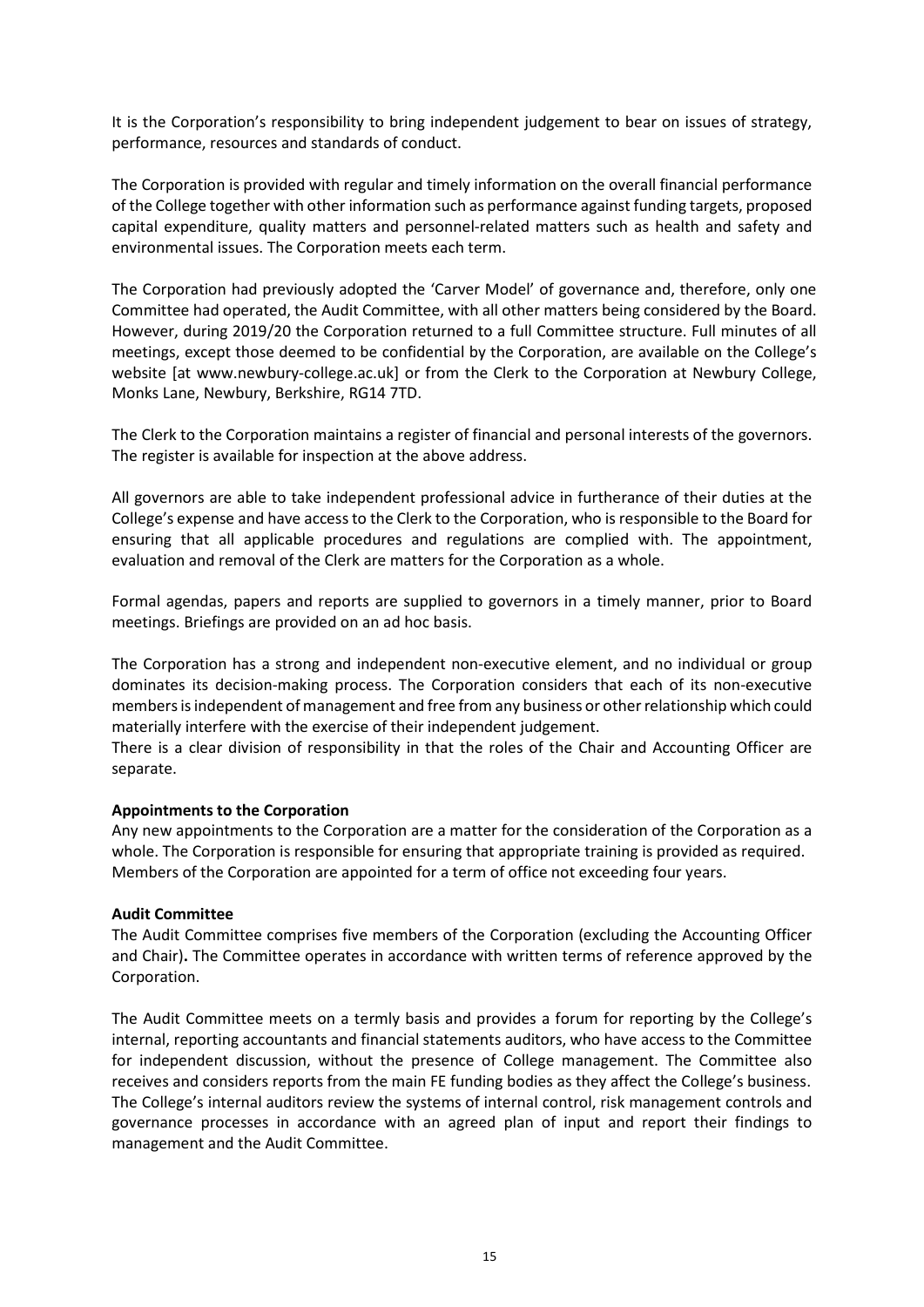Management is responsible for the implementation of agreed audit recommendations and internal audit undertakes periodic follow-up reviews to ensure such recommendations have been implemented.

The Audit Committee also advises the Corporation on the appointment of internal, reporting accountants and financial statements auditors and their remuneration for audit and non-audit work as well as reporting annually to the Corporation.

#### Internal control

#### Scope of responsibility

The Corporation is ultimately responsible for the College's system of internal control and for reviewing its effectiveness. However, such a system is designed to manage rather than eliminate the risk of failure to achieve business objectives and can provide only reasonable and not absolute assurance against material misstatement or loss.

The Corporation has delegated the day-to-day responsibility to the Principal, as Accounting Officer, for maintaining a sound system of internal control that supports the achievement of the College's policies, aims and objectives, whilst safeguarding the public funds and assets for which they are personally responsible, in accordance with the responsibilities assigned to the Principal in the Funding Agreement between Newbury College and the funding bodies. The Principal is also responsible for reporting to the Corporation any material weaknesses or breakdowns in internal control.

#### The purpose of the system of internal control

The system of internal control is designed to manage risk to a reasonable level rather than to eliminate all risk of failure to achieve policies, aims and objectives; it can therefore only provide reasonable and not absolute assurance of effectiveness. The system of internal control is based on an ongoing process designed to identify and prioritise the risks to the achievement of College policies, aims and objectives, to evaluate the likelihood of those risks being realised and the impact should they be realised, and to manage them efficiently, effectively and economically. The system of internal control has been in place in Newbury College for the year ended 31 July 2021 and up to the date of approval of the annual report and accounts.

#### Capacity to handle risk

The Corporation has reviewed the key risks to which the College is exposed together with the operating, financial and compliance controls that have been implemented to mitigate those risks. The Corporation is of the view that there is a formal ongoing process for identifying, evaluating and managing the College's significant risks that has been in place for the period ending 31 July 2021 and up to the date of approval of the annual report and accounts. This process is regularly reviewed by the Corporation.

#### The risk and control framework

The system of internal control is based on a framework of regular management information, administrative procedures including the segregation of duties, and a system of delegation and accountability. In particular, it includes:

- comprehensive budgeting systems with an annual budget, which is reviewed and agreed by the governing body
- regular reviews by the governing body of periodic and annual financial reports which indicate financial performance against forecasts
- setting targets to measure financial and other performance
- clearly defined capital investment control guidelines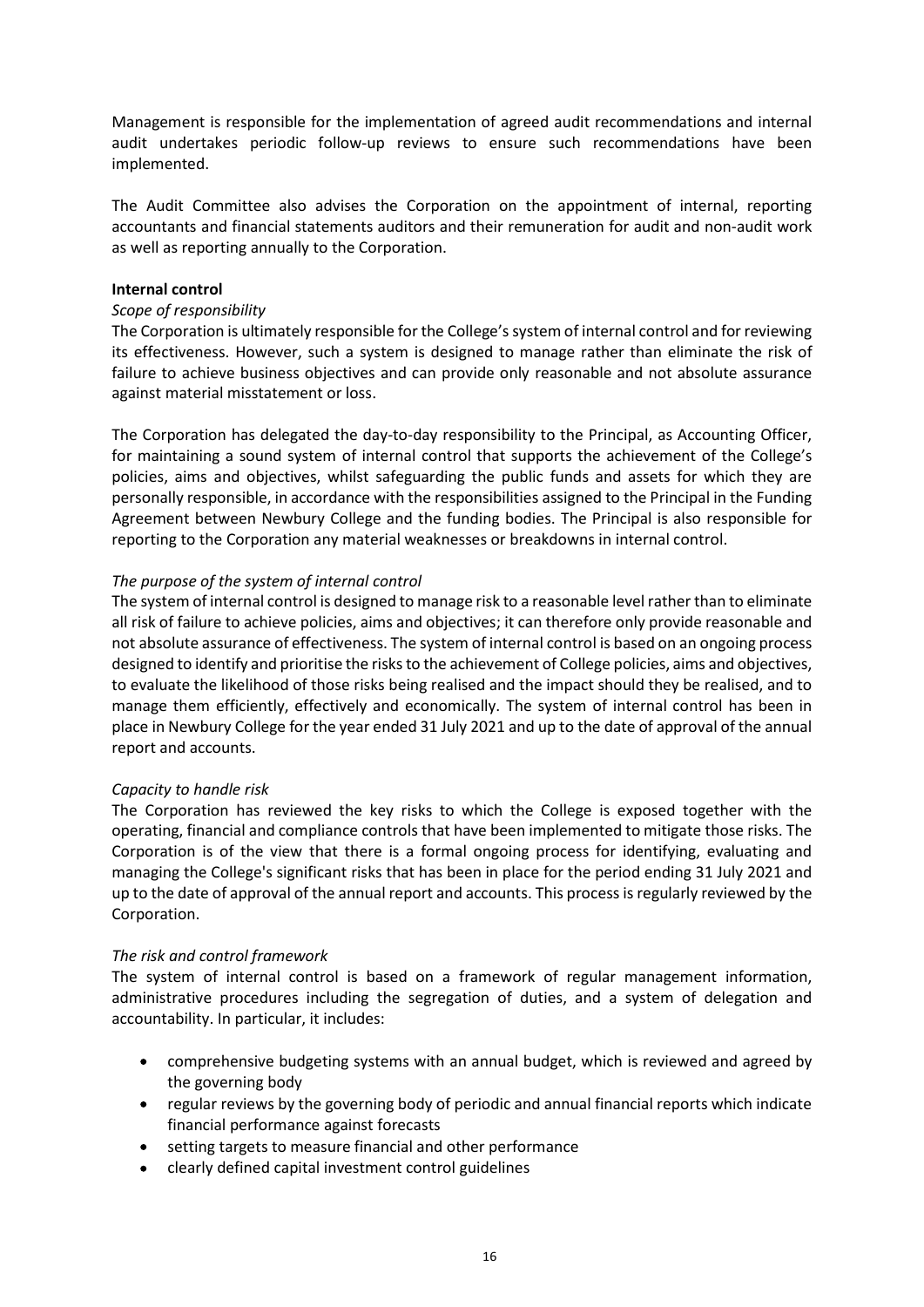the adoption of formal project management disciplines, where appropriate.

The College has an internal audit service, which operates in accordance with the requirements of the ESFA's Post 16 Audit Code of Practice. The work of the internal audit service is informed by an analysis of the risks to which the College is exposed, and annual internal audit plans are based on this analysis. The analysis of risks and the internal audit plans are endorsed by the Corporation on the recommendation of the audit committee. At minimum, annually, the Head of Internal Audit (HIA) provides the governing body with a report on internal audit activity in the College. The report includes the HIA's independent opinion on the adequacy and effectiveness of the College's system of risk management, controls and governance processes.

#### Review of effectiveness

As Accounting Officer, the Principal has responsibility for reviewing the effectiveness of the system of internal control. His / her review of the effectiveness of the system of internal control is informed by:

- the work of the internal auditors.
- the work of the executive managers within the College who have responsibility for the  $\bullet$ development and maintenance of the internal control framework
- comments made by the College's financial statements auditors and the reporting accountant  $\bullet$ for regularity assurance in their management letters and other reports.

The Accounting Officer has been advised on the implications of the result of the review of the effectiveness of the system of internal control by the Audit Committee, which oversees the work of the internal auditor and other sources of assurance, and a plan to address weaknesses and ensure continuous improvement of the system is in place.

The senior management team receives reports setting out key performance and risk indicators and considers possible control issues brought to their attention by early warning mechanisms, which are embedded within the departments and reinforced by risk awareness training. The senior management team and the Audit Committee also receive regular reports from internal audit and other sources of assurance, which include recommendations for improvement. The Audit Committee's role in this area is confined to a high-level review of the arrangements for internal control. The Corporation's agenda includes a regular item for consideration of risk and control and receives reports thereon from the senior management team and the Audit Committee. The emphasis is on obtaining the relevant degree of assurance and not merely reporting by exception. At its December 2021 meeting, the Corporation carried out the annual assessment for the year ended 31 July 2021 by considering documentation from the senior management team and internal audit and taking account of events since 31 July 2021. Based on the advice of the Audit Committee and the Accounting Officer, the Corporation is of the opinion that the College has an adequate and effective framework for governance, risk management and control, and has fulfilled its statutory responsibility for "the effective and efficient use of resources, the solvency of the institution and the body and the safeguarding of their assets".

Approved by order of the members of the Corporation on 13<sup>th</sup> December 2021 and signed on its behalf by:

Signed: Signed:

Sally Osmond Iain Wolloff Chair of Corporation Board **Accounting Officer**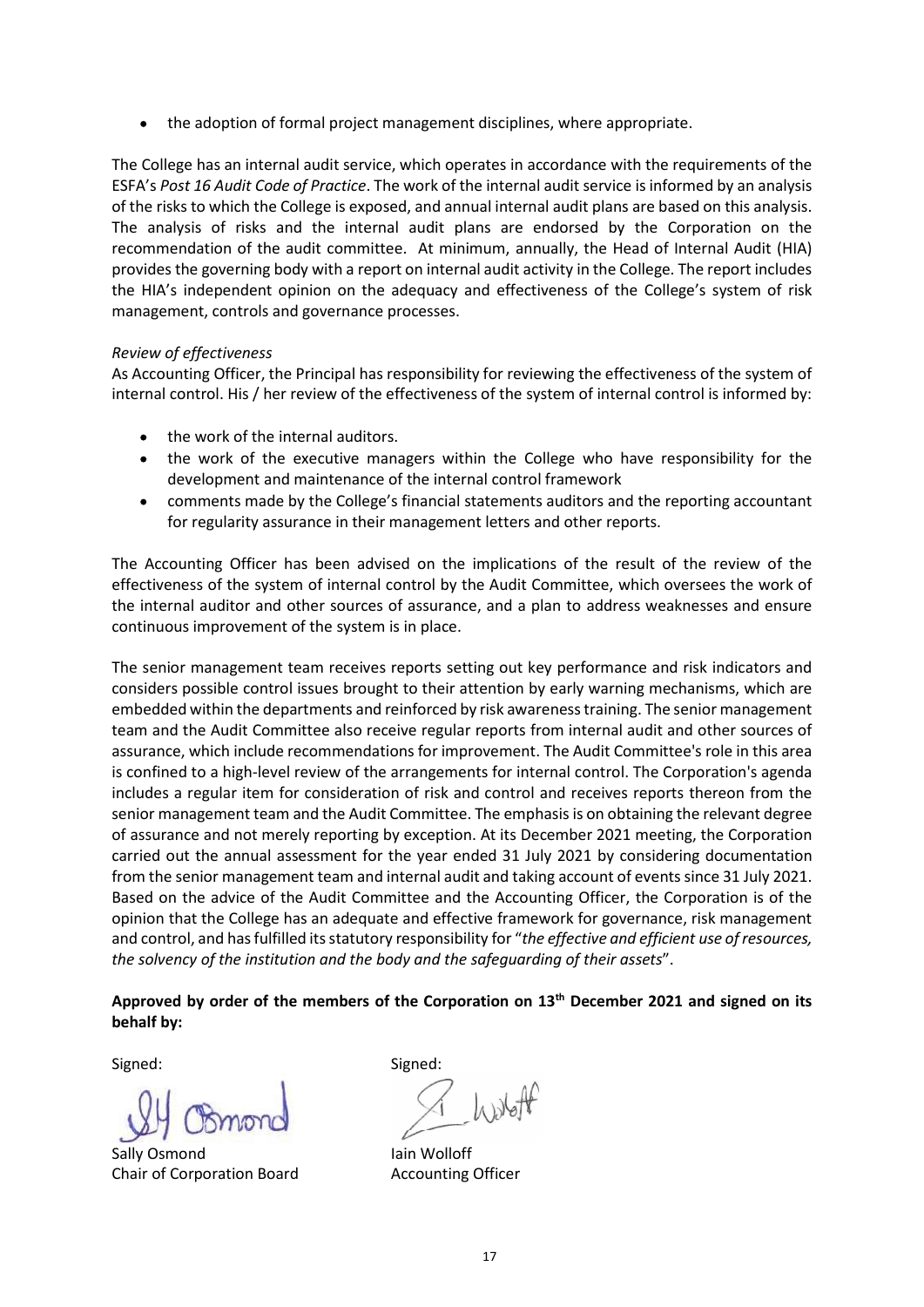## Statement of Regularity, Propriety and Compliance

**Newbury College**<br> **Statement of Regularity, Propriety and Compliance**<br>
The Corporation has considered its responsibility to notify the Education and Skills Fu<br>
(ESFA) of material irregularity, impropriety and non-complian The Corporation has considered its responsibility to notify the Education and Skills Funding Agency (ESFA) of material irregularity, impropriety and non-compliance with terms and conditions of funding, under the college's grant funding agreement and contracts with ESFA. As part of our consideration, we have had due regard to the requirements of the grant funding agreements and contracts with ESFA.

We confirm on behalf of the Corporation, that after due enquiry, and to the best of our knowledge, we are able to identify any material irregular or improper use of funds by the College, or material noncompliance with the terms and conditions of funding under the College's grant funding agreements and contract with ESFA, or any other public funder.

We confirm that no instances of material irregularity, impropriety or funding non-compliance have been discovered to date. If any instances are identified after the date of this statement, these will be notified to the ESFA.

Signed: Signed:

 Sally Osmond Iain Wolloff Chair of Corporation Board **Accounting Officer**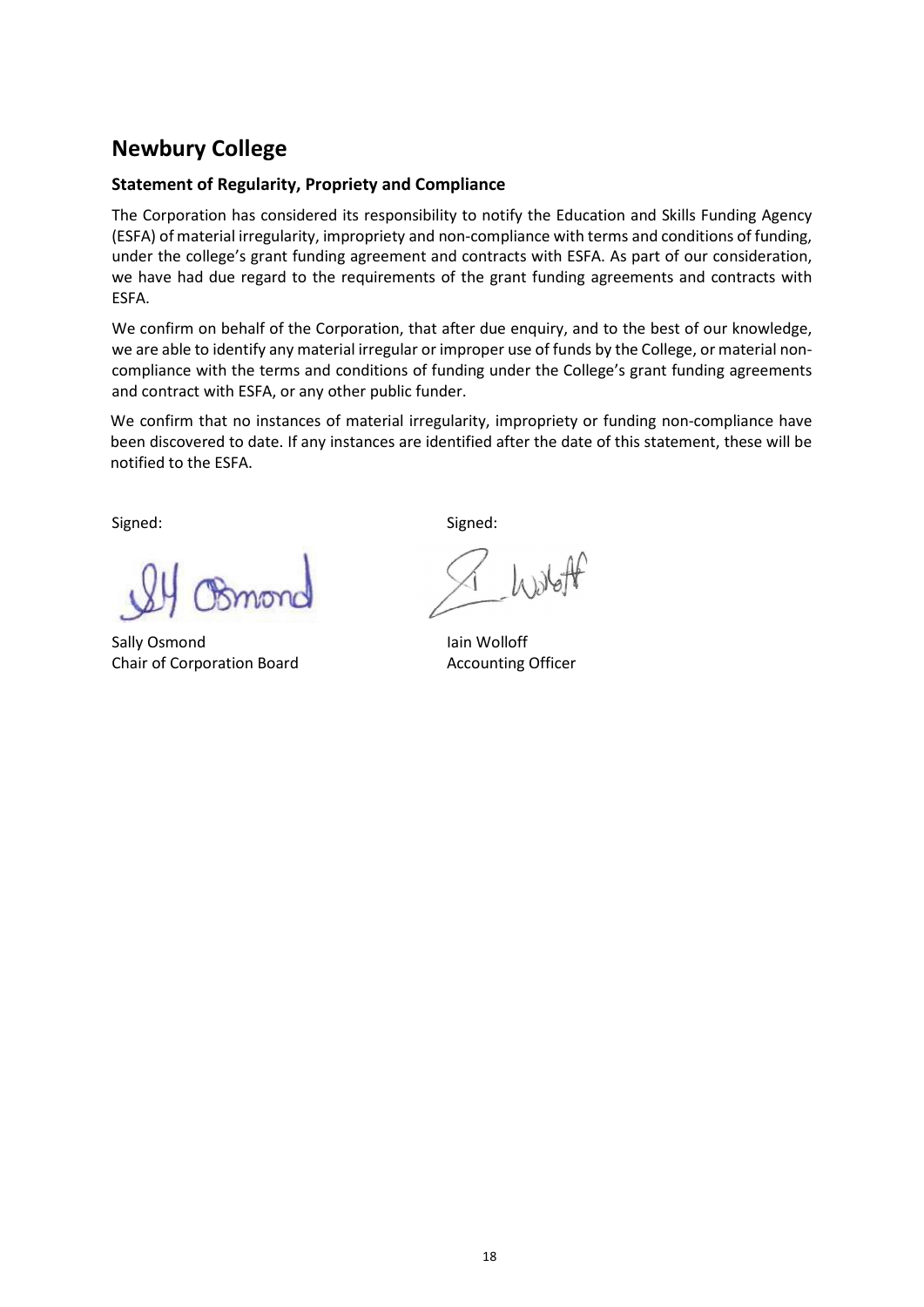## Statement of Responsibilities of the Members of the Corporation

**Newbury College**<br>Statement of Responsibilities of the Members of the Corporation<br>The members of the corporation are required to present audited financial statements fo<br>year. The members of the corporation are required to present audited financial statements for each financial year.

Within the terms and conditions of the college's grant funding agreements and contracts with ESFA, the corporation – through its accounting officer – is required to prepare financial statements and an operating and financial review for each financial year in accordance with the 2015 Statement of Recommended Practice – Accounting for Further and Higher Education, ESFA's college accounts direction and the UK's Generally Accepted Accounting Practice, and which give a true and fair view of the state of affairs of the college and its surplus / deficit of income over expenditure for that period.

In preparing the financial statements, the Corporation is required to:

- select suitable accounting policies and apply them consistently  $\bullet$
- $\bullet$ make judgements and estimates that are reasonable and prudent
- state whether applicable Accounting Standards have been followed, subject to any material  $\bullet$ departures disclosed and explained in the financial statements
- assess whether the corporation is a going concern, noting the key supporting assumptions  $\bullet$ qualifications or mitigating actions as appropriate
- $\bullet$ prepare financial statements on the going concern basis, unless it is inappropriate to assume that the College will continue in operation.

The corporation is also required to prepare a Members' Report which describes what it is trying to do and how it is going about it, including information about the legal and administrative status of the college.

The corporation is responsible for keeping proper accounting records which disclose, with reasonable accuracy at any time, the financial position of the college and which enable it to ensure that the financial statements are prepared in accordance with relevant legislation including the Further and Higher Education Act 1992 and Charities Act 2011, and relevant accounting standards. It is responsible for taking steps that are reasonably open to it to safeguard its assets and to prevent and detect fraud and other irregularities.

The corporation is responsible for the maintenance and integrity of the college's website; the work carried out by auditors does not involve consideration of these matters and, accordingly, the auditors accept no responsibility for any changes that may have occurred to the financial statements since they were initially presented on the website. Legislation in the United Kingdom governing the preparation and dissemination of financial statements may differ from legislation in other jurisdictions.

Members of the corporation are responsible for ensuring that expenditure and income are applied for the purposes intended by Parliament and that the financial transactions conform to the authorities that govern them. In addition, they are responsible for ensuring that funds from ESFA are used only in accordance with ESFA's grant funding agreements and contracts and any other conditions that may be prescribed from time to time. Members of the corporation must ensure that there are appropriate financial and management controls in place to safeguard public and other funds and ensure they are used properly. In addition, members of the corporation are responsible for securing economical,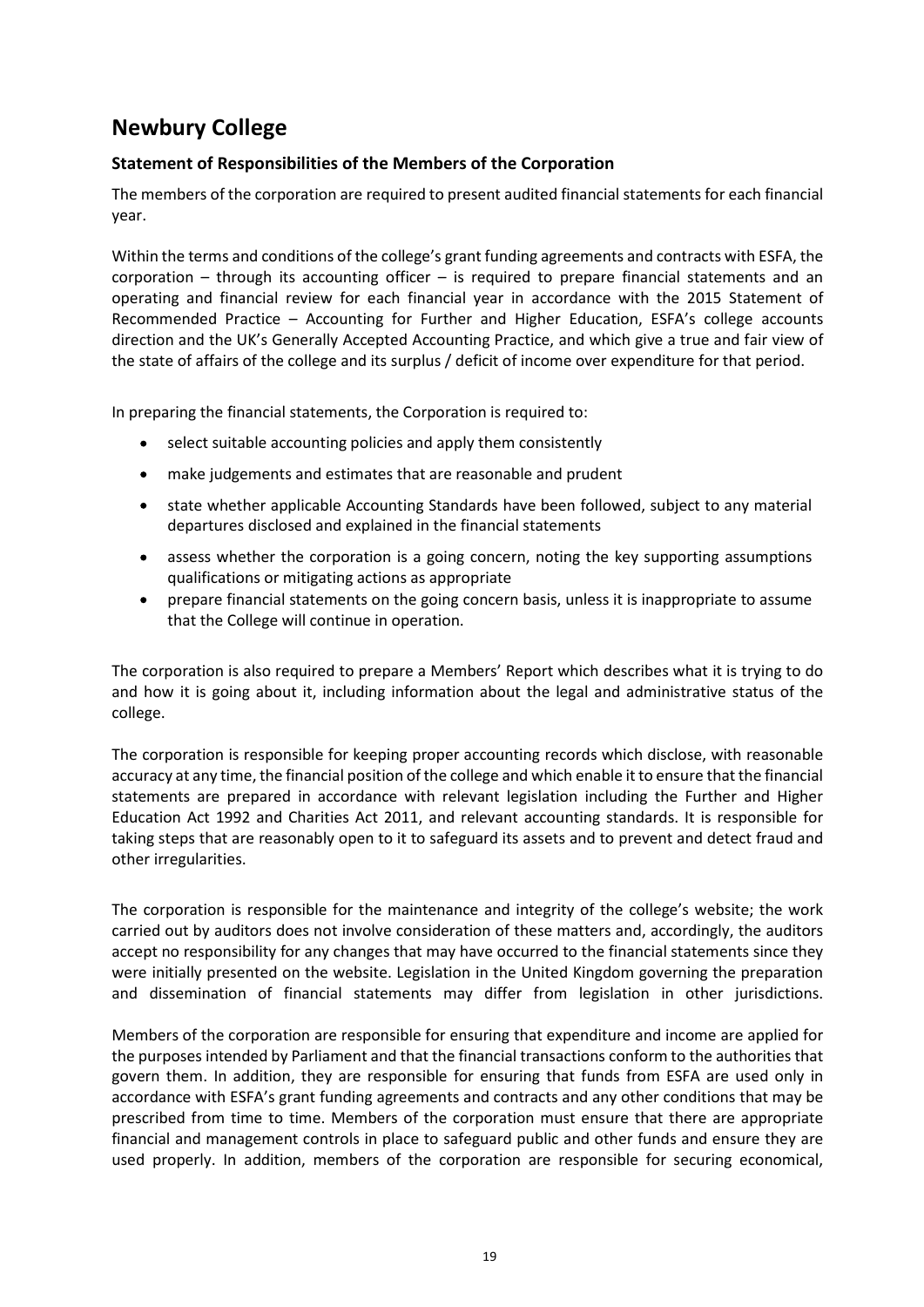efficient and effective management of the college's resources and expenditure so that the benefits that should be derived from the application of public funds from ESFA are not put at risk.

Approved by order of the members of the Corporation on 13<sup>th</sup> December 2021 and signed on its behalf by:

Signed:

Bmonc

Sally Osmond Chair of Corporation Board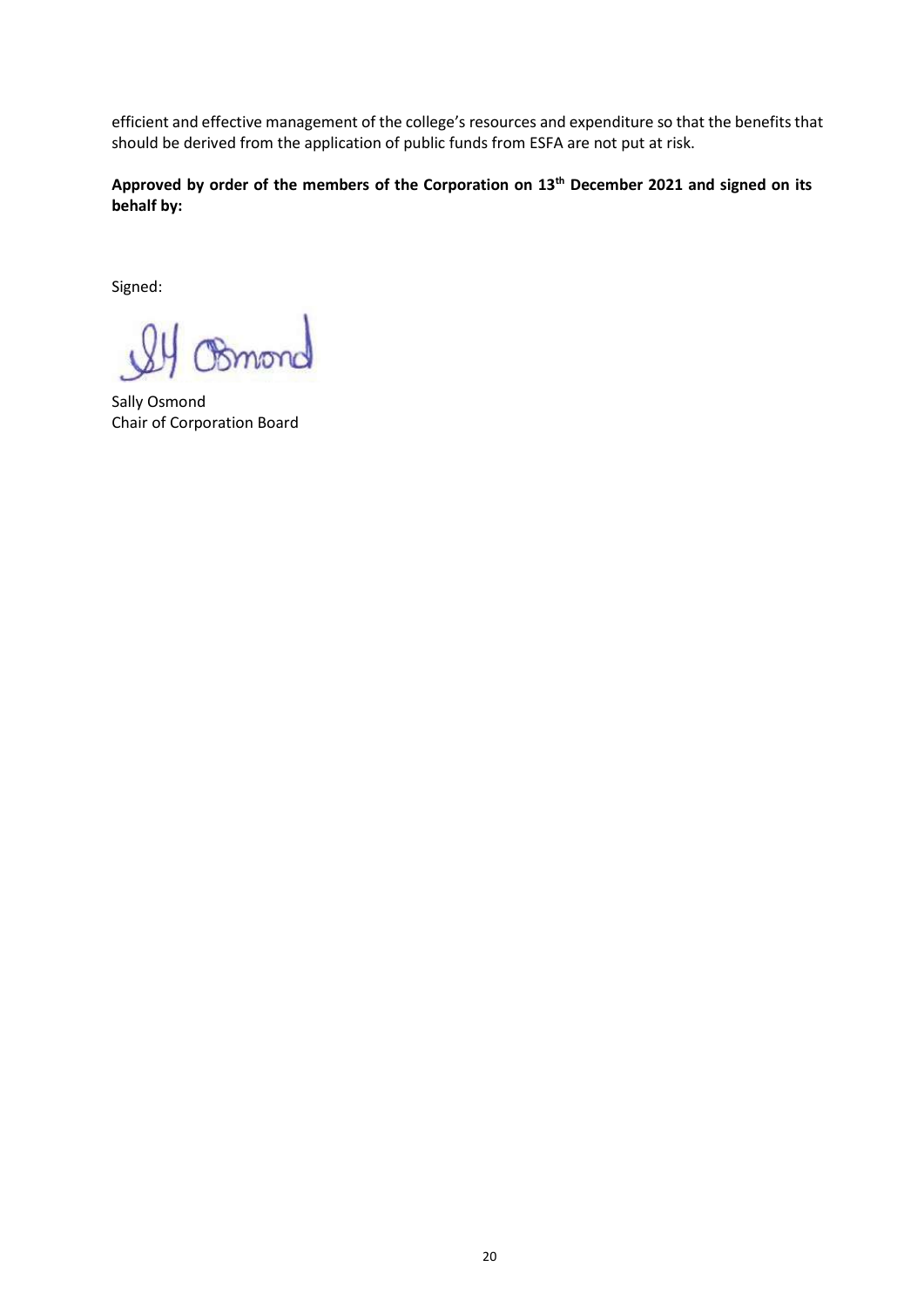#### Opinion

Newbury College<br>
Independent auditor's report to the Corporation of Newbury College<br>
Opinion<br>
We have audited the financial statements of Newbury College (the 'College') for the y<br>
Univ 2021 which comprise the college stat **Newbury College**<br> **Independent auditor's report to the Corporation of Newbury College**<br> **Opinion**<br>
We have audited the financial statements of Newbury College (the 'College') for the year ended 31<br>
July 2021 which compris We have audited the financial statements of Newbury College (the 'College') for the year ended 31 July 2021 which comprise the college statement of comprehensive income, the college balance sheet, the college statement of changes in reserves, the college statement of cash flows and notes to the financial statements, including a summary of significant accounting policies. The financial reporting framework that has been applied in their preparation is United Kingdom Accounting Standards, including FRS 102 'The Financial Reporting Standard applicable in the UK and Republic of Ireland' (United Kingdom Generally Accepted Accounting Practice).

- In our opinion, the financial statements:<br>
 give a true and fair view of the state of the College's affairs as at 31 July 2021 and of the College's deficit of income over expenditure for the year then ended; and
- have been properly prepared in accordance with United Kingdom Generally Accepted Accounting Practice.

#### Basis for opinion

We conducted our audit in accordance with International Standards on Auditing (UK) (ISAs (UK)) and applicable law. Our responsibilities under those standards are further described in the Auditor's responsibilities for the audit of the financial statements section of our report. We are independent of the college in accordance with the ethical requirements that are relevant to our audit of the financial statements in the UK, including the FRC's Ethical Standard and we have fulfilled our other ethical responsibilities in accordance with these requirements. We believe that the audit evidence we have obtained is sufficient and appropriate to provide a basis for our opinion.

#### Conclusions relating to going concern

In auditing the financial statements, we have concluded that the governors' use of the going concern basis of accounting in the preparation of the financial statements is appropriate.

Based on the work we have performed, we have not identified any material uncertainties relating to events or conditions that, individually or collectively, may cast significant doubt on the College's ability to continue as a going concern for a period of at least twelve months from when the financial statements are authorised for issue.

Our responsibilities and the responsibilities of the governors with respect to going concern are described in the relevant sections of this report.

#### Other information

The other information comprises the information included in the annual report other than the financial statements and our auditor's report thereon. The governors are responsible for the other information. Our opinion on the financial statements does not cover the other information and we do not express any form of assurance conclusion thereon.

In connection with our audit of the financial statements, our responsibility is to read the other information and, in doing so, consider whether the other information is materially inconsistent with the financial statements, or our knowledge obtained in the audit or otherwise appears to be materially misstated. If we identify such material inconsistencies or apparent material misstatements, we are required to determine whether there is a material misstatement in the financial statements or a material misstatement of the other information. If, based on the work we have performed, we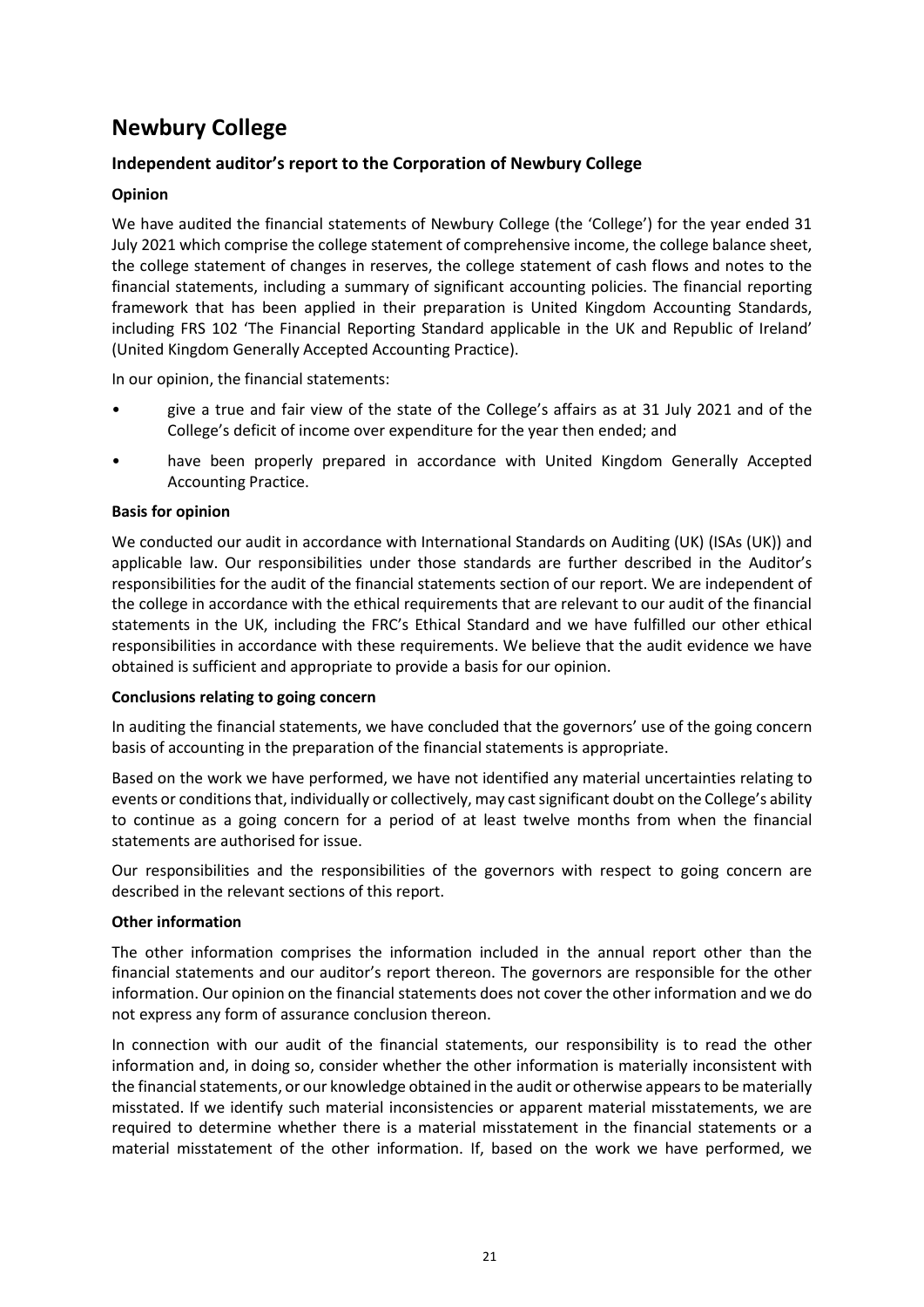conclude that there is a material misstatement of this other information, we are required to report that fact.

We have nothing to report in this regard.

#### Opinion on other matters prescribed by the Office for Students' Accounts Direction

- In our opinion, in all material respects:<br>• funds from whatever source administered by the college for specific purposes have been
- properly applied to those purposes and managed in accordance with relevant legislation;<br>funds provided by the Office for Students, UK Research and Innovation (including Research England), the Education and Skills Funding Agency and Department for Education have been
- applied in accordance with the relevant terms and conditions; and<br>
the requirements of the Office for Students' accounts direction for the relevant year's financial statements have been met.

#### Matters on which we are required to report by exception

We have nothing to report in respect of the following matters where the Post-16 Audit Code of Practice 2020 to 2021 issued by the Education and Skills Funding Agency requires us to report to you

- 
- if, in our opinion:<br>
 adequate accounting records have not been kept;<br>
 the financial statements are not in agreement with the accounting records; or<br>
 we have not received all the information and explanations required
- 

We have nothing to report in respect of the following matters where the Office for Students' accounts

direction requires us to report to you if:<br>• the College's grant and fee income, as disclosed in the note to the accounts, has been materially misstated.

#### Responsibilities of the Corporation of Newbury College

As explained more fully in the Statement of the Corporation's Responsibilities set out on pages 19 to 20, the Corporation is responsible for the preparation of financial statements and for being satisfied that they give a true and fair view, and for such internal control as the Corporation determine is necessary to enable the preparation of financial statements that are free from material misstatement, whether due to fraud or error.

In preparing the financial statements, the Corporation is responsible for assessing the College's ability to continue as a going concern, disclosing, as applicable, matters related to going concern and using the going concern basis of accounting unless the Corporation either intend to liquidate the College or to cease operations, or have no realistic alternative but to do so.

#### Auditor's responsibilities for the audit of the financial statements

Our objectives are to obtain reasonable assurance about whether the financial statements as a whole are free from material misstatement, whether due to fraud or error, and to issue an auditor's report that includes our opinion. Reasonable assurance is a high level of assurance but is not a guarantee that an audit conducted in accordance with ISAs (UK) will always detect a material misstatement when it exists. Misstatements can arise from fraud or error and are considered material if, individually or in the aggregate, they could reasonably be expected to influence the economic decisions of users taken on the basis of these financial statements.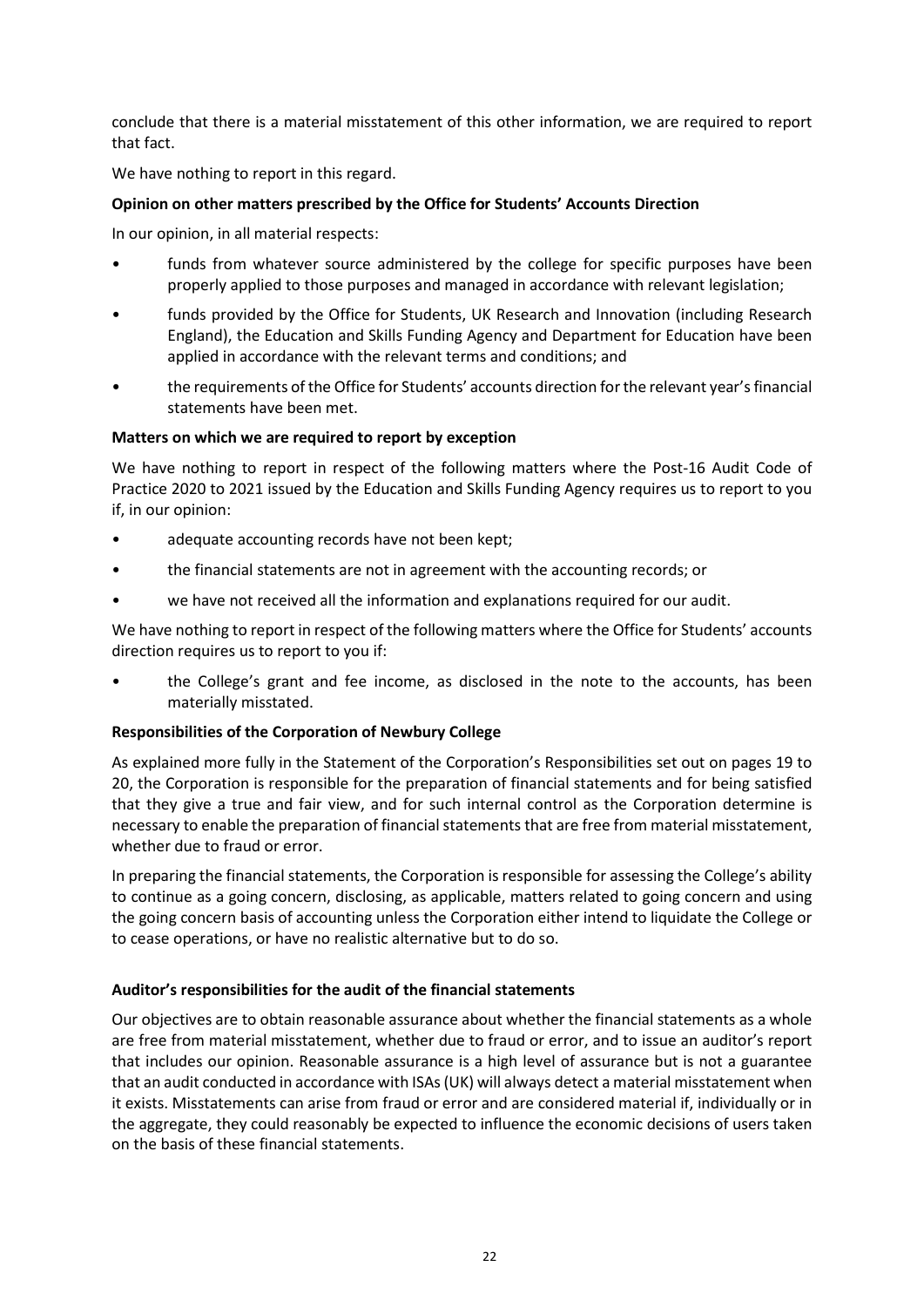Irregularities, including fraud, are instances of non-compliance with laws and regulations. We design procedures in line with our responsibilities, outlined above, to detect material misstatements in respect of irregularities, including fraud. The extent to which our procedures are capable of detecting irregularities, including fraud, is detailed below.

#### Extent to which the audit was considered capable of detecting irregularities, including fraud

Our approach to identifying and assessing the risks of material misstatement in respect of

- irregularities, including fraud and non-compliance with laws and regulations, was as follows:<br>• the engagement partner ensured that the engagement team collectively had the appropriate competence, capabilities and skills to identify or recognise non-compliance with applicable
- laws and regulations;<br>we identified the laws and regulations applicable to the college through discussions with governors and other management, and from our commercial knowledge and experience of
- the sector;<br>we focused on specific laws and regulations which we considered may have a direct material effect on the financial statements or the operations of the college, including safeguarding, Ofsted, ESFA and OfS regulatory requirements, data protection, anti-bribery, employment,
- environmental and health and safety legislation;<br>we assessed the extent of compliance with the laws and regulations identified above through
- making enquiries of management and inspecting legal correspondence; and<br>identified laws and regulations were communicated within the audit team regularly and the team remained alert to instances of non-compliance throughout the audit.

We assessed the susceptibility of the college's financial statements to material misstatement,

- including obtaining an understanding of how fraud might occur, by:<br>• making enquiries of management as to where they considered there was susceptibility to fraud, their knowledge of actual, suspected and alleged fraud; and<br>considering the internal controls in place to mitigate risks of fraud and non-compliance with
- laws and regulations.

#### Audit response to risks identified

- To address the risk of fraud through management bias and override of controls, we:<br>
 performed analytical procedures to identify any unusual or unexpected relationships;<br>
 eviewed all transactions listed;<br>
 assessed whe
- 
- 
- estimates were indicative of potential bias; and<br>• investigated the rationale behind significant or unusual transactions.

In response to the risk of irregularities and non-compliance with laws and regulations, we designed

- procedures which included, but were not limited to:<br>
 agreeing financial statement disclosures to underlying supporting documentation; and<br>
 enquiring of management as to actual and potential litigation and claims
- 

A further description of our responsibilities is available on the Financial Reporting Council's website at: https://www.frc.org.uk/auditorsresponsibilities. This description forms part of our auditor's report.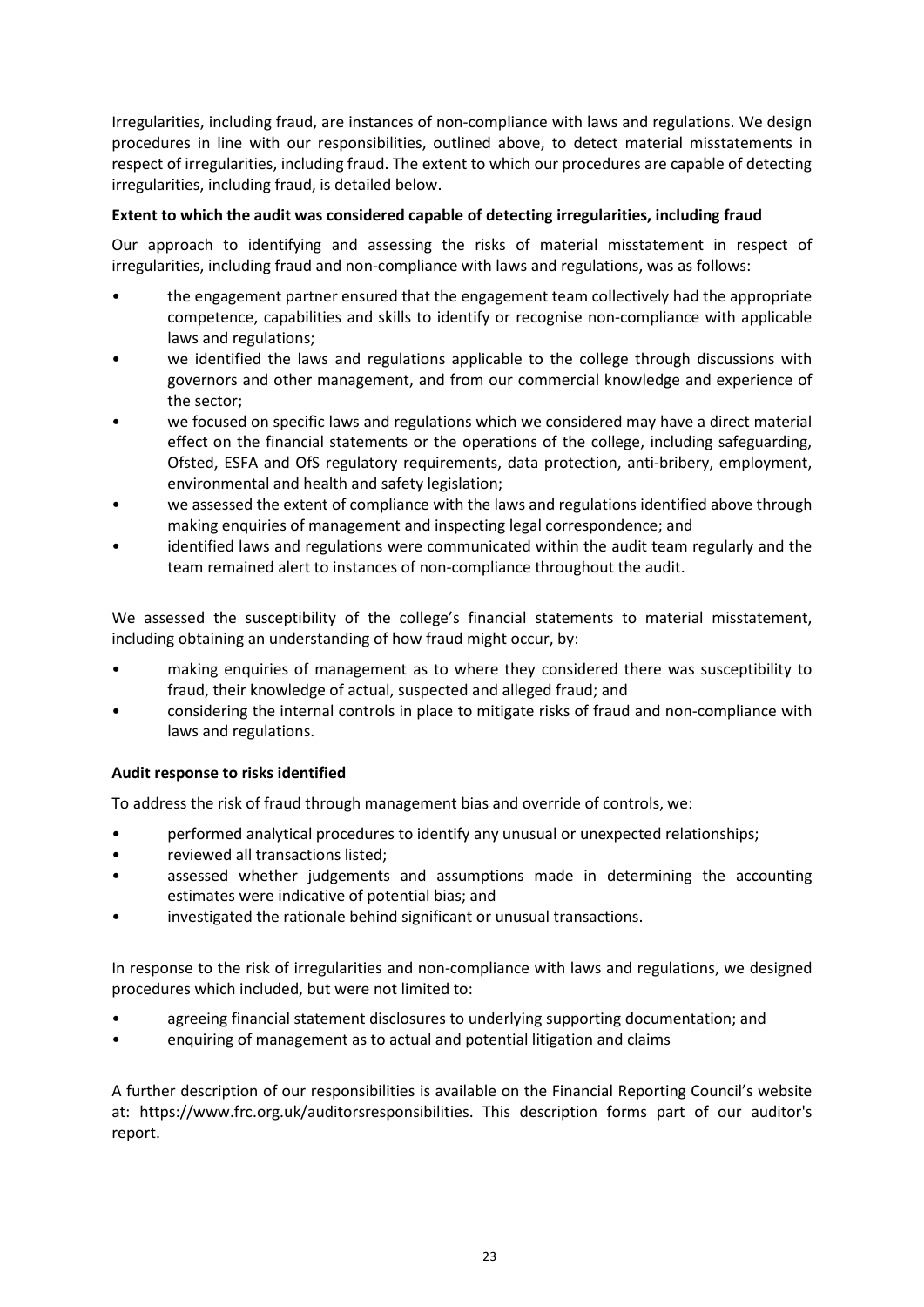#### Use of our report

This report is made solely to the Corporation, as a body, in accordance with the Funding Agreement published by the Education and Skills Funding Agency and our engagement letter dated 30 October 2020. Our audit work has been undertaken so that we might state to the Corporation, as a body, those matters we are engaged to state to them in an auditor's report and for no other purpose. To the fullest extent permitted by law, we do not accept or assume responsibility to anyone other than the Corporation, as a body, for our audit work, for this report, or for the opinions we have formed.

Alliotts LLP 21, 2021 10:25 GMT)

Alliotts LLP Chartered Accountants Friary Court 13 -21 High Street Guildford Surrey GU1 3DL

Date: Dec 21, 2021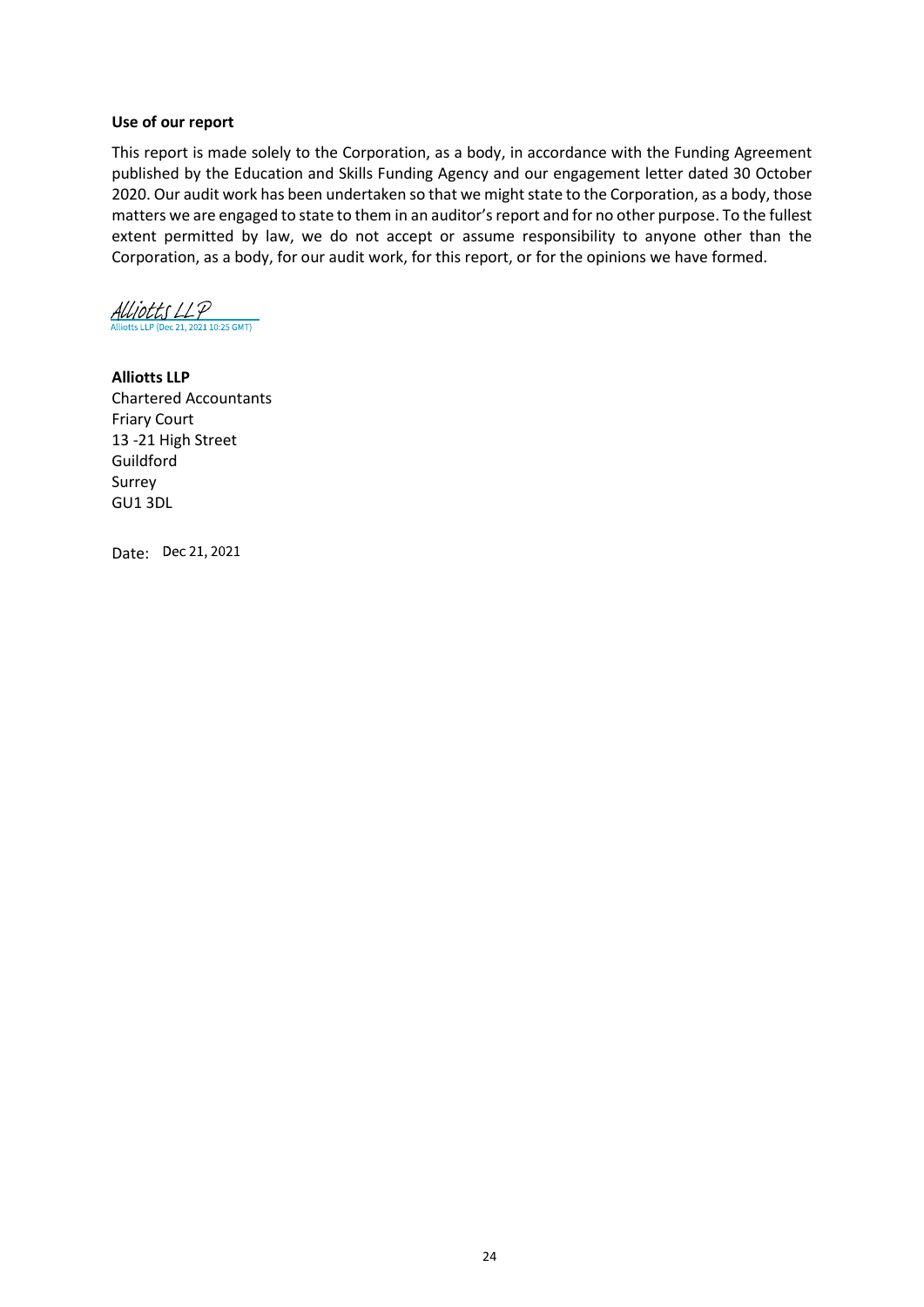Reporting accountant's assurance report on regularity

To:

The Corporation of Newbury College and the secretary of state for education acting through the education and skills funding agency (the ESFA).

In accordance with the terms of our engagement letter dated 30 October 2020 and further to the requirements and conditions of funding in the ESFA's grant funding agreements and contracts, or those of any other public funder, we have carried out an engagement to obtain limited assurance about whether anything has come to our attention that would suggest, in all material respects, the expenditure disbursed and income received by Newbury College during the period 1 August 2020 to 31 July 2021 have not been applied to the purposes identified by Parliament and the financial transactions do not conform to the authorities which govern them.

The framework that has been applied is set out in the post-16 audit code of practice (the Code) issued by the ESFA and in any relevant conditions of funding concerning adult education notified by a relevant funder. In line with this framework, our work has specifically not considered income received from the main funding grants generated through the Individualised Learner Record data returns, for which the ESFA or devolved authority has other assurance arrangements in place.

This report is made solely to the corporation of Newbury College and the ESFA in accordance with the terms of our engagement letter. Our work has been undertaken so that we might state to the corporation of Newbury College and the ESFA those matters we are required to state in a report and for no other purpose. To the fullest extent permitted by law, we do not accept, or assume, responsibility to anyone other than the corporation of Newbury College and the ESFA for our work, for this report, or for the conclusion we have formed.

#### Respective responsibilities of Newbury College and the reporting accountant

The corporation of Newbury College is responsible, under the requirements of the Further & Higher Education Act 1992, subsequent legislation and related regulations and guidance, for ensuring that expenditure disbursed, and income received, are applied for the purposes intended by Parliament, and the financial transactions conform to the authorities that govern them.

Our responsibilities for this engagement are established in the United Kingdom by our profession's ethical guidance and are to obtain limited assurance and report in accordance with our engagement letter and the requirements of the Code. We report to you whether anything has come to our attention in carrying out our work which suggests that in all material respects, expenditure disbursed, and income received during the period 1 August 2020 to 31 July 2021 have not been applied to purposes intended by Parliament or that the financial transactions do not conform to the authorities which govern them.

#### Approach

- We conducted our engagement in accordance with the Code issued by the ESFA. We  $\bullet$ performed a limited assurance engagement as defined in that framework
- The objective of a limited assurance engagement is to perform such procedures as to obtain information and explanations in order to provide us with sufficient appropriate evidence to express a negative conclusion on regularity.
- A limited assurance engagement is more limited in scope than a reasonable assurance engagement and consequently does not enable us to obtain assurance that we would become aware of all significant matters that might be identified in a reasonable assurance engagement.
- Accordingly, we do not express a positive opinion.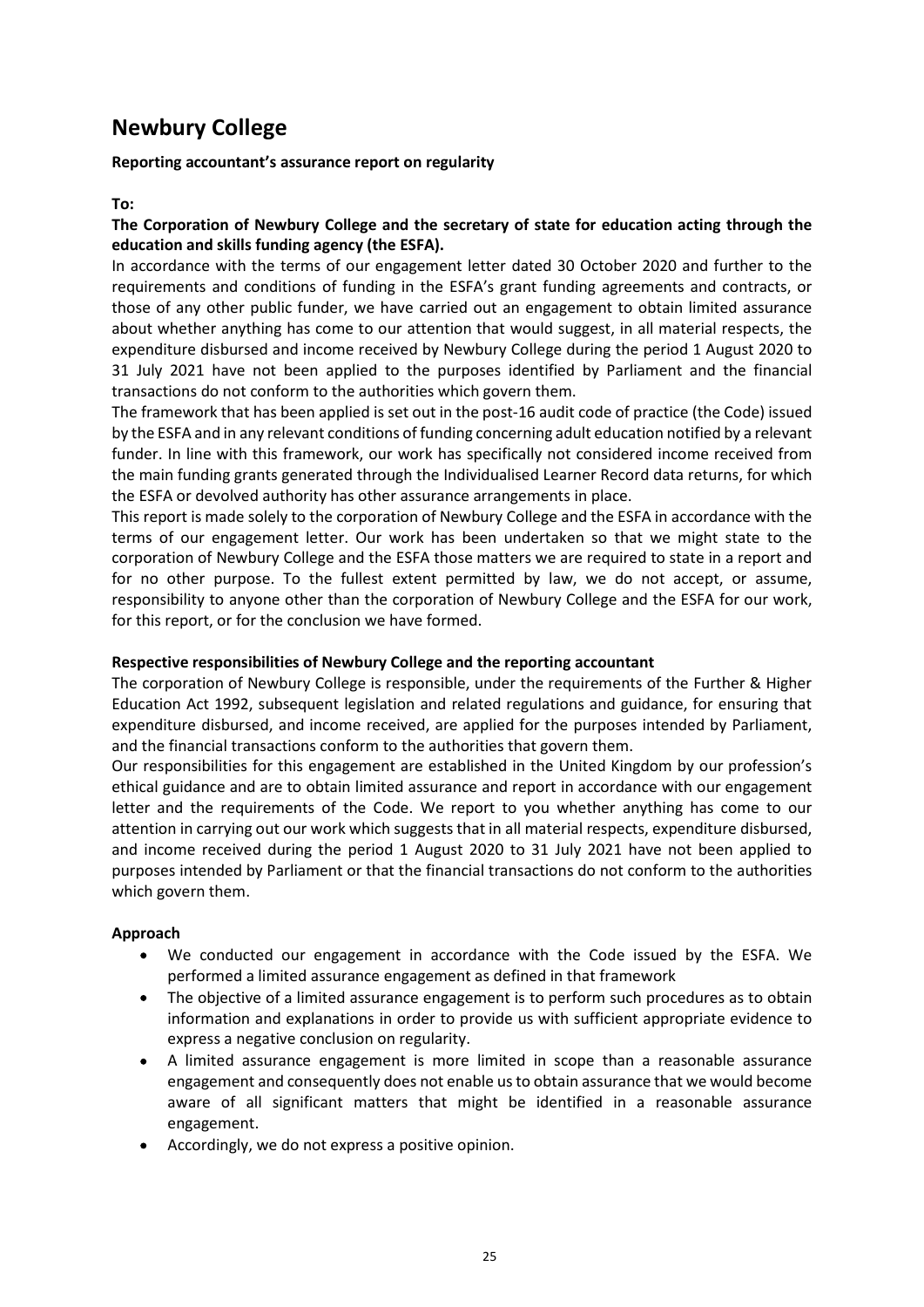Our engagement includes examination, on a test basis, of evidence relevant to the regularity of the college's income and expenditure.

- 
- The work undertaken to draw our conclusion included:<br>
 Documenting the framework of authorities which govern the activities of the College;<br>
 Undertaking a risk assessment based on our understanding of the general contro environment and any weaknesses in internal controls identified by our audit of the financial
- statements;<br>Reviewing the self-assessment questionnaire which supports the representations included in the Chair of Governors and Accounting Officer's statement on regularity, propriety and compliance with the framework authorities;<br>Testing transactions with related parties;<br>Confirming through enquiry and sample testing that the College has complied with its
- 
- procurement policies and that these policies comply with delegated authorities; and<br>Reviewing any evidence of impropriety resulting from our work and determining whether it
- was significant enough to be referred to in our regularity report.

This list is not exhaustive, and we perform additional procedures designed to provide us with sufficient appropriate evidence to express a limited assurance conclusion on regularity consistent with the requirements of the Code.

#### **Conclusion**

In the course of our work, nothing has come to our attention which suggests that in all material respects the expenditure disbursed and income received during the period 1 August 2020 to 31 July 2021 has not been applied to purposes intended by Parliament and the financial transactions do not conform to the authorities which govern them.

Alliotts LLP  $10.25$  GMT)

Alliotts LLP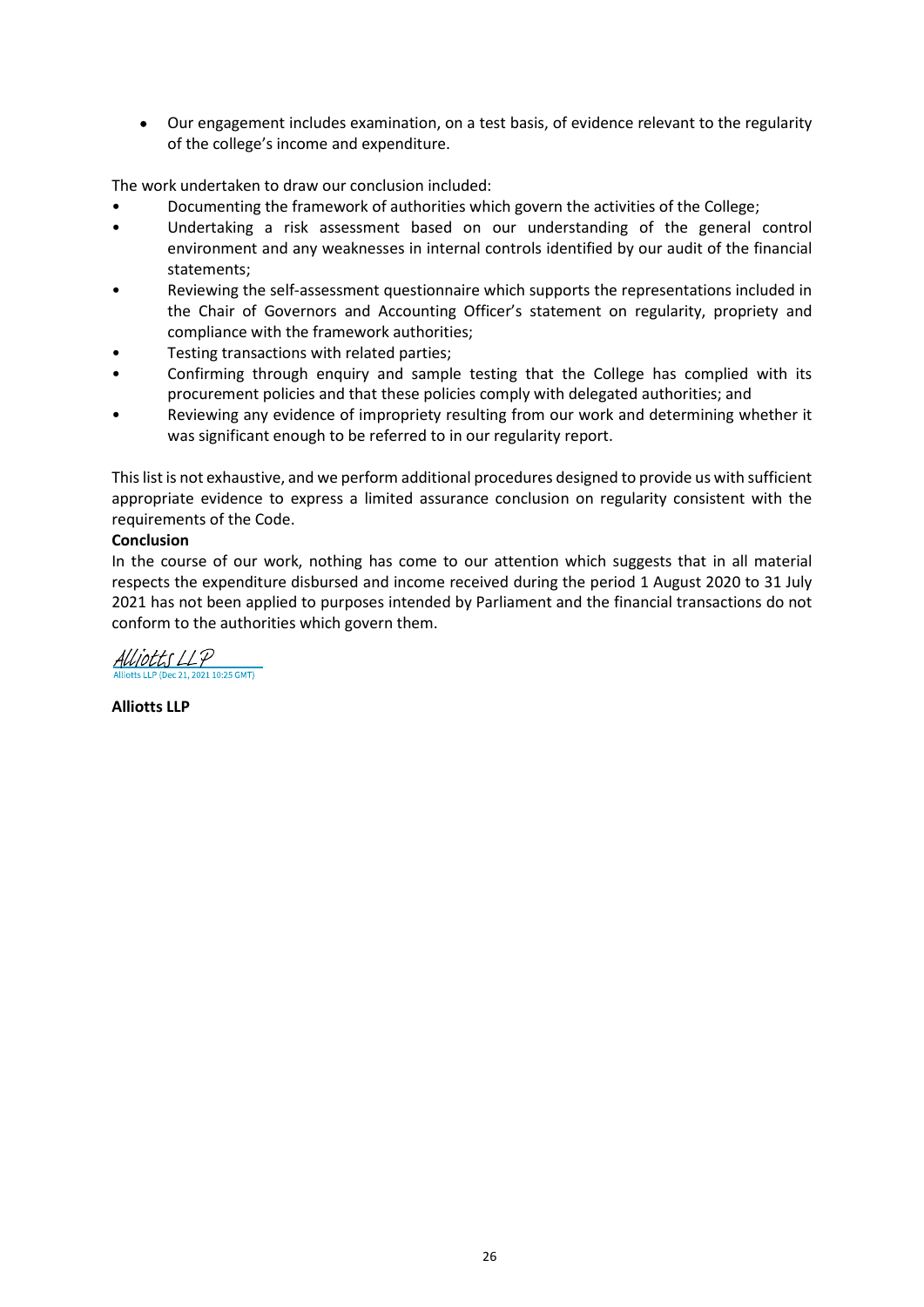# Statement of Comprehensive Income and Expenditure

|                | 2021                                                                                                  | 2020                                                                                                                  |
|----------------|-------------------------------------------------------------------------------------------------------|-----------------------------------------------------------------------------------------------------------------------|
|                | f'000                                                                                                 | £'000                                                                                                                 |
|                |                                                                                                       |                                                                                                                       |
|                |                                                                                                       | 7,435<br>868                                                                                                          |
|                |                                                                                                       | 192                                                                                                                   |
| 5              | $\mathbf{1}$                                                                                          | 10                                                                                                                    |
|                | 9,038                                                                                                 | 8,505                                                                                                                 |
|                |                                                                                                       |                                                                                                                       |
|                |                                                                                                       | 5,547                                                                                                                 |
| 6              | 56                                                                                                    | 16                                                                                                                    |
| $\overline{7}$ | 3,116                                                                                                 | 3,075                                                                                                                 |
| 10             | 555                                                                                                   | 511                                                                                                                   |
|                |                                                                                                       | 285                                                                                                                   |
|                | 10,425                                                                                                | 9,434                                                                                                                 |
|                | (1, 387)                                                                                              | (929)                                                                                                                 |
|                |                                                                                                       | 1,594                                                                                                                 |
|                |                                                                                                       | (312)                                                                                                                 |
|                | (1, 387)                                                                                              | 353                                                                                                                   |
| 9              |                                                                                                       |                                                                                                                       |
|                | (1, 387)                                                                                              | 353                                                                                                                   |
|                | 292                                                                                                   | (3,910)                                                                                                               |
|                | (1,095)                                                                                               | (3,557)                                                                                                               |
|                |                                                                                                       |                                                                                                                       |
|                | (1,095)                                                                                               | (3, 557)                                                                                                              |
|                | (1,095)                                                                                               | (3,557)                                                                                                               |
|                | <b>Notes</b><br>$\overline{2}$<br>3<br>4<br>6<br>8<br>Actuarial gain/(loss) in respect of pensions 19 | <b>Statement of Comprehensive Income and Expenditure</b><br>Year ended 31 July<br>8,029<br>740<br>268<br>6,431<br>267 |

The statement of comprehensive income is in respect of continuing activities.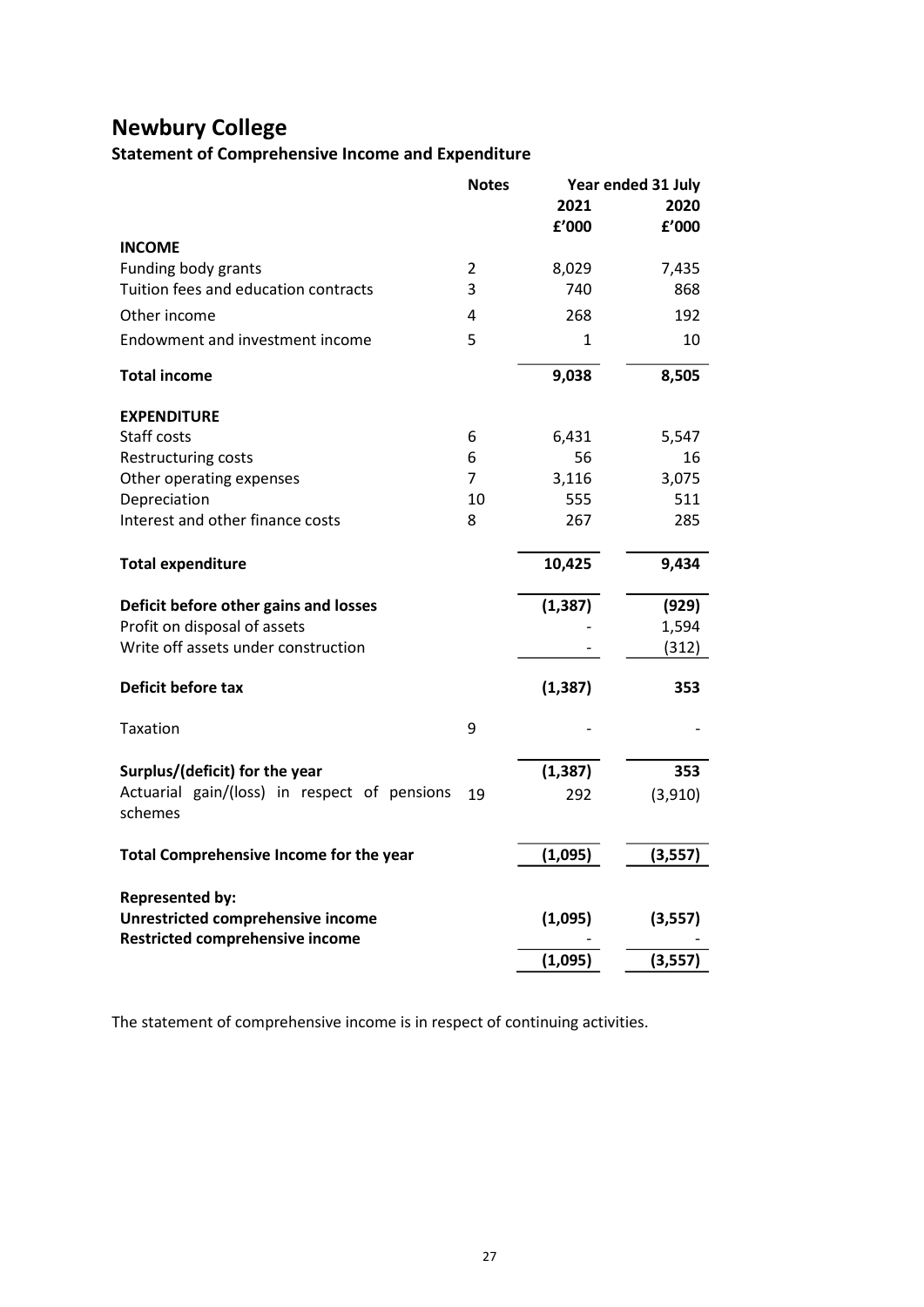# Statement of Changes in Reserves

| <b>Newbury College</b>                                   |                    |                          |              |
|----------------------------------------------------------|--------------------|--------------------------|--------------|
| <b>Statement of Changes in Reserves</b>                  |                    |                          |              |
|                                                          | Income and         | Revaluation              | <b>Total</b> |
|                                                          | <b>Expenditure</b> | reserve                  |              |
|                                                          | account<br>£'000   | £'000                    | £'000        |
|                                                          |                    |                          |              |
| <b>Balance at 1 August 2019</b>                          | 275                | 399                      | 674          |
| Surplus from the income and expenditure account          | 353                | $\overline{\phantom{a}}$ | 353          |
| Other comprehensive income                               | (3,910)            | $\overline{\phantom{a}}$ | (3,910)      |
| Transfers between revaluation and income and expenditure |                    |                          |              |
| reserves                                                 | 57                 | (57)                     |              |
|                                                          | (3,500)            | (57)                     | (3, 557)     |
|                                                          |                    |                          |              |
| Balance at 31 July 2020                                  | (3, 225)           | 342                      | (2,883)      |
| Deficit from the income and expenditure account          | (1, 387)           | $\overline{\phantom{a}}$ | (1, 387)     |
| Other comprehensive income                               | 292                | $\overline{\phantom{a}}$ | 292          |
| Transfers between revaluation and income and expenditure |                    |                          |              |
| reserves                                                 | 57                 | (57)                     |              |
| Total comprehensive income for the year                  | (1,038)            | (57)                     | (1,095)      |
|                                                          | (4, 263)           | 285                      | (3,978)      |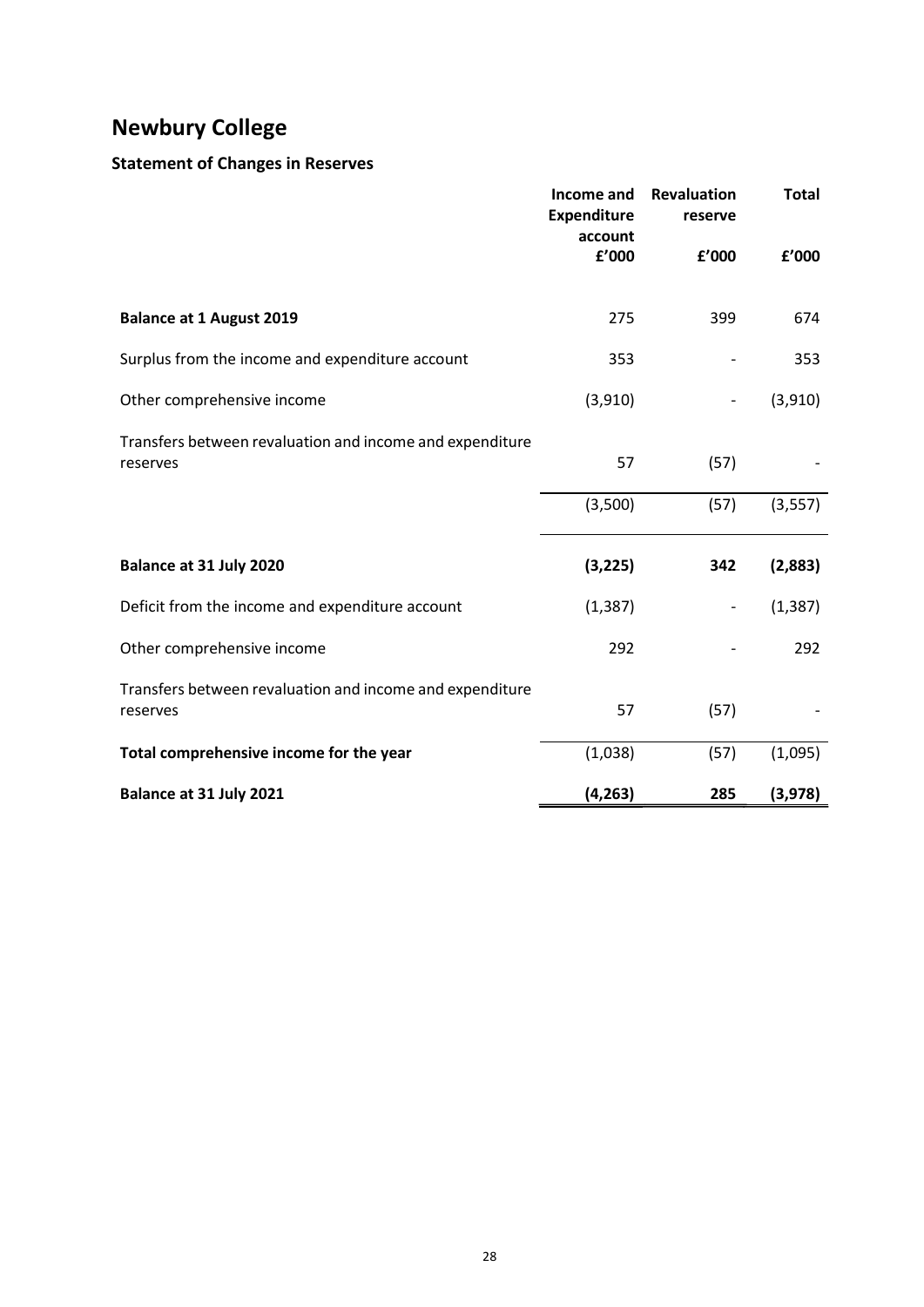## Balance sheet as at 31 July 2021

| 2021<br>2020<br><b>Notes</b><br>£'000<br>£'000<br>10<br>12,853<br>12,943<br>12,853<br>12,943<br>3<br>11<br>1,126<br>425<br>16<br>2,087<br>3,130<br>3,216<br>3,555<br>(2,015)<br>(1, 534)<br>2,021<br>1,201<br>14,054<br>14,964<br>13<br>(6, 246)<br>(6, 521) | <b>Newbury College</b><br>Balance sheet as at 31 July 2021<br><b>Fixed assets</b><br>Tangible fixed assets<br><b>Current assets</b><br><b>Stocks</b><br>Trade and other receivables<br>Cash and cash equivalents<br>Less: Creditors - amounts falling due within one year 12<br>Net current assets<br><b>Total assets less current liabilities</b><br>Less: Creditors - amounts falling due after more than<br>one year<br><b>Provisions</b><br>Defined benefit obligations<br>15<br>(11,786)<br>(3,978)<br><b>Total net assets</b><br><b>Unrestricted reserves</b><br>Income and expenditure account<br>(4, 263)<br>Revaluation reserve<br>285<br>342<br><b>Total unrestricted reserves</b> |
|--------------------------------------------------------------------------------------------------------------------------------------------------------------------------------------------------------------------------------------------------------------|----------------------------------------------------------------------------------------------------------------------------------------------------------------------------------------------------------------------------------------------------------------------------------------------------------------------------------------------------------------------------------------------------------------------------------------------------------------------------------------------------------------------------------------------------------------------------------------------------------------------------------------------------------------------------------------------|
|                                                                                                                                                                                                                                                              |                                                                                                                                                                                                                                                                                                                                                                                                                                                                                                                                                                                                                                                                                              |
|                                                                                                                                                                                                                                                              |                                                                                                                                                                                                                                                                                                                                                                                                                                                                                                                                                                                                                                                                                              |
|                                                                                                                                                                                                                                                              |                                                                                                                                                                                                                                                                                                                                                                                                                                                                                                                                                                                                                                                                                              |
|                                                                                                                                                                                                                                                              |                                                                                                                                                                                                                                                                                                                                                                                                                                                                                                                                                                                                                                                                                              |
|                                                                                                                                                                                                                                                              |                                                                                                                                                                                                                                                                                                                                                                                                                                                                                                                                                                                                                                                                                              |
|                                                                                                                                                                                                                                                              |                                                                                                                                                                                                                                                                                                                                                                                                                                                                                                                                                                                                                                                                                              |
|                                                                                                                                                                                                                                                              |                                                                                                                                                                                                                                                                                                                                                                                                                                                                                                                                                                                                                                                                                              |
|                                                                                                                                                                                                                                                              |                                                                                                                                                                                                                                                                                                                                                                                                                                                                                                                                                                                                                                                                                              |
|                                                                                                                                                                                                                                                              |                                                                                                                                                                                                                                                                                                                                                                                                                                                                                                                                                                                                                                                                                              |
|                                                                                                                                                                                                                                                              |                                                                                                                                                                                                                                                                                                                                                                                                                                                                                                                                                                                                                                                                                              |
|                                                                                                                                                                                                                                                              |                                                                                                                                                                                                                                                                                                                                                                                                                                                                                                                                                                                                                                                                                              |
|                                                                                                                                                                                                                                                              |                                                                                                                                                                                                                                                                                                                                                                                                                                                                                                                                                                                                                                                                                              |
|                                                                                                                                                                                                                                                              |                                                                                                                                                                                                                                                                                                                                                                                                                                                                                                                                                                                                                                                                                              |
|                                                                                                                                                                                                                                                              |                                                                                                                                                                                                                                                                                                                                                                                                                                                                                                                                                                                                                                                                                              |
|                                                                                                                                                                                                                                                              |                                                                                                                                                                                                                                                                                                                                                                                                                                                                                                                                                                                                                                                                                              |
|                                                                                                                                                                                                                                                              |                                                                                                                                                                                                                                                                                                                                                                                                                                                                                                                                                                                                                                                                                              |
|                                                                                                                                                                                                                                                              |                                                                                                                                                                                                                                                                                                                                                                                                                                                                                                                                                                                                                                                                                              |
|                                                                                                                                                                                                                                                              |                                                                                                                                                                                                                                                                                                                                                                                                                                                                                                                                                                                                                                                                                              |
|                                                                                                                                                                                                                                                              |                                                                                                                                                                                                                                                                                                                                                                                                                                                                                                                                                                                                                                                                                              |
|                                                                                                                                                                                                                                                              |                                                                                                                                                                                                                                                                                                                                                                                                                                                                                                                                                                                                                                                                                              |
| (11, 326)                                                                                                                                                                                                                                                    |                                                                                                                                                                                                                                                                                                                                                                                                                                                                                                                                                                                                                                                                                              |
| (2,883)                                                                                                                                                                                                                                                      |                                                                                                                                                                                                                                                                                                                                                                                                                                                                                                                                                                                                                                                                                              |
|                                                                                                                                                                                                                                                              |                                                                                                                                                                                                                                                                                                                                                                                                                                                                                                                                                                                                                                                                                              |
| (3, 225)                                                                                                                                                                                                                                                     |                                                                                                                                                                                                                                                                                                                                                                                                                                                                                                                                                                                                                                                                                              |
|                                                                                                                                                                                                                                                              |                                                                                                                                                                                                                                                                                                                                                                                                                                                                                                                                                                                                                                                                                              |
| (3,978)<br>(2,883)                                                                                                                                                                                                                                           |                                                                                                                                                                                                                                                                                                                                                                                                                                                                                                                                                                                                                                                                                              |

\_\_\_\_\_\_\_\_\_\_\_\_\_\_\_\_\_\_\_\_\_\_ \_\_\_\_\_\_\_\_\_\_\_\_\_\_\_\_\_\_\_\_\_\_\_

Sally Osmond and Iain Wolloff and Iain Wolloff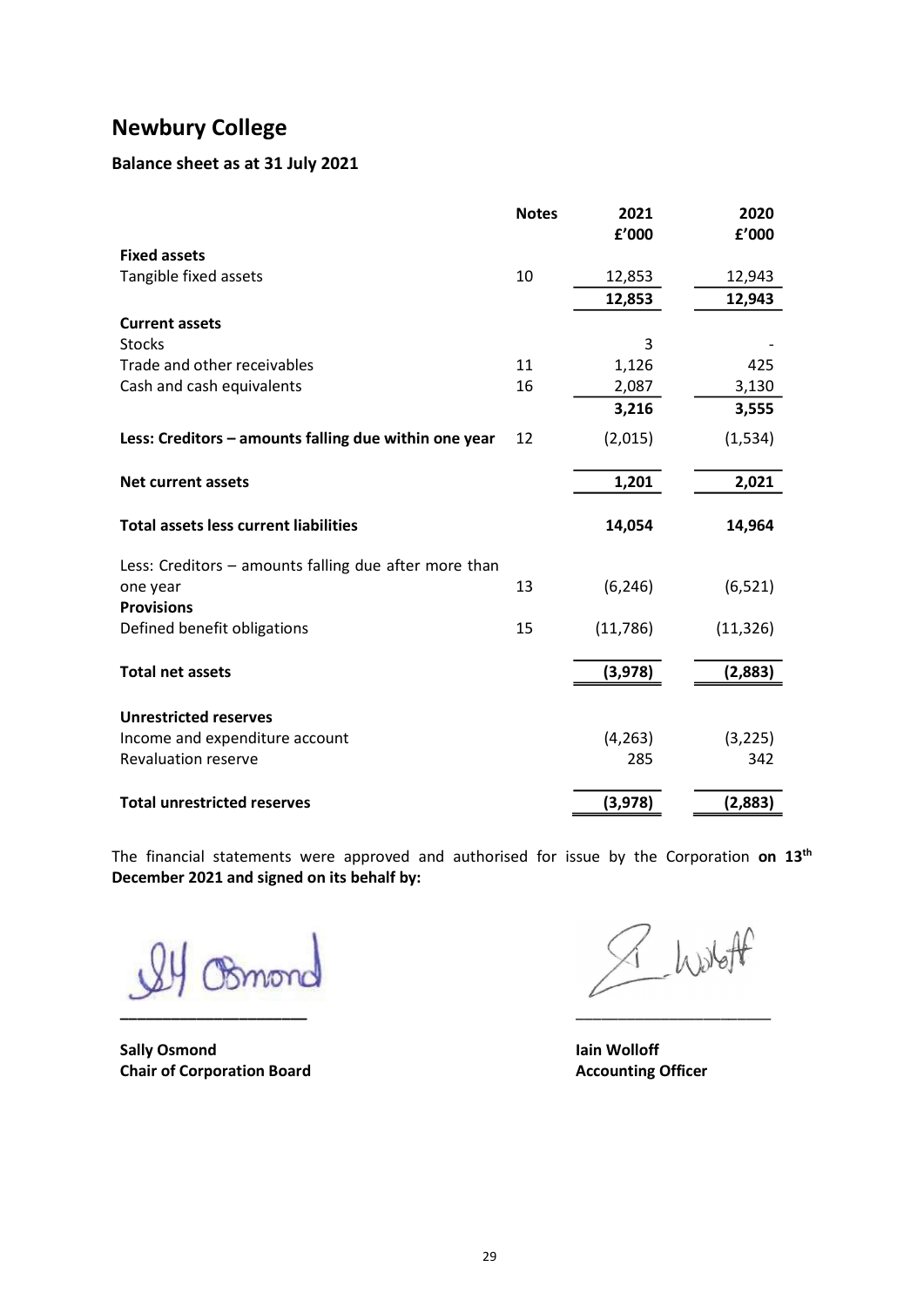| <b>Newbury College</b>                                                |              |              |             |
|-----------------------------------------------------------------------|--------------|--------------|-------------|
| <b>Statement of Cash Flows</b>                                        |              |              |             |
|                                                                       |              |              |             |
|                                                                       | <b>Notes</b> | 2021         | 2020        |
|                                                                       |              | f'000        | f'000       |
| Cash inflow from operating activities                                 |              |              |             |
| Surplus/(Deficit) for the year                                        |              | (1, 387)     | 353         |
| Adjustment for non-cash items                                         |              |              |             |
| Depreciation                                                          |              | 555          | 511         |
| (Increase)/decrease in debtors                                        |              | (701)        | 245         |
| Increase/(decrease) in creditors due within one year                  |              | 454          | (44)        |
| Increase/(decrease) in creditors due after one year                   |              | 97           | (283)       |
| Pensions costs less contributions payable                             |              | 597          | 210         |
|                                                                       |              |              |             |
| Adjustment for investing or financing activities<br>Investment income |              |              |             |
| Interest payable                                                      |              | (1)<br>267   | (10)<br>285 |
| Profit on sale of fixed assets                                        |              |              | (1, 282)    |
| Net cash flow from operating activities                               |              | (119)        | (15)        |
|                                                                       |              |              |             |
| Cash flows from investing activities                                  |              |              |             |
| Investment income                                                     |              | $\mathbf{1}$ | 10          |
| Payments made to acquire fixed assets                                 |              | (465)        | (314)       |
| Proceeds on sale of fixed assets                                      |              |              | 1,601       |
|                                                                       |              | (464)        | 1,297       |
| Cash flows from financing activities                                  |              |              |             |
| Interest element of finance lease rental payments                     |              | (112)        | (134)       |
| Capital element of finance lease rental payments                      |              | (348)        | (326)       |
|                                                                       |              | (460)        | (460)       |
| (Decrease) / Increase in cash and cash equivalents in the year        |              | (1,043)      | 822         |
|                                                                       |              |              |             |
| Cash and cash equivalents at beginning of the year                    | 16           | 3,130        | 2,308       |
| Cash and cash equivalents at end of the year                          | 16           | 2,087        | 3,130       |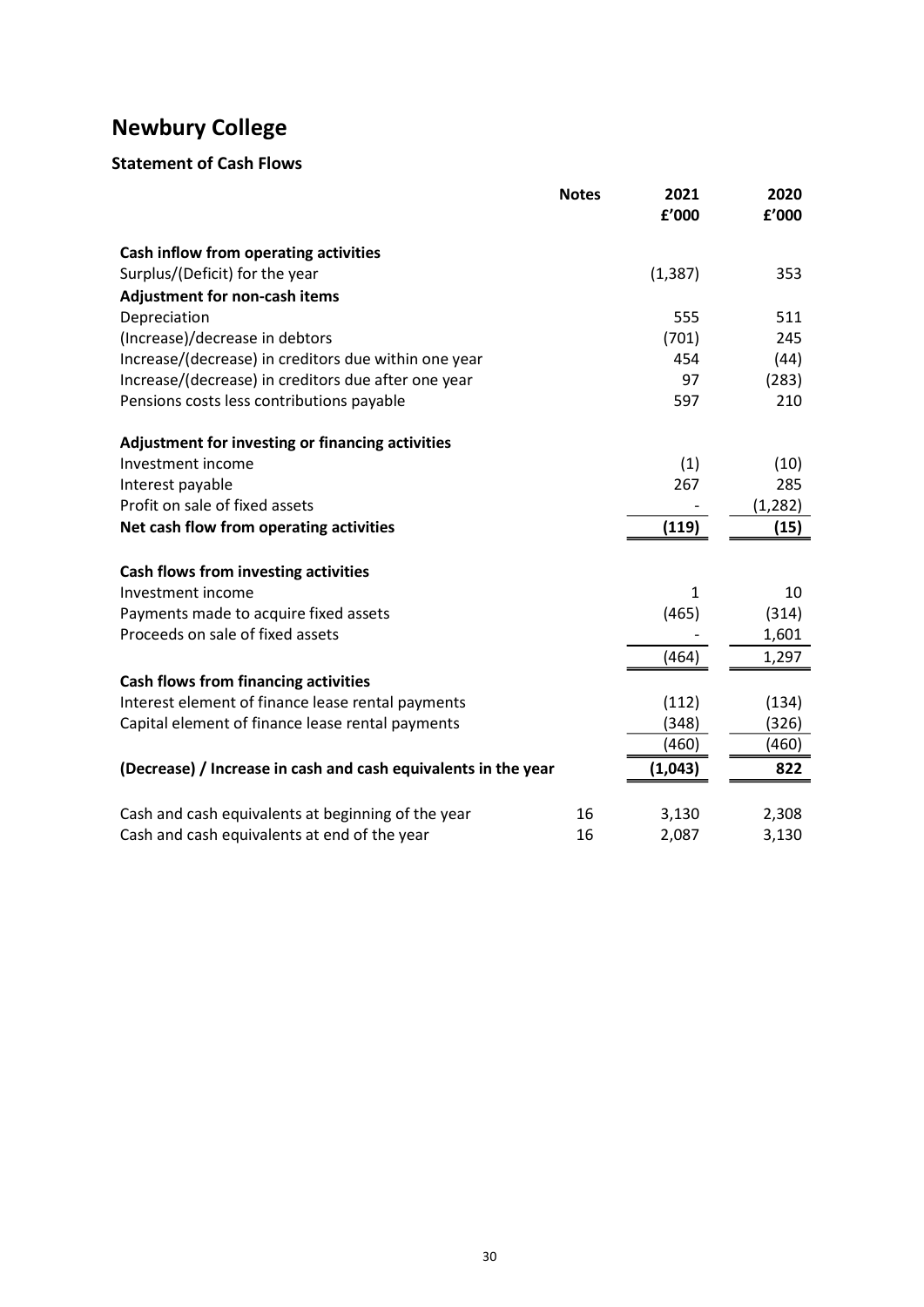#### Notes to the Financial Statements

#### 1. Statement of Accounting Policies

**Newbury College**<br> **Notes to the Financial Statements**<br> **1. Statement of Accounting Policies**<br>
The following accounting policies have been applied consistently in dealing with iter<br>
considered material in relation to the f The following accounting policies have been applied consistently in dealing with items which are considered material in relation to the financial statements.

#### Basis of preparation

These financial statements have been prepared in accordance with the Statement of Recommended Practice: Accounting for Further and Higher Education 2019 (the 2019 FE HE SORP), the College Accounts Direction for 2020 to 2021, and Regulatory Advice 9: Accounts Direction issued by the Office for Students and in accordance with Financial Reporting Standard 102 – "The Financial Reporting Standard applicable in the United Kingdom and Republic of Ireland" (FRS 102). The College is a public benefit entity and has therefore applied the relevant public benefit requirements of FRS 102.

The preparation of financial statements in compliance with FRS 102 requires the use of certain critical accounting estimates. It also requires management to exercise judgement in applying the College's accounting policies.

#### Basis of accounting

The financial statements are prepared in accordance with the historical cost convention modified by the use of previous valuations as deemed cost at transition for certain non-current assets.

#### Going concern

The financial position of the College, its cashflow liquidity and borrowing are presented in these Financial Statements and accompanying notes.

The College has considered its underlying financial position and has undertaken the following actions to ameliorate this:

- 1. Exchanged contracts for a disposal of eight acres of surplus land for a significant capital receipt. The first tranche of this payment is anticipated between January and July 2023.
- 2. Planned sale of one acre of surplus land with a high probability of a capital receipt by July 2022
- 3. Achieved student number and, therefore, income growth for key aspects of provision including study programme students and apprentices.
- 4. Continued to review the cost base to ensure efficient use of resources.
- 5. Ongoing consideration of its curriculum offering to ensure that the most efficient use of its resources is made, with the option to restructure that offering where the cost/benefit analysis dictates this.

Taken the above factors into account, the Governors consider that the financial statements should be prepared on a going concern basis.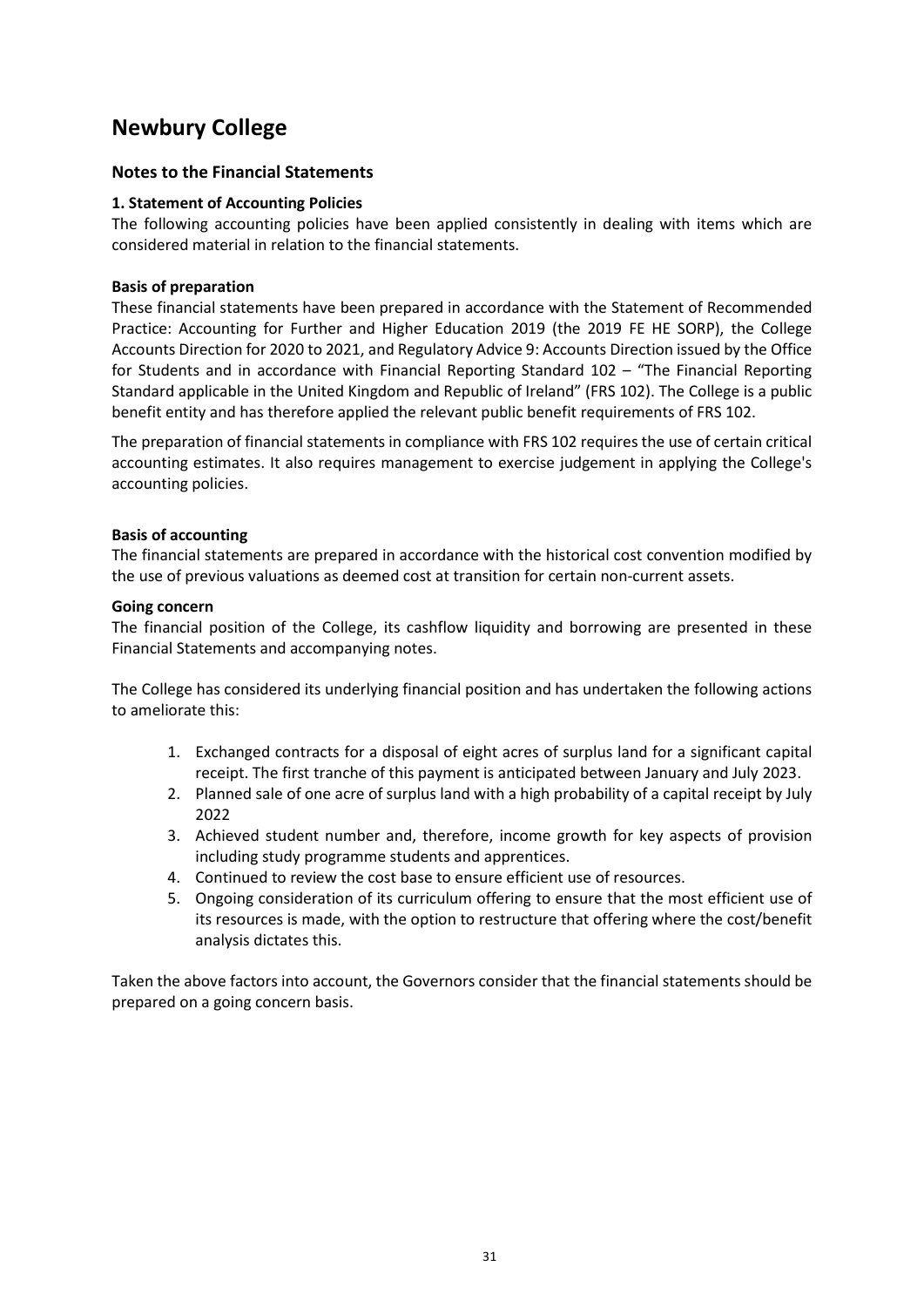#### Notes to the Accounts continued

#### 1. Statement of Accounting Policies continued

#### Recognition of income

#### Revenue grant funding

Government revenue grants include funding body recurrent grants and other grants and are accounted for under the accrual model as permitted by FRS 102. Funding body recurrent grants are measured in line with best estimates for the period of what is receivable and depend on the particular income stream involved. Any under achievement for the Adult Education Budget is adjusted for and reflected in the level of recurrent grant recognised in the income and expenditure account. The final **Newbury College**<br> **Notes to the Accounting Policies continued**<br> **A. Statement of Accounting Policies continued**<br> **Recognition of income**<br> **Revenue grant funding**<br> **Government revenue grants include funding body recurrent** the funding body following the year end, and the results of any funding audits. 16-18 learnerresponsive funding is not normally subject to reconciliation and is therefore not subject to contract adjustments.

Levy-funded and ESFA funding for co-investment model apprenticeships income is measured in line with best estimates of the provision delivered in the year.

The recurrent grant from the Office for Students (OfS) represents the funding allocations attributable to the current financial year and is credited direct to the Statement of Comprehensive Income.

Where part of a government grant is deferred, the deferred element is recognised as deferred income within creditors and allocated between creditors due within one year and creditors due after more than one year as appropriate.

Grants (including research grants) from non-government sources are recognised in income when the College is entitled to the income and performance related conditions have been met. Income received in advance of performance related conditions being met is recognised as deferred income within creditors on the balance sheet and released to income as the conditions are met.

#### Capital grant funding

Government capital grants are capitalised, held as deferred income and recognised in income over the expected useful life of the asset, under the accrual model as permitted by FRS 102. Other, nongovernmental, capital grants are recognised in income when the College is entitled to the funds subject to any performance related conditions being met. Income received in advance of performance related conditions being met is recognised as deferred income within creditors on the Balance Sheet and released to income as conditions are met.

#### Fee income

Income from tuition fees is stated gross of any expenditure which is not a discount and is recognised in the period for which it is received.

#### Investment income

All income from short-term deposits is credited to the income and expenditure account in the period in which it is earned on a receivable basis.

#### Agency arrangements

The College acts as an agent in the collection and payment of certain discretionary support funds. Related payments received from the funding bodies and subsequent disbursements to students are excluded from the income and expenditure of the College where the College is exposed to minimal risk or enjoys minimal economic benefit related to the transaction.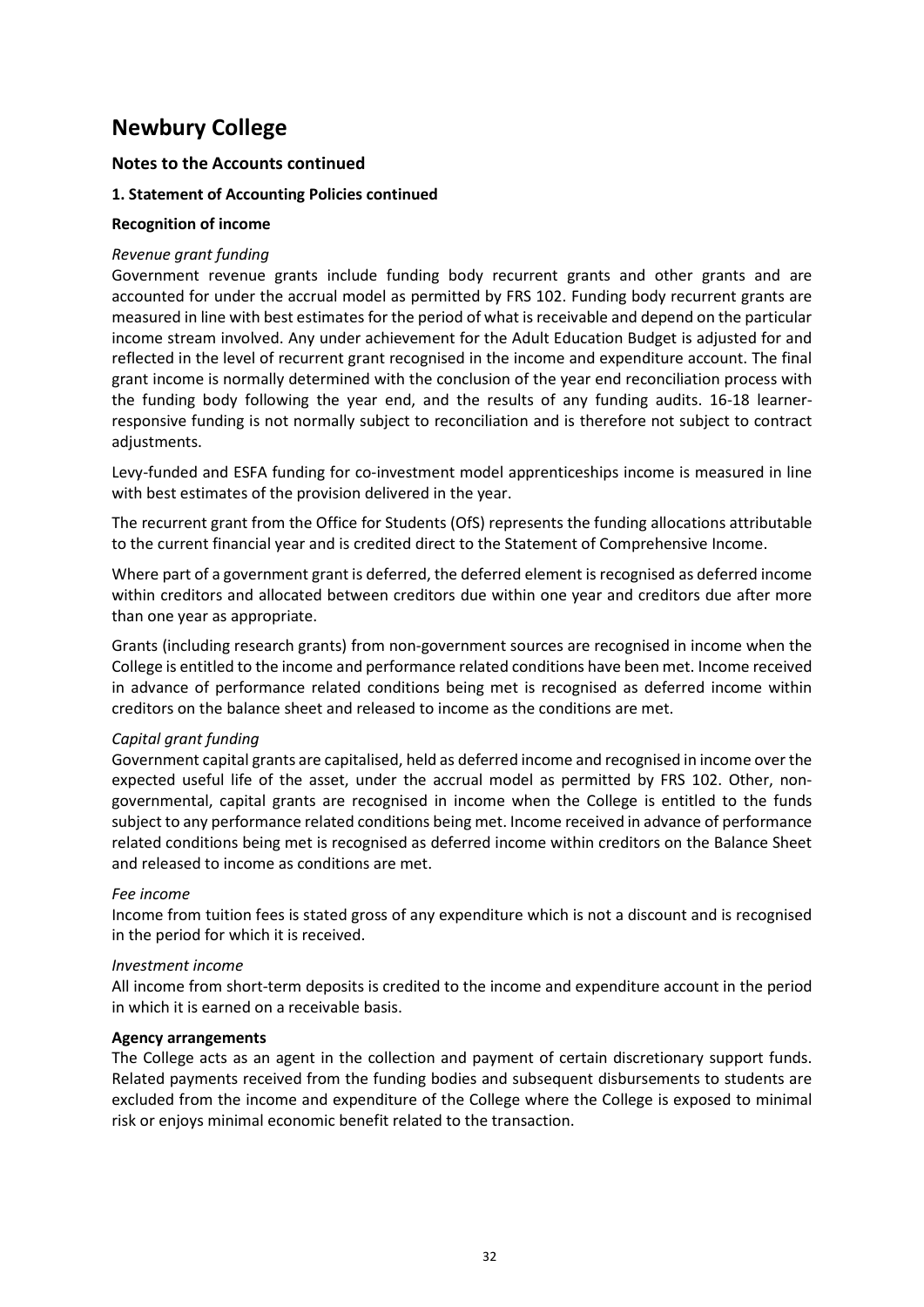#### Notes to the Accounts continued

#### 1. Statement of Accounting Policies continued

#### Accounting for post-employment benefits

Post-employment benefits to employees of the College are principally provided by the Teachers' Pension Scheme (TPS) and the Local Government Pension Scheme (LGPS). These are defined benefit plans, which are externally funded and contracted out of the State Second Pension.

#### Teachers' Pension Scheme (TPS)

The TPS is an unfunded scheme. Contributions to the TPS are calculated so as to spread the cost of pensions over employees' working lives with the College in such a way that the pension cost is a substantially level percentage of current and future pensionable payroll. The contributions are determined by qualified actuaries on the basis of valuations using a prospective benefit method.

The TPS is a multi-employer scheme and there is insufficient information available to use defined benefit accounting. The TPS is therefore treated as a defined contribution plan and the contributions recognised as an expense in the income statement in the periods during which services are rendered by employees.

#### West Berkshire Local Government Pension Scheme (LGPS)

The LGPS is a funded scheme. The assets of the LGPS are measured using closing fair values. LGPS liabilities are measured using the closing fair value method and discounted at the current rate of return on a high-quality corporate bond of equivalent term and currency to the liabilities. The actuarial valuations are obtained at least triennially and are updated at each balance sheet date. The amounts charged to operating surplus are the current service costs and the costs of scheme introductions, benefit changes, settlements and curtailments. They are included as part of staff costs as incurred.

Net interest on the net defined benefit liability/asset is also recognised in the Statement of Comprehensive Income and comprises the interest cost on the defined benefit obligation and interest income on the scheme assets, calculated by multiplying the fair value of the scheme assets at the beginning of the period by the rate used to discount the benefit obligations. The difference between the interest income on the scheme assets and the actual return on the scheme assets is recognised in interest and other finance costs.

Actuarial gains and losses are recognised immediately in actuarial gains and losses.

#### Short term Employment benefits

Short term employment benefits such as salaries and compensated absences (holiday pay) are recognised as an expense in the year in which the employees render service to the College. Any unused benefits are accrued and measured as the additional amount the College expects to pay as a result of the unused entitlement.

#### Enhanced Pensions

The actual cost of any enhanced ongoing pension to a former member of staff is paid by a college annually. An estimate of the expected future cost of any enhancement to the ongoing pension of a former member of staff is charged in full to the College's income in the year that the member of staff retires. In subsequent years a charge is made to provisions in the balance sheet using the enhanced pension spreadsheet provided by the funding bodies.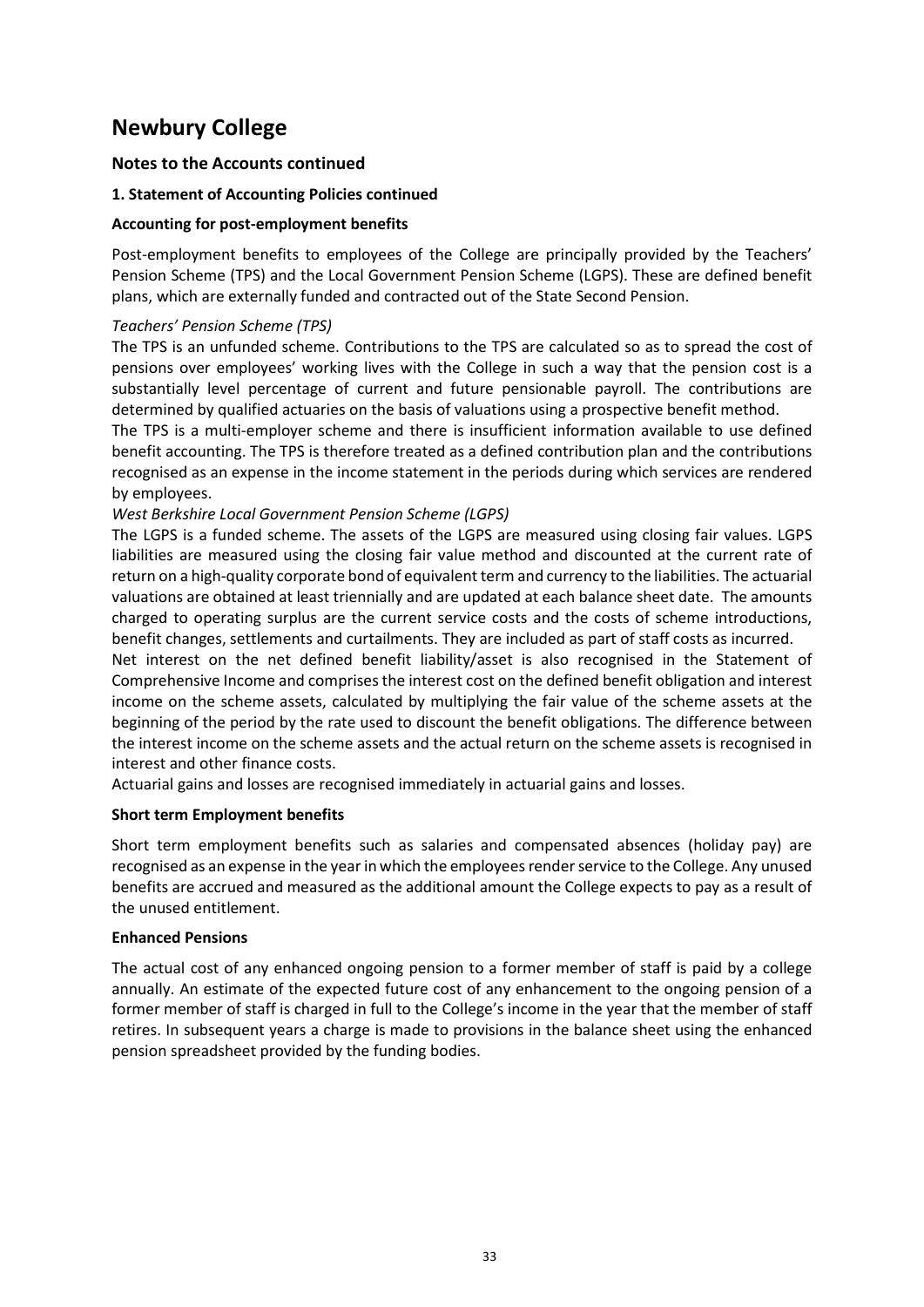#### Notes to the Accounts continued

#### 1. Statement of Accounting Policies continued

#### Non-current Assets - Tangible fixed assets

Tangible fixed assets are stated at cost less accumulated depreciation and accumulated impairment losses. Certain items of fixed assets that had been revalued to fair value on or prior to the date of transition to the 2015 FE HE SORP, are measured on the basis of deemed cost, being the revalued amount at the date of that revaluation.

#### Land and buildings

The main College building including the furniture and equipment originally included was financed by a PFI arrangement. For the assets held within the PFI arrangement:

Freehold buildings are depreciated on a straight-line basis over their expected useful life of 50 years. Freehold land is not depreciated as it is considered to have an infinite useful life.

Furniture & Equipment is depreciated over 8 years or 10 years dependent on the expected useful life.

A review for impairment of a fixed asset is carried out if events or changes in circumstances indicate that the carrying amount of any fixed asset may not be recoverable.

#### Assets under construction

Assets under construction are accounted for at cost, based on the value of architects' certificates and other direct costs, incurred to 31 July. They are not depreciated until they are brought into use.

#### Subsequent expenditure on existing fixed assets

Where significant expenditure is incurred on tangible fixed assets after initial purchase it is charged to income in the period it is incurred, unless it increases the future benefits to the College, in which case it is capitalised and depreciated on the relevant basis.

#### Equipment

Equipment costing less than £1000 is recognised as expenditure in the period of acquisition. All other equipment is capitalised at cost.

Capitalised equipment is depreciated on a straight-line basis over its remaining useful economic life as follows:

| • computer equipment               | 5 years  |
|------------------------------------|----------|
| • motor vehicles                   | 5 years  |
| • furniture, fixtures and fittings | 10 years |
| • general equipment                | 8 years  |

A review for impairment of a fixed asset is carried out if events or changes in circumstances indicate that the carrying value of any fixed asset may not be recoverable. Shortfalls between the carrying value of fixed assets and their recoverable amounts are recognised as impairments. Impairment losses are recognised in the Statement of Comprehensive Income and Expenditure.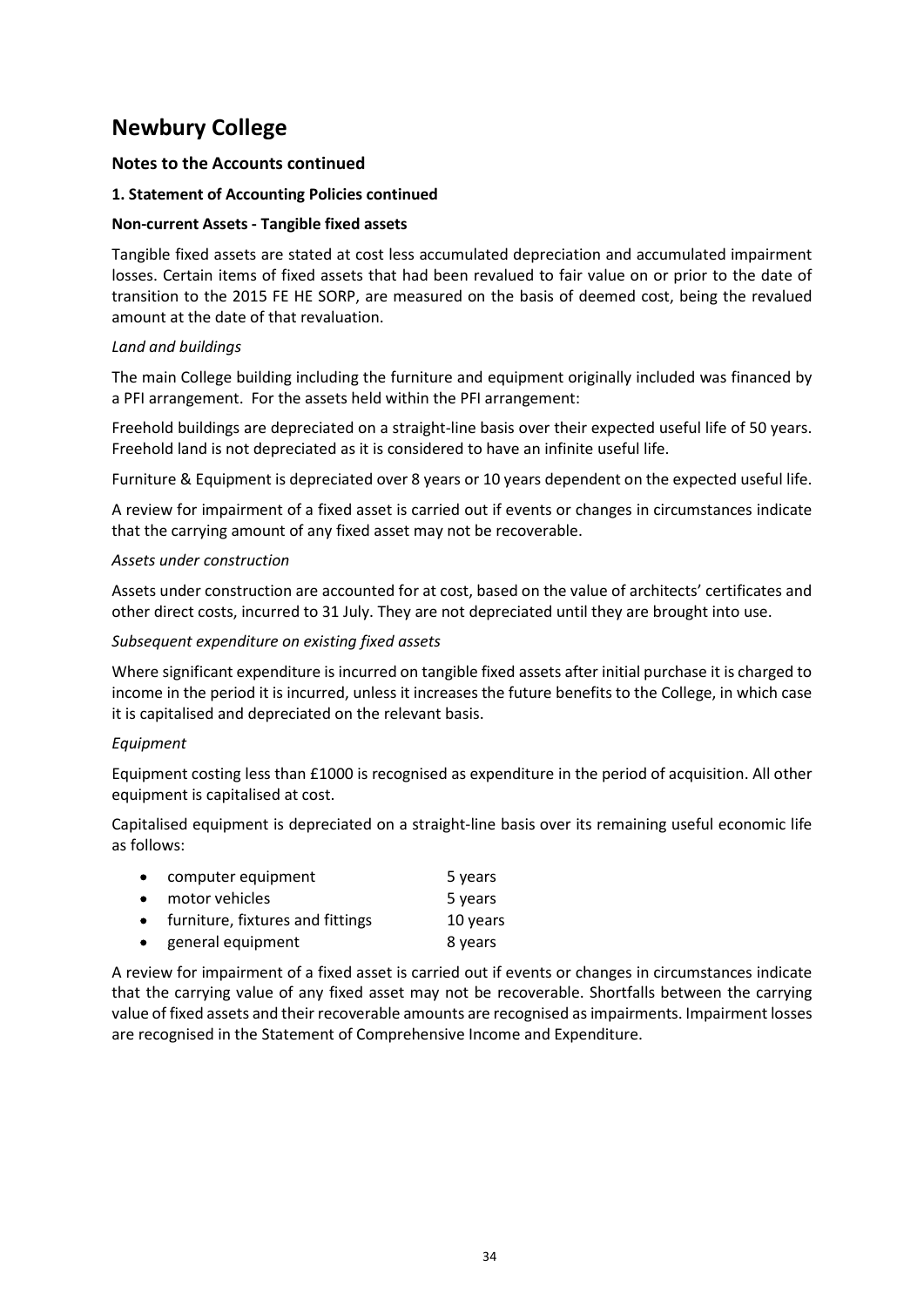#### Notes to the Accounts continued

#### 1. Statement of Accounting Policies continued

#### Leased assets

Costs in respect of operating leases are charged on a straight-line basis over the lease term to the Statement of Comprehensive Income and Expenditure.

Leasing agreements which transfer to the College substantially all the benefits and risks of ownership of an asset are treated as finance leases.

Assets held under finance leases are recognised initially at the fair value of the leased asset (or, if lower, the present value of minimum lease payments) at the inception of the lease. The corresponding liability to the lessor is included in the balance sheet as an obligation under finance leases. Assets held under finance leases are included in tangible fixed assets and depreciated and assessed for impairment losses in the same way as owned assets.

Minimum lease payments are apportioned between the finance charge and the reduction of the outstanding liability. The finance charges are allocated over the period of the lease in proportion to the capital element outstanding.

#### Financial liabilities and equity

Financial liabilities and equity are classified according to the substance of the financial instrument's contractual obligations, rather than the financial instrument's legal form.

All loans, investments and short-term deposits held by the College are classified as basic financial instruments in accordance with FRS 102. These instruments are initially recorded at the transaction price less any transaction costs (historical cost). FRS 102 requires that basic financial instruments are subsequently measured at amortised cost, however the College has calculated that the difference between the historical cost and amortised cost basis is not material and so these financial instruments are stated on the balance sheet at historical cost. Loans and investments that are payable or receivable within one year are not discounted.

#### Cash and cash equivalents

Cash includes cash in hand, deposits repayable on demand and overdrafts. Deposits are repayable on demand if they are in practice available within 24 hours without penalty.

Cash equivalents are short term, highly liquid investments that are readily convertible to known amounts of cash with insignificant risk of change in value. An investment qualifies as a cash equivalent when it has maturity of 3 months or less from the date of acquisition.

#### Taxation

The College is considered to pass the tests set out in Paragraph 1 Schedule 6 Finance Act 2010 and therefore it meets the definition of a charitable company for UK corporation tax purposes. Accordingly, the College is potentially exempt from taxation in respect of income or capital gains received within categories covered by sections 478-488 of the Corporation Tax Act 2010 or Section 256 of the Taxation of Chargeable Gains Act 1992, to the extent that such income or gains are applied exclusively to charitable purposes.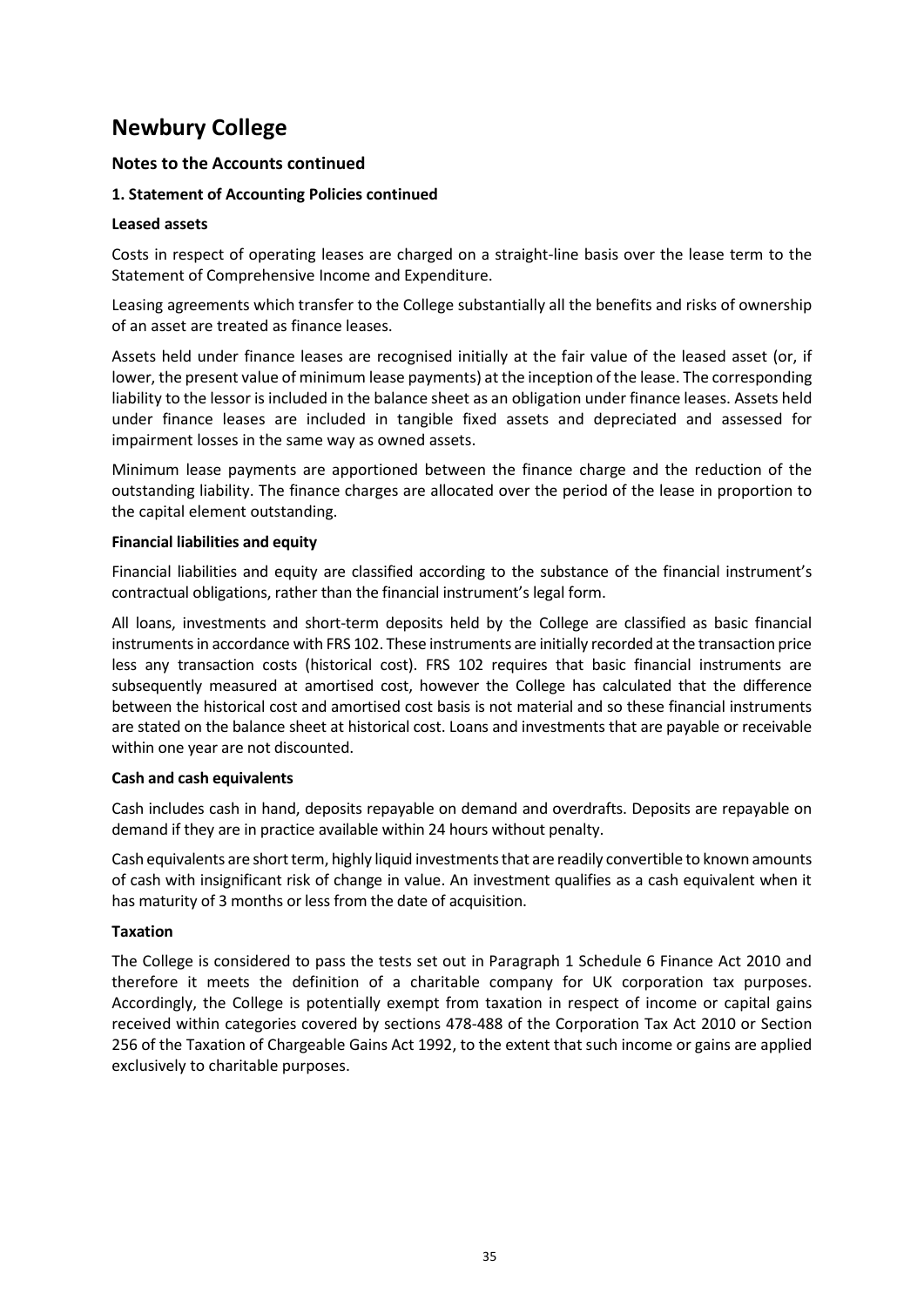## Notes to the Accounts continued

#### 1. Statement of Accounting Policies continued

The College is partially exempt in respect of Value Added Tax, so that it can only recover around 1% of the VAT charged on its inputs. Irrecoverable VAT on inputs is included in the costs of such inputs and added to the cost of tangible fixed assets as appropriate, where the inputs themselves are tangible fixed assets by nature.

#### Provisions and contingent liabilities

Provisions are recognised when

- the College has a present legal or constructive obligation as a result of a past event
- it is probable that a transfer of economic benefit will be required to settle the obligation, and
- a reliable estimate can be made of the amount of the obligation.  $\bullet$

Where the effect of the time value of money is material, the amount expected to be required to settle the obligation is recognised at present value using a pre-tax discount rate. The unwinding of the discount is recognised as a finance cost in the statement of comprehensive income in the period it arises.

A contingent liability arises from a past event that gives the College a possible obligation whose existence will only be confirmed by the occurrence or otherwise of uncertain future events not wholly within the control of the College. Contingent liabilities also arise in circumstances where a provision would otherwise be made but either it is not probable that an outflow of resources will be required, or the amount of the obligation cannot be measured reliably.

Contingent liabilities are not recognised in the balance sheet but are disclosed in the notes to the financial statements.

#### Judgements in applying accounting policies and key sources of estimation uncertainty

In preparing these financial statements, management have made the following judgements:

- Determine whether leases entered into by the College either as a lessor or a lessee are operating or finance leases. These decisions depend on an assessment of whether the risks and rewards of ownership have been transferred from the lessor to the lessee on a lease-bylease basis.
- Determine whether there are indicators of impairment of the College's tangible assets, including goodwill. Factors taken into consideration in reaching such a decision include the economic viability and expected future financial performance of the asset and where it is a component of a larger cash-generating unit, the viability and expected future performance of that unit.

#### Other key sources of estimation uncertainty

Tangible fixed assets

Tangible fixed assets, other than investment properties, are depreciated over their useful lives taking into account residual values, where appropriate. The actual lives of the assets and residual values are assessed annually and may vary depending on a number of factors. In re-assessing asset lives, factors such as technological innovation and maintenance programmes are taken into account. Residual value assessments consider issues such as future market conditions, the remaining life of the asset and projected disposal values.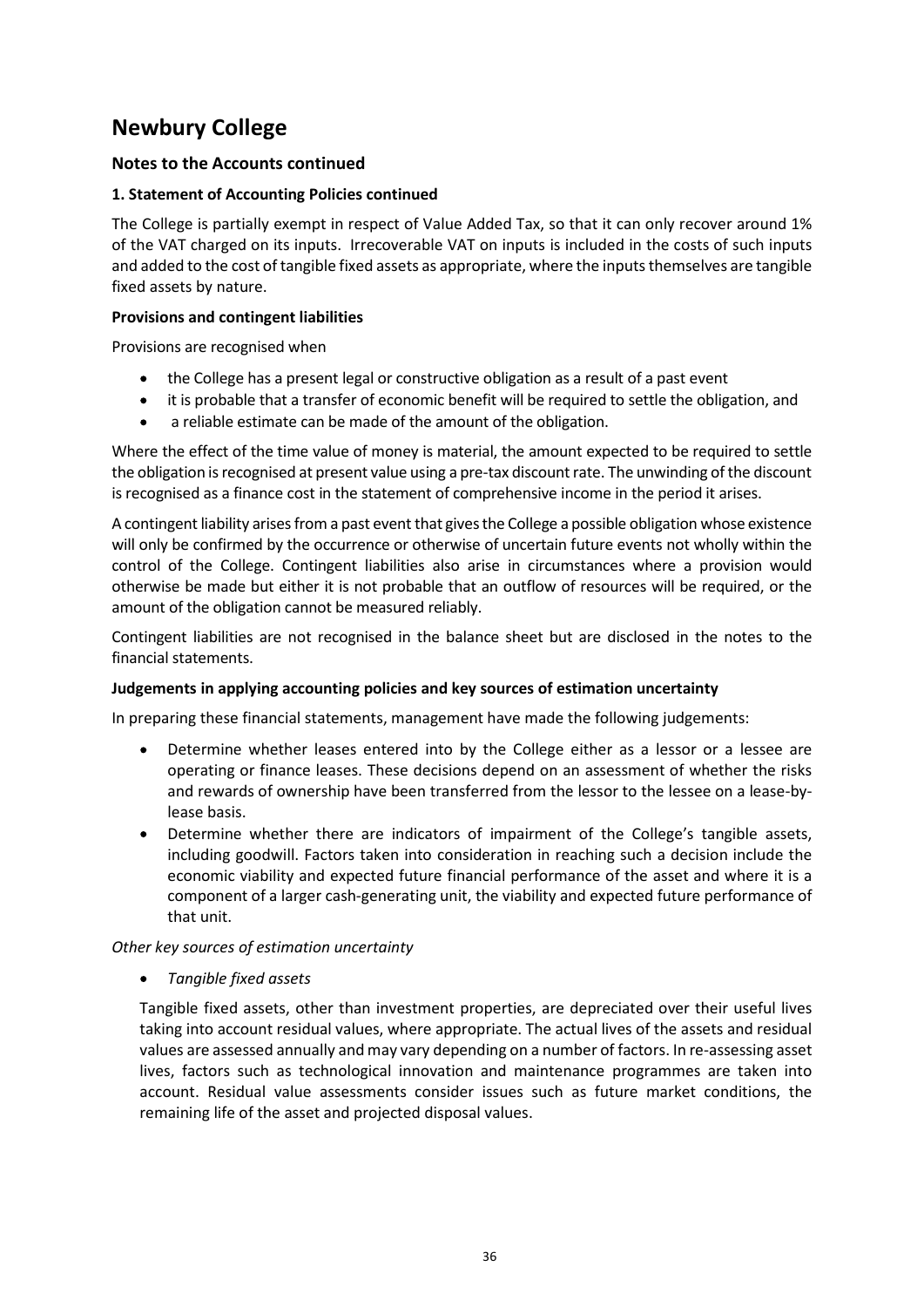#### Notes to the Accounts continued

#### 1. Statement of Accounting Policies continued

Local Government Pension Scheme

The present value of the Local Government Pension Scheme defined benefit liability depends on a number of factors that are determined on an actuarial basis using a variety of assumptions. The assumptions used in determining the net cost (income) for pensions include the discount rate. Any changes in these assumptions, which are disclosed in note 19, will impact the carrying amount of the pension liability. The actuary has used a roll forward approach which projects results from the latest full actuarial valuation performed at 31 March 2019 to value the pensions liability at 31 July 2021. Any differences between the figures derived from the roll forward approach and a full actuarial valuation would impact on the carrying amount of the pension liability.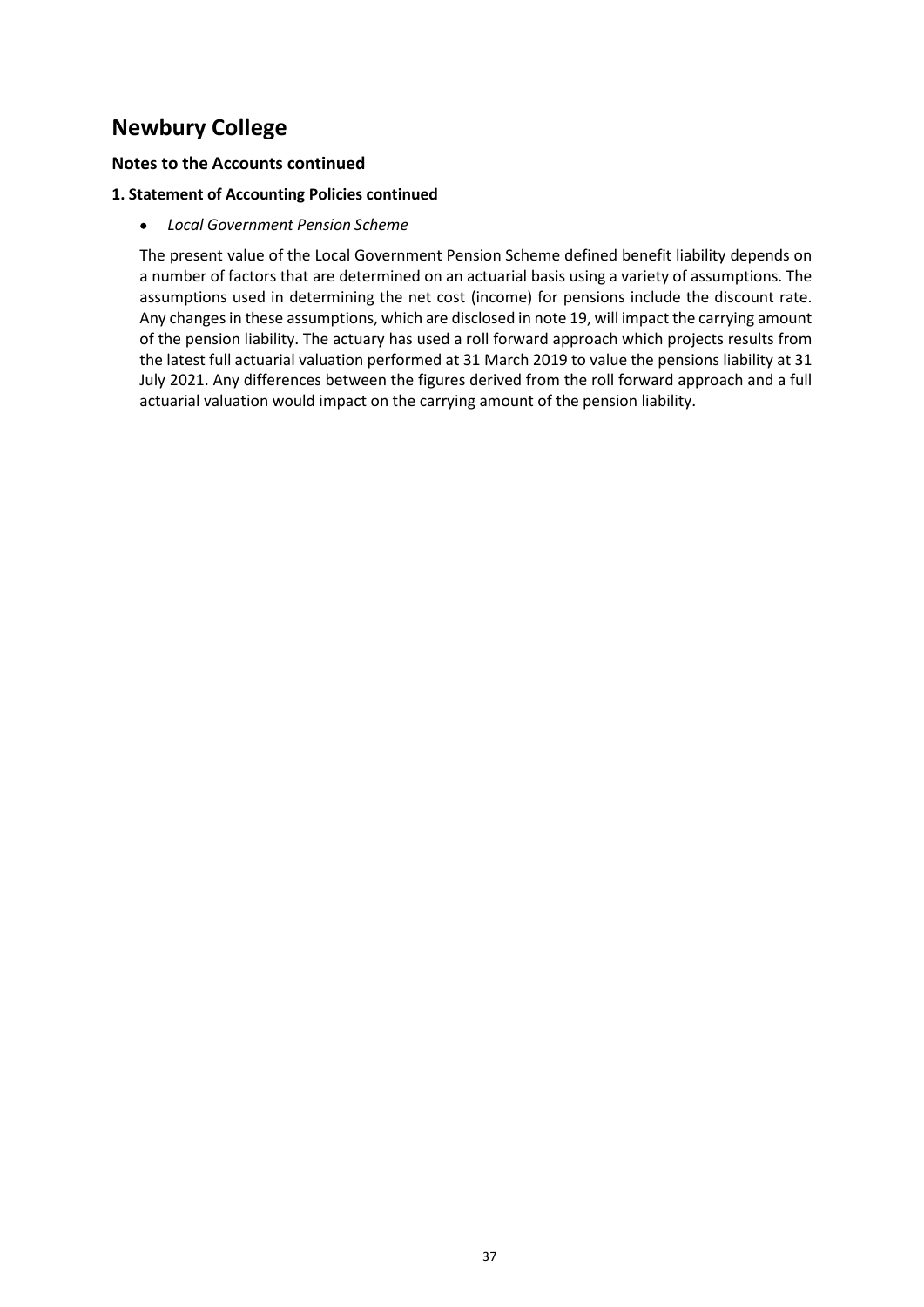| <b>Newbury College</b>                                    |       |                    |
|-----------------------------------------------------------|-------|--------------------|
| <b>Notes to the Accounts (continued)</b>                  |       |                    |
|                                                           |       | Year ended 31 July |
|                                                           | 2021  | 2020               |
| <b>Funding council grants</b><br>$\mathbf{2}$             | £'000 | f'000              |
| <b>Recurrent grants</b>                                   |       |                    |
| Education and Skills Funding Agency - adult               | 1,039 | 1,077              |
| Education and Skills Funding Agency - 16 -18              | 5,853 | 5,544              |
| Education and Skills Funding Agency - apprenticeships     | 700   | 505                |
| Office for Students                                       | 141   | 174                |
| <b>Specific Grants</b>                                    |       |                    |
| Releases of government capital grants                     | 296   | 135                |
|                                                           |       |                    |
| <b>Total</b>                                              | 8,029 | 7,435              |
|                                                           |       |                    |
|                                                           |       |                    |
|                                                           | 2021  | 2020               |
| Tuition fees and education contracts<br>3                 | f'000 | f'000              |
| Adult education fees                                      | 495   | 506                |
| Apprenticeship fees and contracts                         | 32    | 62                 |
| Fees for FE loan supported courses                        | 136   | 110                |
| Fees for HE loan supported courses                        | 51    | 131                |
| <b>Total tuition fees</b>                                 | 714   | 809                |
| <b>Education contracts</b>                                | 26    | 59                 |
|                                                           |       |                    |
| <b>Total</b>                                              | 740   | 868                |
|                                                           |       |                    |
|                                                           | 2021  | 2020               |
| <b>Total grant and fee Income</b><br>3b                   | £'000 | £'000              |
|                                                           |       |                    |
| Grant income from the OfS                                 | 141   | 174                |
| Grant income from other bodies                            | 7,888 | 7,261              |
| <b>Total grants</b>                                       | 8,029 | 7,435              |
| Fee income for taught awards (exclusive of VAT)           | 400   | 385                |
| Fee income for research awards (exclusive of VAT)         |       |                    |
| Fee income from non-qualifying courses (exclusive of VAT) | 340   | 483                |
| <b>Total tuition fees and education contracts</b>         | 740   | 868                |
|                                                           |       |                    |
| <b>Total</b>                                              | 8,769 | 8,303              |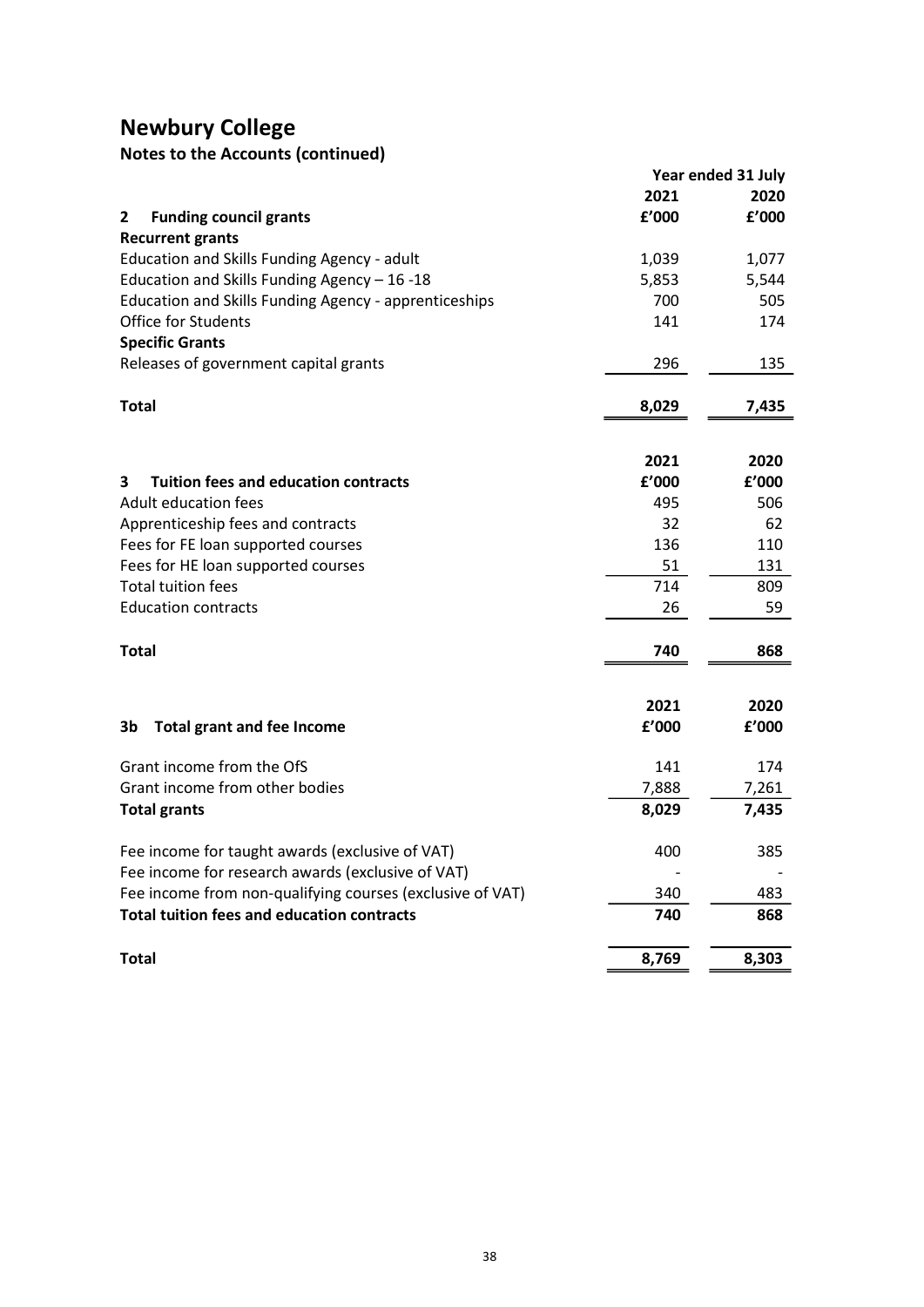| <b>Newbury College</b>                                                                                                                                                                       |                                |                                |
|----------------------------------------------------------------------------------------------------------------------------------------------------------------------------------------------|--------------------------------|--------------------------------|
| <b>Notes to the Accounts (continued)</b>                                                                                                                                                     |                                |                                |
|                                                                                                                                                                                              |                                |                                |
|                                                                                                                                                                                              |                                |                                |
|                                                                                                                                                                                              | 2021                           | 2020                           |
| <b>Other income</b><br>4                                                                                                                                                                     | f'000                          | f'000                          |
| Other income generating activities                                                                                                                                                           | 140                            | 148                            |
| Other grant income                                                                                                                                                                           | 90                             | 18                             |
| Miscellaneous income                                                                                                                                                                         | 6                              | 8                              |
| Coronavirus Job Retention Scheme grant                                                                                                                                                       | 32                             | 18                             |
| <b>Total</b>                                                                                                                                                                                 | 268                            | 192                            |
|                                                                                                                                                                                              |                                |                                |
| Some of the costs of College staff working in our commercial areas (Salons, restaurant, lettings,<br>adult fees) were supported by the government's Coronavirus Job Retention Scheme, during |                                |                                |
|                                                                                                                                                                                              |                                |                                |
|                                                                                                                                                                                              |                                |                                |
| 2020/21. The funding received of £32,272 (2020: £18,359) relates to staff costs which are<br>included within the staff costs note below as appropriate.                                      |                                |                                |
|                                                                                                                                                                                              |                                |                                |
|                                                                                                                                                                                              |                                |                                |
| 5 Investment income                                                                                                                                                                          | 2021<br>${\bf f}^{\prime}$ 000 | 2020<br>${\bf f}^{\prime}$ 000 |
| Bank interest receivable                                                                                                                                                                     | $\mathbf{1}$                   | 10                             |
|                                                                                                                                                                                              | $\mathbf{1}$                   | 10                             |

| 5<br>Investment income   | 2021<br>f'000 | 2020<br>£'000 |  |
|--------------------------|---------------|---------------|--|
| Bank interest receivable |               | 10            |  |
|                          |               | 10            |  |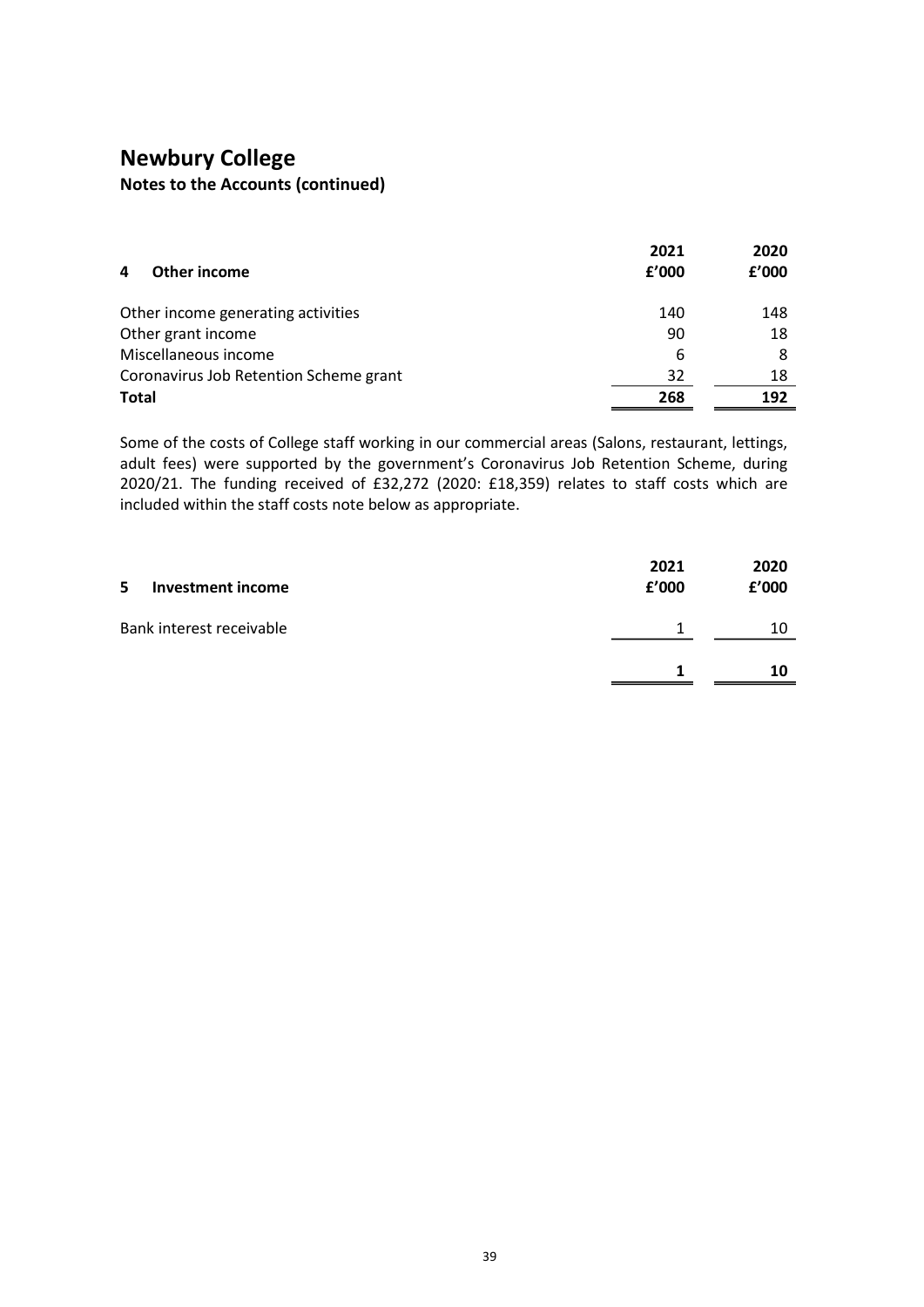#### Notes to the Accounts (continued)

#### 6 Staff costs

| <b>Newbury College</b>                                                                                                                  |                 |                |                |
|-----------------------------------------------------------------------------------------------------------------------------------------|-----------------|----------------|----------------|
| <b>Notes to the Accounts (continued)</b>                                                                                                |                 |                |                |
|                                                                                                                                         |                 |                |                |
| 6 Staff costs                                                                                                                           |                 |                |                |
| The average number of persons (including key management personnel) employed by the College<br>during the year on a headcount basis was: |                 |                |                |
|                                                                                                                                         |                 | 2021           | 2020           |
|                                                                                                                                         |                 | No.            | No.            |
| Teaching staff                                                                                                                          |                 | 206            | 168            |
| Non-teaching staff                                                                                                                      |                 | 45             | 43             |
|                                                                                                                                         |                 | 251            | 211            |
| Staff costs for the above persons                                                                                                       |                 |                |                |
|                                                                                                                                         |                 | 2021<br>f'000  | 2020<br>£'000  |
|                                                                                                                                         |                 |                |                |
| Wages and salaries                                                                                                                      |                 | 4,460          | 4,106          |
| Social security costs                                                                                                                   |                 | 343            | 322            |
| Other pension costs<br>Payroll sub total                                                                                                |                 | 1,610<br>6,413 | 1,100<br>5,528 |
|                                                                                                                                         |                 |                |                |
| Contracted out staffing services                                                                                                        |                 | 18             | 19             |
|                                                                                                                                         |                 | 6,431          | 5,547          |
| Fundamental restructuring costs -                                                                                                       | contractual     | 49             | 16             |
|                                                                                                                                         | non-contractual | $\overline{7}$ |                |
|                                                                                                                                         |                 | 6,487          | 5,563          |

#### Key management personnel

Key management personnel are those persons having authority and responsibility for planning, directing and controlling the activities of the College and are represented by the Senior Management Team comprising of the Principal, Deputy Principal, Director of Finance and Estates, Director of HR & Support Services, and the Director of Business & Partnerships. The senior post holders within the remit of the Remuneration Committee are the Principal, the Deputy Principal and the Director of Finance and Estates.

#### Emoluments of Key management personnel, Accounting Officer and other higher paid staff

|                                                                                        | 2021<br>No. | 2020<br>No. |  |
|----------------------------------------------------------------------------------------|-------------|-------------|--|
| The number of key management personnel including the<br><b>Accounting Officer was:</b> | ь.          | h           |  |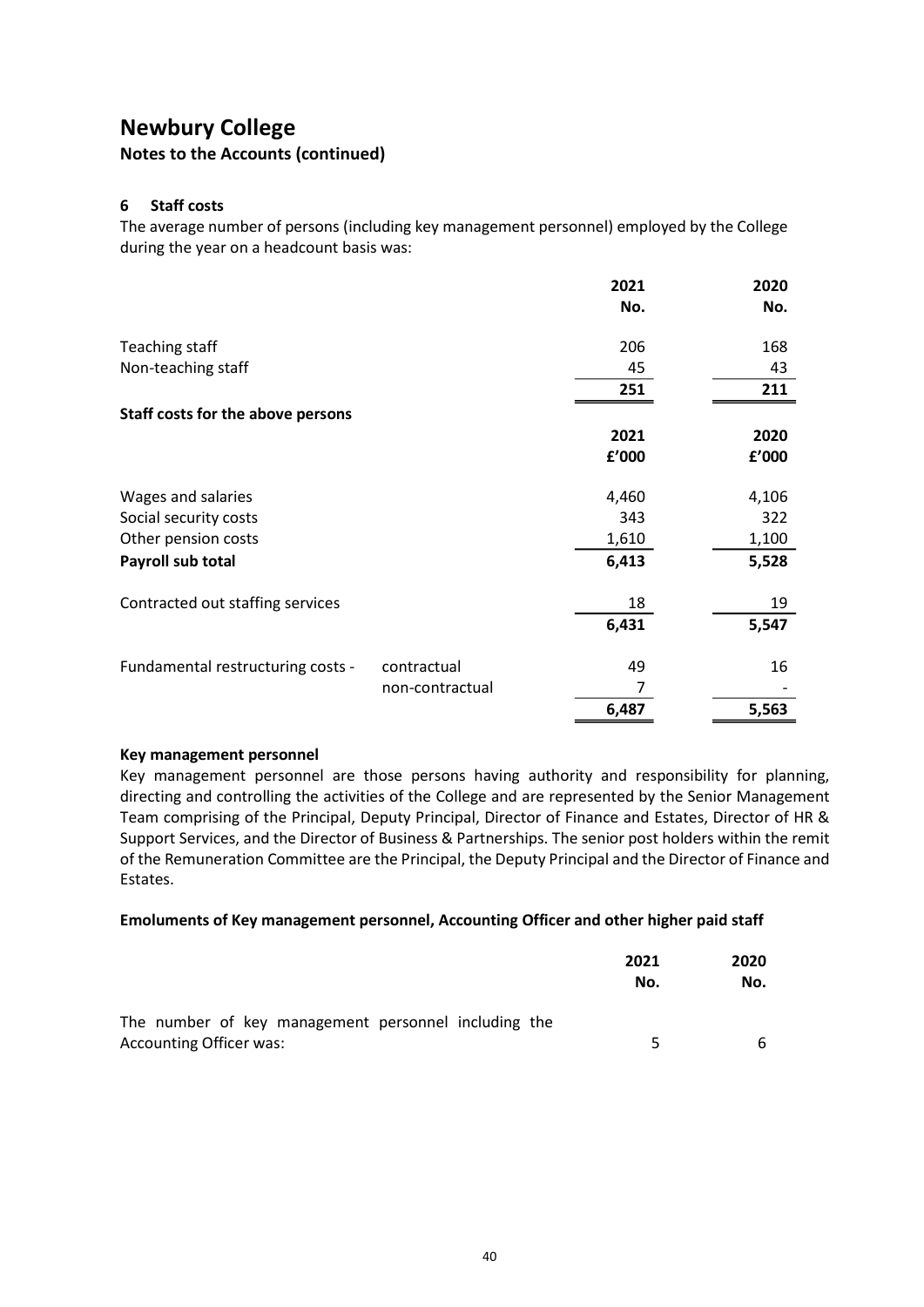## Notes to the Accounts (continued)

#### 6 Staff costs continued

| <b>Ewbury College</b>                                                                                                                                                          |            |                   |             |      |
|--------------------------------------------------------------------------------------------------------------------------------------------------------------------------------|------------|-------------------|-------------|------|
| tes to the Accounts (continued)                                                                                                                                                |            |                   |             |      |
| <b>Staff costs continued</b>                                                                                                                                                   |            |                   |             |      |
| number of key management personnel and other staff who received annual emoluments,<br>luding pension contributions and employers' national insurance but including benefits in |            |                   |             |      |
| d, in the following ranges was:                                                                                                                                                |            |                   |             |      |
|                                                                                                                                                                                | <b>Key</b> | <b>Management</b> | Other staff |      |
|                                                                                                                                                                                | Personnel  |                   |             |      |
|                                                                                                                                                                                | 2021       | 2020              | 2021        | 2020 |
|                                                                                                                                                                                | No.        | No.               | No.         | No.  |
| £40,001 to £45,000                                                                                                                                                             |            | 1                 |             |      |
| £45,001 to £50,000                                                                                                                                                             |            | 1                 |             |      |
| £50,001 to £55,000                                                                                                                                                             | 1          |                   |             |      |
| £55,001 to £60,000                                                                                                                                                             | 1          | 1                 |             |      |
| £65,001 to £70,000                                                                                                                                                             | 1          | 1                 |             |      |
|                                                                                                                                                                                | 1          | 1                 |             |      |
| £70,001 to £75,000                                                                                                                                                             |            |                   |             |      |
| £100,001 to £105,000                                                                                                                                                           | 1          | 1                 |             |      |

|                                                                                               | ÷ |           |           |
|-----------------------------------------------------------------------------------------------|---|-----------|-----------|
| £70,001 to £75,000                                                                            |   |           |           |
| £100,001 to £105,000                                                                          |   |           |           |
|                                                                                               | 6 |           |           |
|                                                                                               |   |           |           |
| Including part time workers grossed up to full time equivalent and staff on maternity,        |   |           |           |
| paternity or sickness leave at their usual rate of pay.                                       |   |           |           |
|                                                                                               |   |           |           |
|                                                                                               |   | 2021      | 2020      |
| Key management personnel compensation is made up as follows:                                  |   | £'000     | £'000     |
| Salaries - gross of salary sacrifice and waived emoluments                                    |   | 347       | 385       |
| <b>Employers National Insurance</b>                                                           |   | 42        | 46        |
| Benefits in kind                                                                              |   |           |           |
|                                                                                               |   | 389       | 431       |
| Pension contributions                                                                         |   | 71        | 79        |
| <b>Total emoluments</b>                                                                       |   | 460       | 509       |
|                                                                                               |   |           |           |
| The above compensation includes amounts payable to the Accounting Officer during the year of: |   |           |           |
|                                                                                               |   | 2021      | 2020      |
|                                                                                               |   | £'000     | £'000     |
|                                                                                               |   | 101       | 101       |
|                                                                                               |   |           |           |
| Salaries                                                                                      |   |           |           |
| Benefits in kind                                                                              |   |           |           |
| Pension contributions                                                                         |   | 101<br>24 | 101<br>23 |

|                       | 2021                     | 2020                     |
|-----------------------|--------------------------|--------------------------|
|                       | £'000                    | £'000                    |
| <b>Salaries</b>       | 101                      | 101                      |
| Benefits in kind      | $\overline{\phantom{a}}$ | $\overline{\phantom{0}}$ |
|                       | 101                      | 101                      |
| Pension contributions | 24                       | 23                       |
|                       |                          |                          |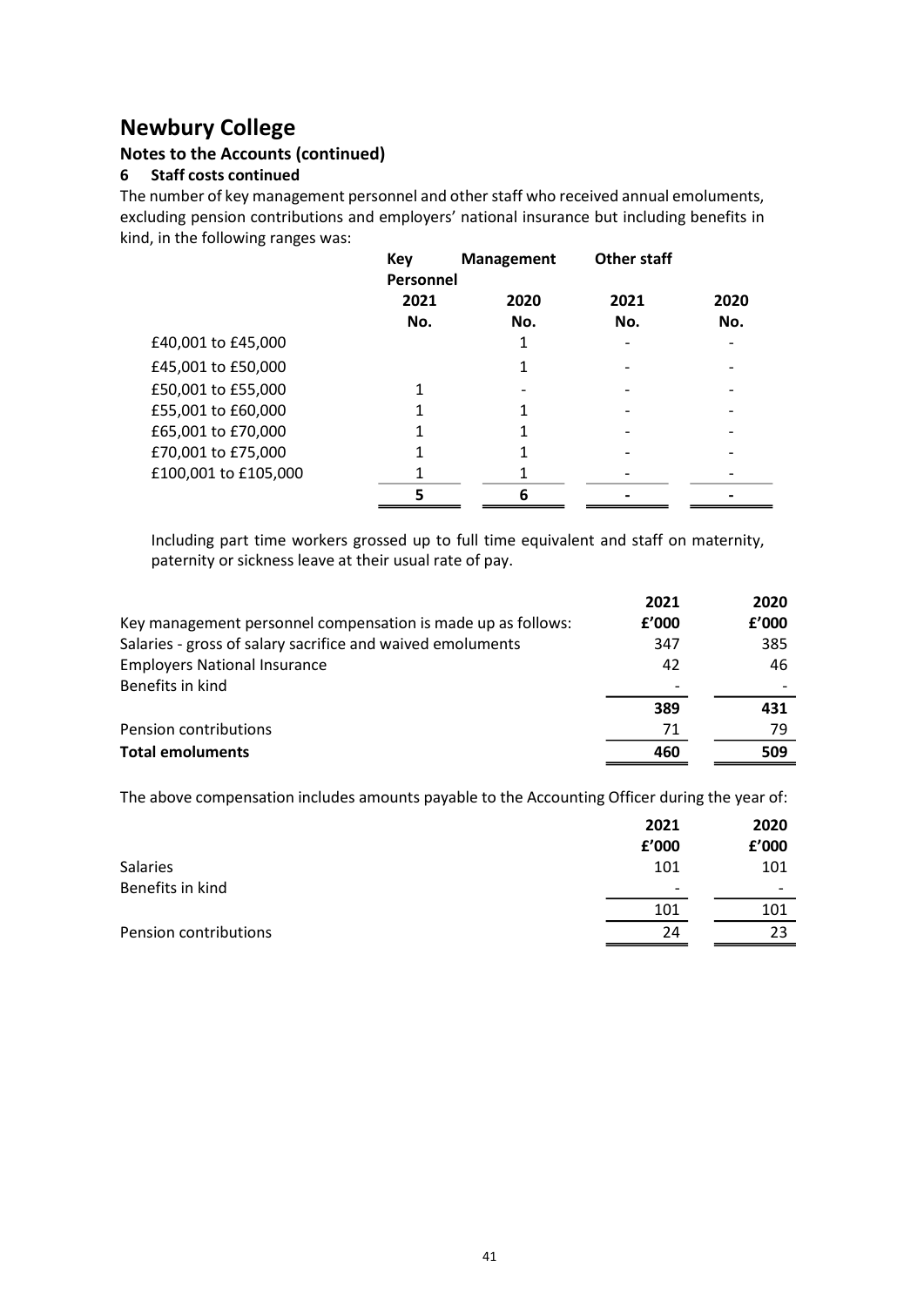## Notes to the Accounts (continued)

The members of the Corporation other than the Accounting Officer and the staff member did not receive any payment from the institution other than the reimbursement of travel and subsistence expenses incurred in the course of their duties.

The governing body adopted the AoC's Senior Post Holder Remuneration Code in July 2019 and assesses pay in line with its principles.

|                                                                                 | 2021 | - 2020 |
|---------------------------------------------------------------------------------|------|--------|
| Principal and CEO's basic salary as a multiple of the median of all staff       | 4.2  | -4.0   |
| Principal and CEO's total remuneration as a multiple of the median of all staff | 4.2  | -4.0   |

| Committee of the governing body taking into consideration the personal performance of the individual<br>Senior Post Holder; the financial position of the College; external benchmarking information; and pay<br>awards made to other staff members. |                    |      | The remuneration packages of the Senior Post Holders are subject to annual review by the Remuneration |
|------------------------------------------------------------------------------------------------------------------------------------------------------------------------------------------------------------------------------------------------------|--------------------|------|-------------------------------------------------------------------------------------------------------|
| Senior Post Holders may not receive income from external activities unless approved by the<br>Remuneration Committee in advance of the activity.                                                                                                     |                    |      |                                                                                                       |
| Relationship of Principal/Chief Executive pay and remuneration expressed as a multiple                                                                                                                                                               |                    |      |                                                                                                       |
|                                                                                                                                                                                                                                                      |                    | 2021 | 2020                                                                                                  |
| Principal and CEO's basic salary as a multiple of the median of all staff                                                                                                                                                                            |                    | 4.2  | 4.0                                                                                                   |
| Principal and CEO's total remuneration as a multiple of the median of all staff                                                                                                                                                                      |                    | 4.2  | 4.0                                                                                                   |
|                                                                                                                                                                                                                                                      | Year ended 31 July |      |                                                                                                       |
| 7 Other operating expenses                                                                                                                                                                                                                           | 2021               |      | 2020                                                                                                  |
|                                                                                                                                                                                                                                                      | £'000              |      | f'000                                                                                                 |
| Teaching costs                                                                                                                                                                                                                                       | 693                |      | 737                                                                                                   |
| Non-teaching costs                                                                                                                                                                                                                                   | 675                |      | 695                                                                                                   |
| Premises costs                                                                                                                                                                                                                                       | 1,748              |      | 1,643                                                                                                 |
| <b>Total</b>                                                                                                                                                                                                                                         | 3,116              |      | 3,075                                                                                                 |
| Other operating expenses include:                                                                                                                                                                                                                    | 2021               |      | 2020                                                                                                  |
|                                                                                                                                                                                                                                                      | £'000              |      | f'000                                                                                                 |
| Subcontractor costs                                                                                                                                                                                                                                  | 335                |      | 220                                                                                                   |
| Auditor's remuneration:                                                                                                                                                                                                                              |                    |      |                                                                                                       |
| -Financial statements audit                                                                                                                                                                                                                          | 20                 |      | 20                                                                                                    |
| -Internal audit                                                                                                                                                                                                                                      | 6                  |      | $\overline{2}$                                                                                        |
| -Other services                                                                                                                                                                                                                                      | 4                  |      | 3                                                                                                     |
| Internal audit                                                                                                                                                                                                                                       | 19                 |      | 17                                                                                                    |
| Profit on disposal of non-current assets                                                                                                                                                                                                             |                    |      | 1,282                                                                                                 |
| Hire of assets under operating leases                                                                                                                                                                                                                | 33                 |      | 28                                                                                                    |
|                                                                                                                                                                                                                                                      |                    |      |                                                                                                       |
|                                                                                                                                                                                                                                                      |                    |      |                                                                                                       |
|                                                                                                                                                                                                                                                      |                    |      |                                                                                                       |
|                                                                                                                                                                                                                                                      |                    |      |                                                                                                       |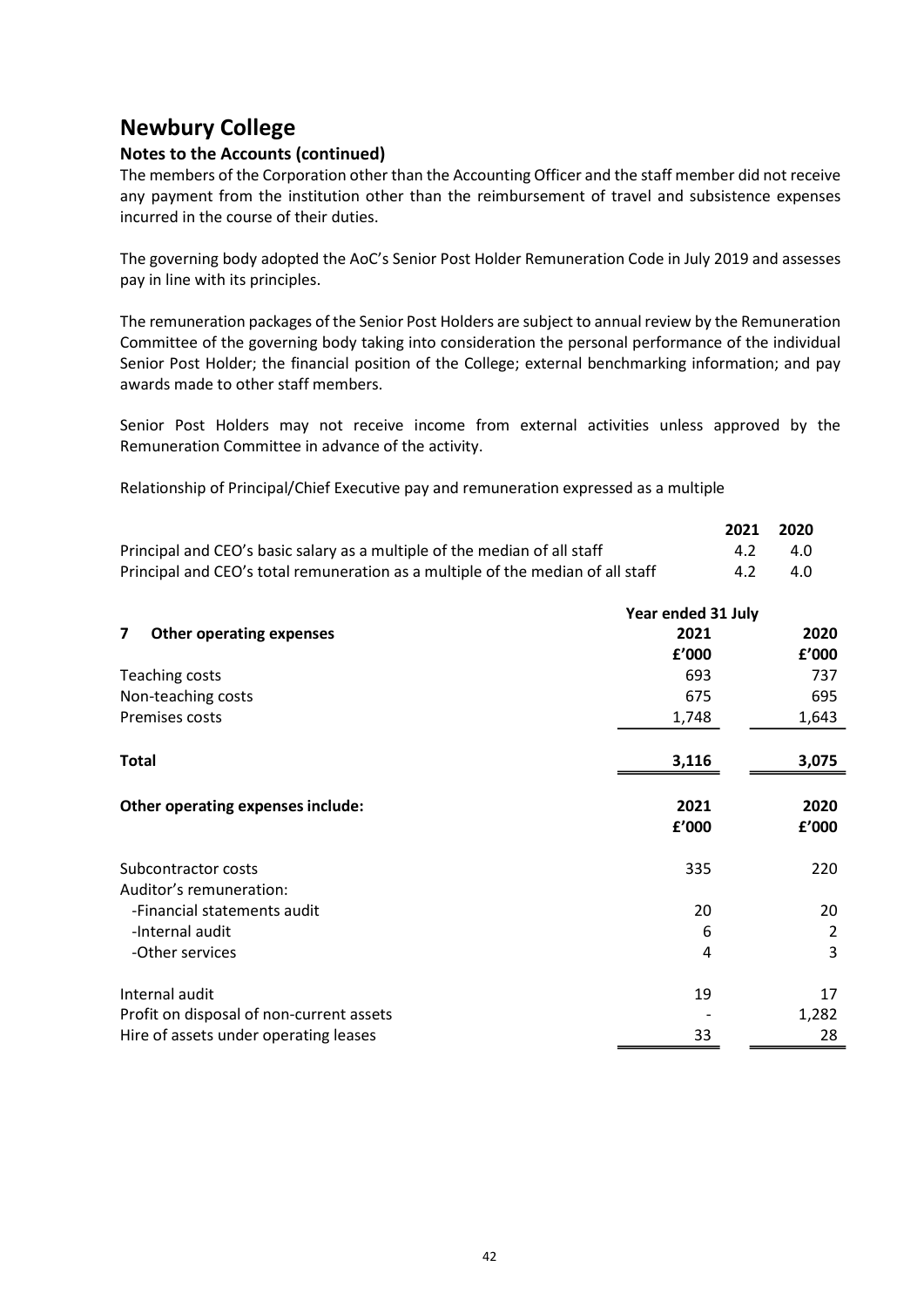| <b>Notes to the Accounts (continued)</b> |  |
|------------------------------------------|--|
|------------------------------------------|--|

| <b>Newbury College</b>                                                              |       |       |
|-------------------------------------------------------------------------------------|-------|-------|
| Notes to the Accounts (continued)                                                   | 2021  | 2020  |
| Interest payable<br>8                                                               | f'000 | £'000 |
| On finance leases                                                                   | 112   | 134   |
| Net interest on defined pension liability (note 19)                                 | 155   | 151   |
| <b>Total</b>                                                                        | 267   | 285   |
|                                                                                     | 2021  | 2020  |
| 9<br><b>Taxation</b>                                                                | £'000 | £'000 |
| United Kingdom corporation tax                                                      |       |       |
| Provision for deferred corporation tax in the accounts of the subsidiary<br>company |       |       |
| <b>Total</b>                                                                        |       |       |
|                                                                                     |       |       |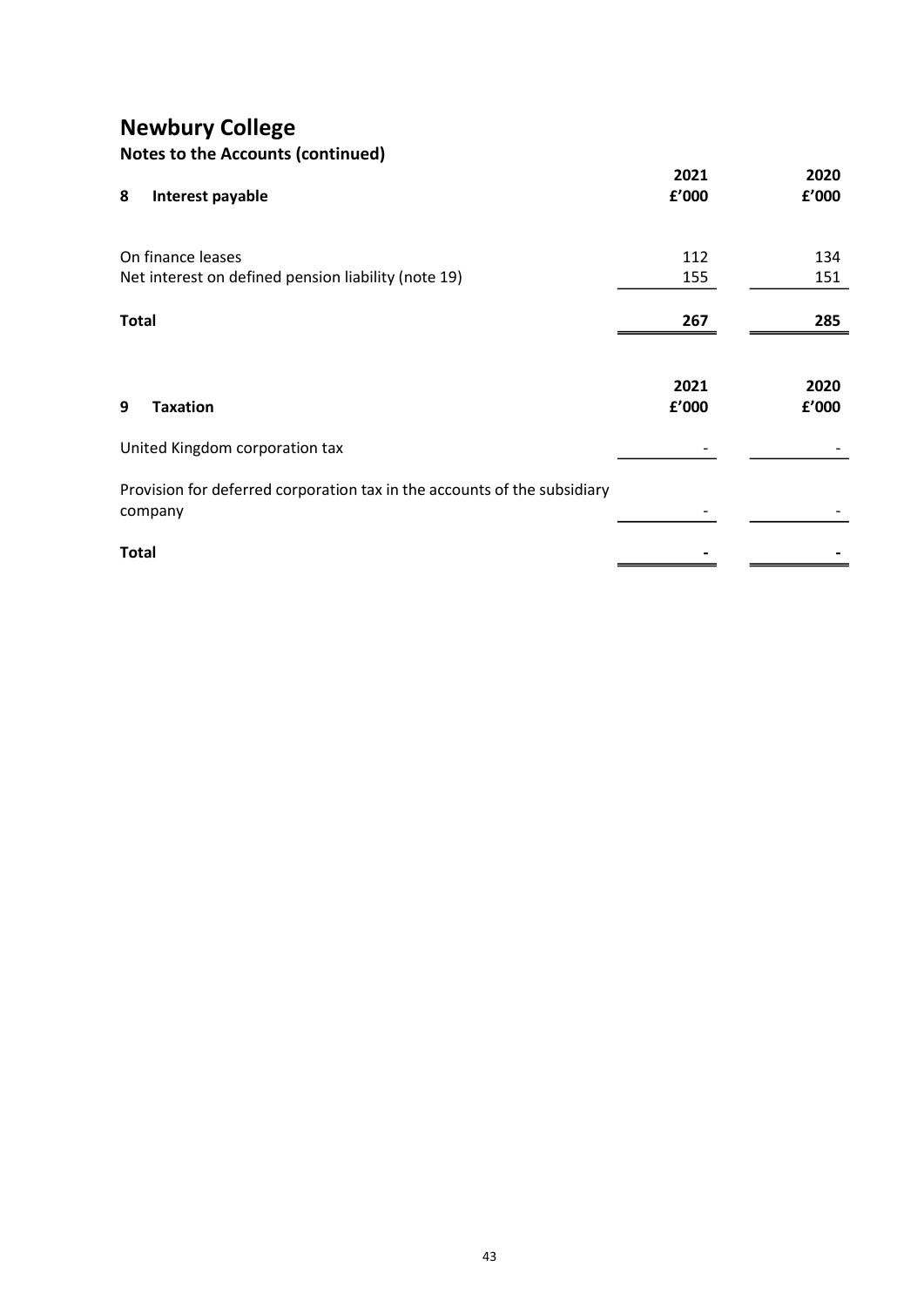| <b>Newbury College</b><br><b>Notes to the Accounts (continued)</b>                                                                                                                                            |                          |                              |                          |                                                   |                          |
|---------------------------------------------------------------------------------------------------------------------------------------------------------------------------------------------------------------|--------------------------|------------------------------|--------------------------|---------------------------------------------------|--------------------------|
| <b>Tangible fixed assets</b><br>10                                                                                                                                                                            | Land                     | <b>Buildings</b><br>Freehold | Equip-<br>ment           | Assets in the<br><b>Course of</b><br>Construction | <b>Total</b>             |
|                                                                                                                                                                                                               |                          | £'000                        | £'000                    | £'000                                             | £'000                    |
| <b>Cost or valuation</b><br>At 1 August 2020                                                                                                                                                                  | 186                      | 17,434                       | 4,168                    | 148                                               | 21,936                   |
| Additions                                                                                                                                                                                                     | $\overline{\phantom{a}}$ | 120                          | 208                      | 137                                               | 465                      |
| Transfers                                                                                                                                                                                                     | $\overline{\phantom{a}}$ | 48                           | 100                      | (148)                                             |                          |
| Disposals                                                                                                                                                                                                     | $\overline{\phantom{a}}$ | $\overline{\phantom{a}}$     | $\overline{\phantom{a}}$ | $\overline{\phantom{a}}$                          | $\overline{\phantom{a}}$ |
| At 31 July 2021                                                                                                                                                                                               | 186                      | 17,602                       | 4,476                    | 137                                               | 22,401                   |
| <b>Depreciation</b><br>At 1 August 2020                                                                                                                                                                       | $\overline{\phantom{a}}$ | 5,697                        | 3,296                    | $\overline{\phantom{a}}$                          | 8,993                    |
| Charge for the year                                                                                                                                                                                           | $\overline{\phantom{a}}$ | 374                          | 181                      | $\blacksquare$                                    | 555                      |
| Eliminated on disposal                                                                                                                                                                                        |                          |                              |                          |                                                   |                          |
| At 31 July 2021                                                                                                                                                                                               |                          | 6,071                        | 3,477                    |                                                   | 9,548                    |
| Net book value at 31 July 2021                                                                                                                                                                                | 186                      | 11,531                       | 999                      | 137                                               | 12,853                   |
| Net book value at 31 July 2020                                                                                                                                                                                | 186                      | 11,737                       | 872                      | 148                                               | 12,943                   |
| Land and buildings were valued in 1996 at depreciated replacement cost by a firm of independent<br>chartered surveyors.<br>The depreciation charge on PFI assets for the year was £236,000 (2020 - £236,000). |                          |                              |                          |                                                   |                          |
|                                                                                                                                                                                                               |                          |                              |                          | 2021                                              | 2020                     |
| 11 Trade and other receivables<br>Amounts falling due within one year:                                                                                                                                        |                          |                              |                          | ${\bf f}^{\prime}$ 000                            | ${\bf f}^{\prime}$ 000   |
| Trade receivables<br>Prepayments and accrued income                                                                                                                                                           |                          |                              |                          | 662<br>464                                        | 149<br>276               |
|                                                                                                                                                                                                               |                          |                              |                          |                                                   |                          |
| <b>Total</b>                                                                                                                                                                                                  |                          |                              |                          | 1,126                                             | 425                      |

|                                      | 2021  | 2020  |  |
|--------------------------------------|-------|-------|--|
| 11 Trade and other receivables       | f'000 | f'000 |  |
| Amounts falling due within one year: |       |       |  |
| Trade receivables                    | 662   | 149   |  |
| Prepayments and accrued income       | 464   | 276   |  |
| <b>Total</b>                         | 1,126 | 425   |  |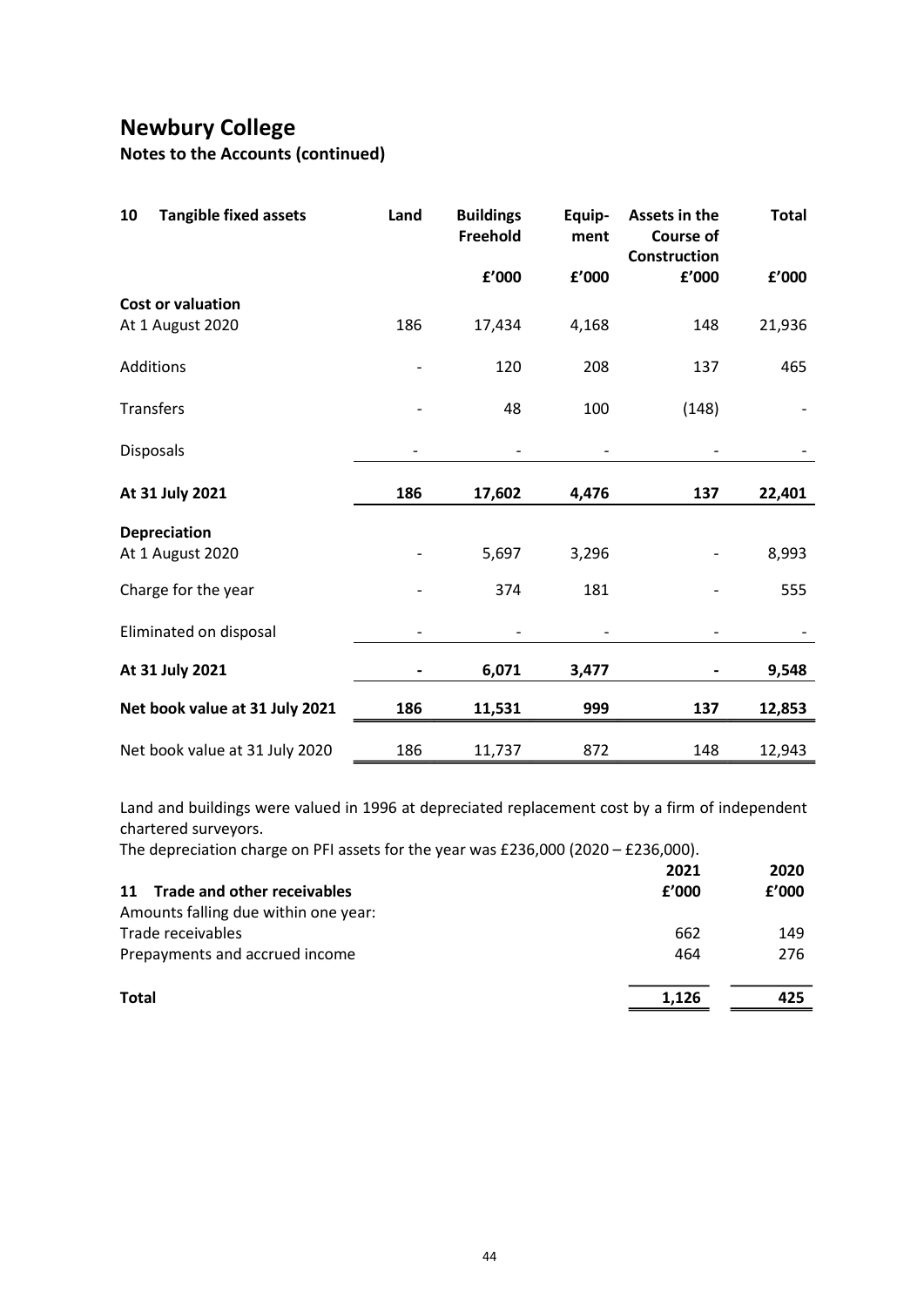# Notes to the Accounts (continued)

| <b>Newbury College</b>                                                       |       |       |
|------------------------------------------------------------------------------|-------|-------|
| Notes to the Accounts (continued)                                            |       |       |
|                                                                              | 2021  | 2020  |
| Creditors: amounts falling due within one year<br>12                         | £'000 | £'000 |
| Obligations under finance leases                                             | 372   | 348   |
| Trade payables                                                               | 217   | 174   |
| Other taxation and social security                                           | 187   | 125   |
| Accruals and deferred income                                                 | 680   | 735   |
| Deferred Income - other                                                      | 70    |       |
| Deferred income - government capital grants                                  | 318   | 129   |
| Amounts owed to the ESFA                                                     | 171   | 23    |
| <b>Total</b>                                                                 | 2,015 | 1,534 |
|                                                                              |       |       |
|                                                                              | 2021  | 2020  |
| 13 Creditors: amounts falling due after one year                             | f'000 | £'000 |
| Obligations under finance leases                                             | 1,838 | 2,209 |
| Deferred Income - other                                                      | 338   | 407   |
| Deferred income - government capital grants                                  | 4,070 | 3,905 |
| <b>Total</b>                                                                 | 6,246 | 6,521 |
|                                                                              |       |       |
| <b>Maturity of debt</b><br>14                                                |       |       |
| <b>Finance leases</b>                                                        |       |       |
| The net finance lease obligations to which the institution is committed are: |       |       |
|                                                                              | 2021  | 2020  |
|                                                                              | £'000 | f'000 |
| In one year or less                                                          | 372   | 348   |
| Between two and five years                                                   | 1,504 | 1,576 |
| In five years or more                                                        | 334   | 633   |
| <b>Total</b>                                                                 | 2,210 | 2,557 |
|                                                                              |       |       |
| Finance lease obligations are secured on the assets to which they relate.    |       |       |

## 14 Maturity of debt

#### Finance leases

| Deferred Income - other<br>338<br>Deferred income - government capital grants<br>4,070<br>6,246<br><b>Total</b><br><b>Maturity of debt</b><br>14 | 407<br>3,905<br>6,521 |
|--------------------------------------------------------------------------------------------------------------------------------------------------|-----------------------|
|                                                                                                                                                  |                       |
|                                                                                                                                                  |                       |
|                                                                                                                                                  |                       |
|                                                                                                                                                  |                       |
| <b>Finance leases</b>                                                                                                                            |                       |
| The net finance lease obligations to which the institution is committed are:                                                                     |                       |
| 2021                                                                                                                                             | 2020                  |
| £'000                                                                                                                                            | f'000                 |
| In one year or less<br>372                                                                                                                       | 348                   |
| Between two and five years<br>1,504                                                                                                              | 1,576                 |
| In five years or more<br>334                                                                                                                     | 633                   |
| <b>Total</b><br>2,210                                                                                                                            | 2,557                 |
|                                                                                                                                                  |                       |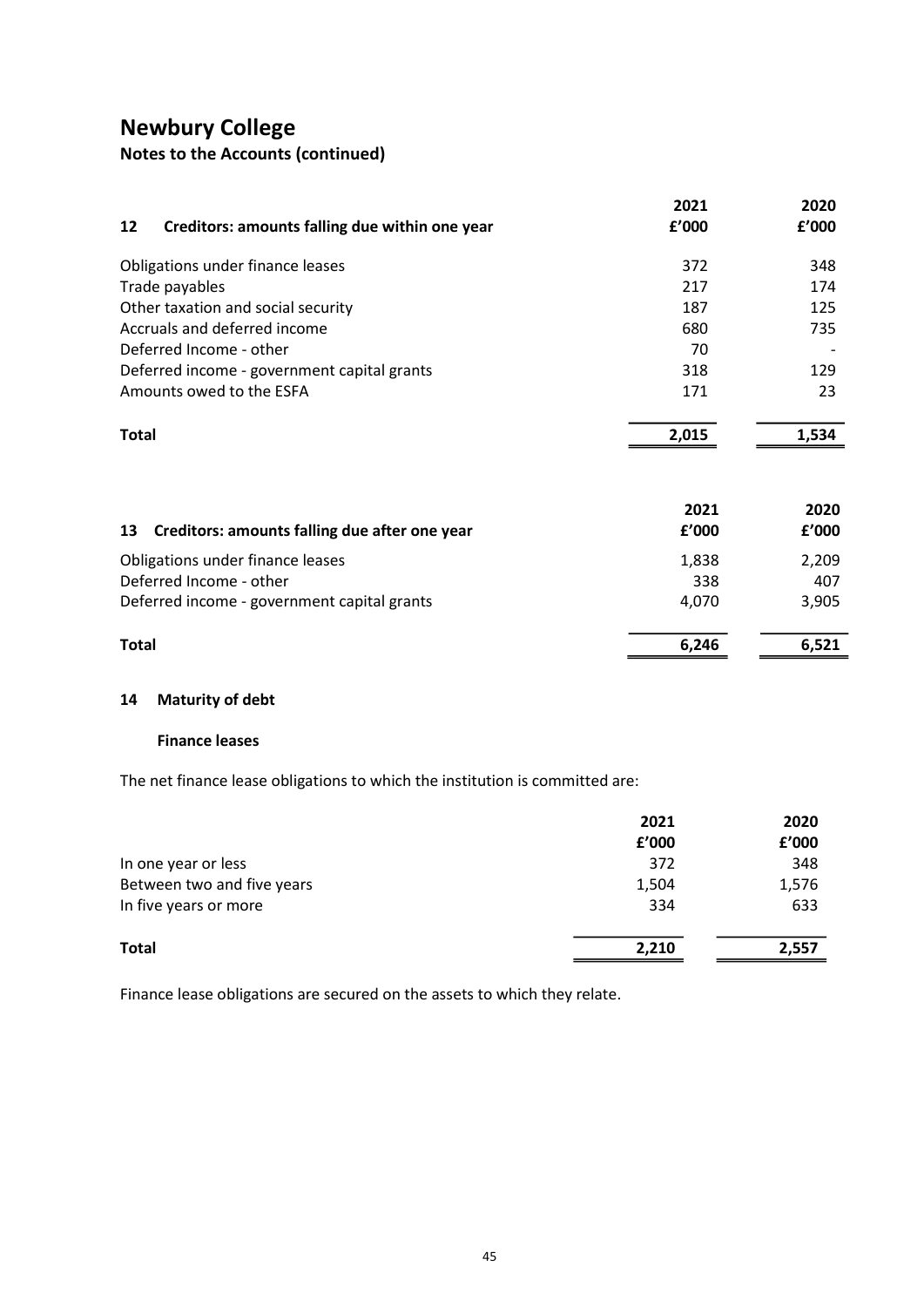# Notes to the Accounts (continued)

| Defined benefit<br><b>Obligations</b> |
|---------------------------------------|
| f'000                                 |
| 11,326                                |
| 752                                   |
|                                       |
| (292)                                 |
|                                       |

|                                                                                                                                                                       |                |                   | f'000                    |                                |
|-----------------------------------------------------------------------------------------------------------------------------------------------------------------------|----------------|-------------------|--------------------------|--------------------------------|
| At 1 August 2020                                                                                                                                                      |                |                   | 11,326                   |                                |
| Expenditure in the period                                                                                                                                             |                |                   | 752                      |                                |
| Transferred from income and expenditure<br>account                                                                                                                    |                |                   | (292)                    |                                |
| At 31 July 2021                                                                                                                                                       |                |                   | 11,786                   |                                |
| Defined benefit obligations relate to the liabilities under the College's membership of the Local<br>Government Pension Scheme. Further details are given in Note 19. |                |                   |                          |                                |
| 16 Cash and cash equivalents                                                                                                                                          | At 1<br>August | <b>Cash flows</b> | Other<br>changes         | At 31<br>July                  |
|                                                                                                                                                                       | 2020<br>£'000  | f'000             | £'000                    | 2021<br>${\bf f}^{\prime}$ 000 |
| Cash and cash equivalents                                                                                                                                             | 3,130          | (1,043)           | -                        | 2,087                          |
| <b>Total</b>                                                                                                                                                          | 3,130          | (1,043)           | $\overline{\phantom{0}}$ | 2,087                          |
| <b>Capital commitments</b><br>17                                                                                                                                      |                |                   | 2021                     | 2020                           |
|                                                                                                                                                                       |                |                   | £'000                    | £'000                          |
| Commitments contracted for at 31 July                                                                                                                                 |                |                   | 343                      | 39                             |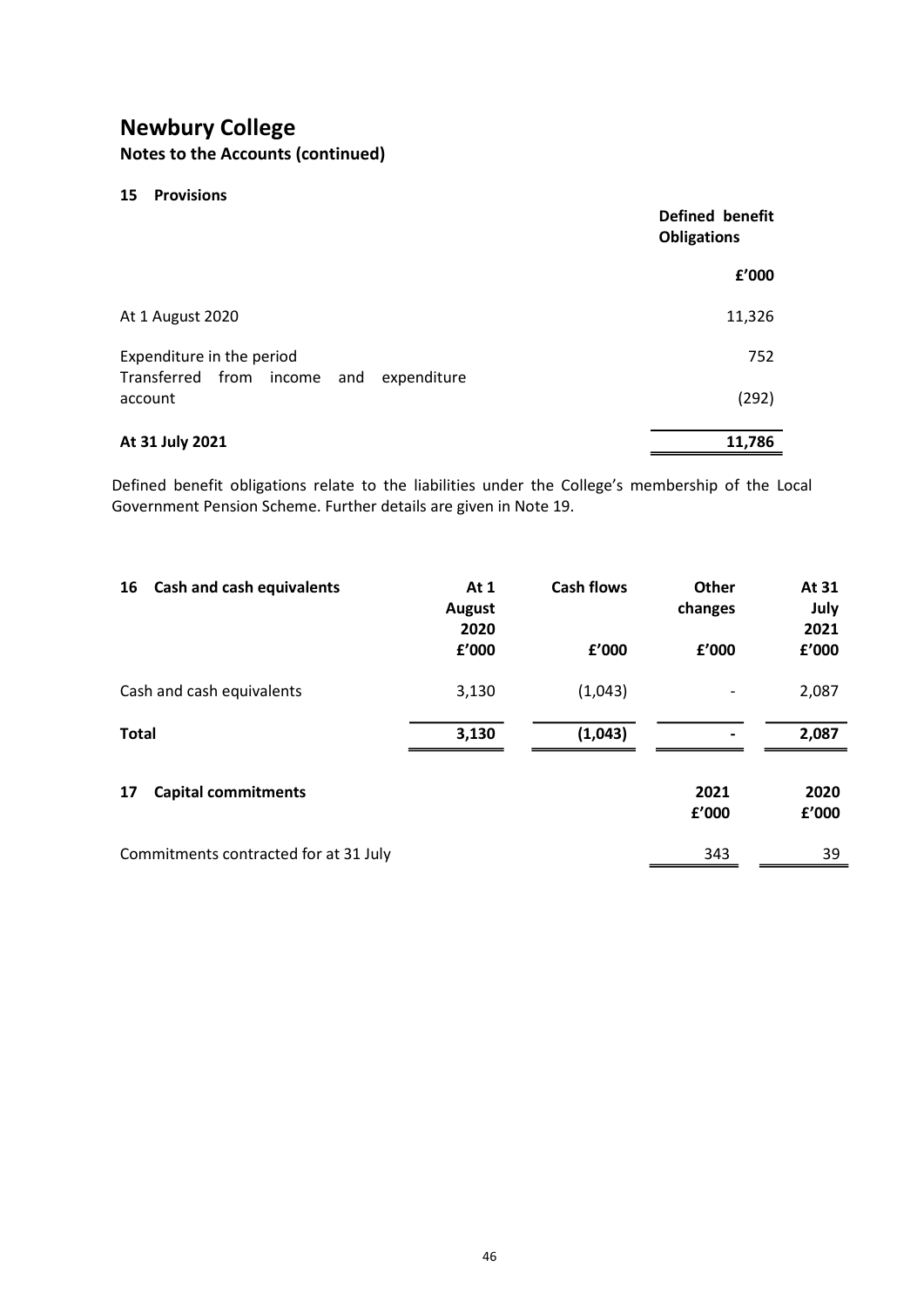## Notes to the Accounts (continued)

#### 18 Lease Obligations

| <b>Newbury College</b>                                                                                                              |       |       |       |          |       |
|-------------------------------------------------------------------------------------------------------------------------------------|-------|-------|-------|----------|-------|
| <b>Notes to the Accounts (continued)</b>                                                                                            |       |       |       |          |       |
|                                                                                                                                     |       |       |       |          |       |
| <b>18</b> Lease Obligations<br>At 31 July the College had minimum lease payments under non-cancellable operating leases as follows: |       |       |       |          |       |
|                                                                                                                                     |       |       |       | 2021     | 2020  |
|                                                                                                                                     |       |       |       | £'000    | £'000 |
| Future minimum lease payments due                                                                                                   |       |       |       |          |       |
| Land and buildings                                                                                                                  |       |       |       |          |       |
| Not later than one year                                                                                                             |       |       |       |          |       |
| Later than one year and not later than five years                                                                                   |       |       |       |          |       |
| later than five years                                                                                                               |       |       |       |          |       |
|                                                                                                                                     |       |       |       |          |       |
| Other                                                                                                                               |       |       |       |          |       |
| Not later than one year                                                                                                             |       |       |       | 28<br>48 | 16    |
| Later than one year and not later than five years<br>later than five years                                                          |       |       |       |          | 12    |
|                                                                                                                                     |       |       |       | 76       | 27    |
| Total lease payments due                                                                                                            |       |       |       | 76       | 27    |
|                                                                                                                                     |       |       |       |          |       |
| 19<br><b>Defined benefit obligations</b>                                                                                            |       |       |       |          |       |
| The College's employees belong to two principal post-employment benefit plans: the Teachers'                                        |       |       |       |          |       |
| Pension Scheme England and Wales (TPS) for academic and related staff; and the Local                                                |       |       |       |          |       |
| Government Pension Scheme (LGPS) for non-teaching staff, which is managed by the Royal                                              |       |       |       |          |       |
| Borough of Windsor and Maidenhead. Both are multi-employer defined-benefit plans.                                                   |       |       |       |          |       |
| The pension costs are assessed in accordance with the advice of independent qualified actuaries.                                    |       |       |       |          |       |
| The latest formal actuarial valuation of the TPS was 31 March 2019 and of the LGPS 31 March 2019.                                   |       |       |       |          |       |
|                                                                                                                                     |       | 2021  |       | 2020     |       |
| Total pension cost for the year                                                                                                     |       |       |       |          |       |
|                                                                                                                                     | £'000 | £'000 | £'000 | £'000    |       |
| Teachers' Pension Scheme: contributions paid<br>Local Government Pension Scheme:                                                    |       | 420   |       | 368      |       |
| Contributions paid                                                                                                                  | 593   |       | 522   |          |       |
| FRS 102 (28) charge                                                                                                                 | 597   |       | 210   |          |       |

#### 19 Defined benefit obligations

|                          |                                                                                                   |       |       |       | 76    | 27 |
|--------------------------|---------------------------------------------------------------------------------------------------|-------|-------|-------|-------|----|
| Total lease payments due |                                                                                                   |       |       |       | 76    | 27 |
| 19                       | <b>Defined benefit obligations</b>                                                                |       |       |       |       |    |
|                          | The College's employees belong to two principal post-employment benefit plans: the Teachers'      |       |       |       |       |    |
|                          | Pension Scheme England and Wales (TPS) for academic and related staff; and the Local              |       |       |       |       |    |
|                          | Government Pension Scheme (LGPS) for non-teaching staff, which is managed by the Royal            |       |       |       |       |    |
|                          | Borough of Windsor and Maidenhead. Both are multi-employer defined-benefit plans.                 |       |       |       |       |    |
|                          | The pension costs are assessed in accordance with the advice of independent qualified actuaries.  |       |       |       |       |    |
|                          | The latest formal actuarial valuation of the TPS was 31 March 2019 and of the LGPS 31 March 2019. |       |       |       |       |    |
|                          |                                                                                                   |       | 2021  |       | 2020  |    |
|                          | Total pension cost for the year                                                                   |       |       |       |       |    |
|                          |                                                                                                   | £'000 | £'000 | £'000 | £'000 |    |
|                          |                                                                                                   |       |       |       |       |    |
|                          | Teachers' Pension Scheme: contributions paid                                                      |       | 420   |       | 368   |    |
|                          | Local Government Pension Scheme:                                                                  |       |       |       |       |    |
| Contributions paid       |                                                                                                   | 593   |       | 522   |       |    |
| FRS 102 (28) charge      |                                                                                                   | 597   |       | 210   |       |    |
| Income                   | Charge to the Statement of Comprehensive                                                          |       | 1,190 |       | 732   |    |
|                          | <b>Total Pension Cost for Year</b>                                                                |       | 1,610 |       | 1,100 |    |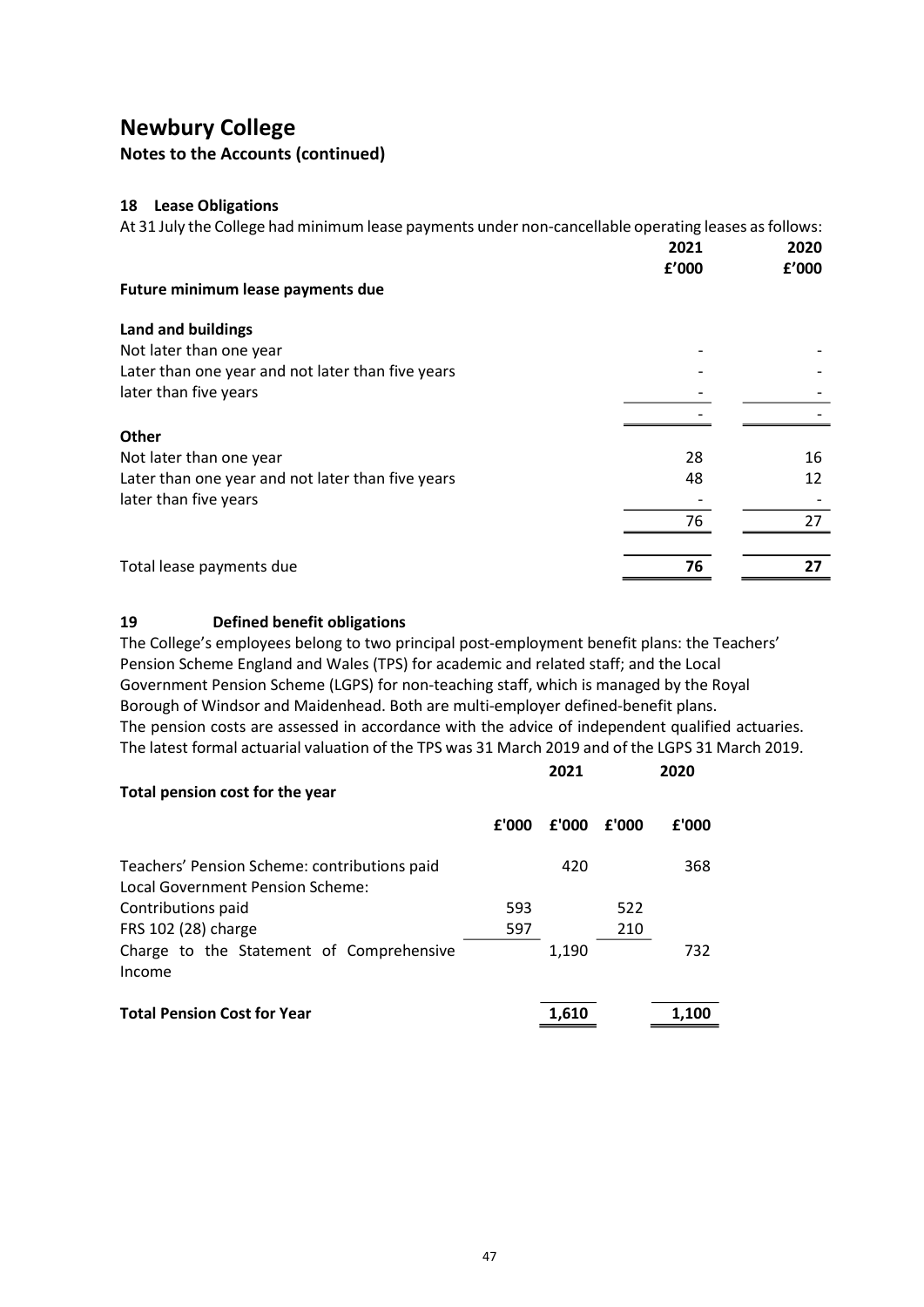## Notes to the Accounts (continued)

## 19 Defined benefit obligations continued

Contributions amounting to £106,258 (2020: £46,915) were payable to the scheme and are included in creditors.

#### Teachers' Pension Scheme

The Teachers' Pension Scheme (TPS) is a statutory, contributory, defined benefit scheme, governed by the Teachers' Pension Scheme Regulations 2014. These regulations apply to teachers in schools, colleges and other educational establishments. Membership is automatic for teachers and lecturers at eligible institutions. Teachers and lecturers are able to opt out of the TPS.

The TPS is an unfunded scheme and members contribute on a 'pay as you go' basis – these contributions, along with those made by employers, are credited to the Exchequer under arrangements governed by the above Act. Retirement and other pension benefits are paid by public funds provided by Parliament.

Under the definitions set out in FRS 102 (28.11), the TPS is a multi-employer pension plan. The College is unable to identify its share of the underlying assets and liabilities of the plan.

Accordingly, the College has taken advantage of the exemption in FRS 102 and has accounted for its contributions to the scheme as if it were a defined-contribution plan. The College has set out above the information available on the plan and the implications for the College in terms of the anticipated contribution rates.

The valuation of the TPS is carried out in line with regulations made under the Public Service Pension Act 2013. Valuations credit the teachers' pension account with a real rate of return assuming funds are invested in notional investments that produce that real rate of return.

The latest actuarial review of the TPS was carried out as at 31 March 2019. The valuation report was published by the Department for Education (the Department in April 2019. The valuation reported total scheme liabilities (pensions currently in payment and the estimated cost of future benefits) for service to the effective date of £218 billion, and notional assets (estimated future contributions together with the notional investments held at the valuation date) of £198 billion giving a notional past service deficit of £22 billion.

As a result of the valuation, new employer contribution rates were set at 23.68% of pensionable pay from September 2019 onwards (compared to 16.48% during 2018/9. DfE has agreed to pay a teacher pension employer contribution grant to cover the additional costs during the 2020-21 academic year.

A full copy of the valuation report and supporting documentation can be found on the Teachers' Pension Scheme website.

The pension costs paid to TPS in the year amounted to £419,675 (2020: £367,664).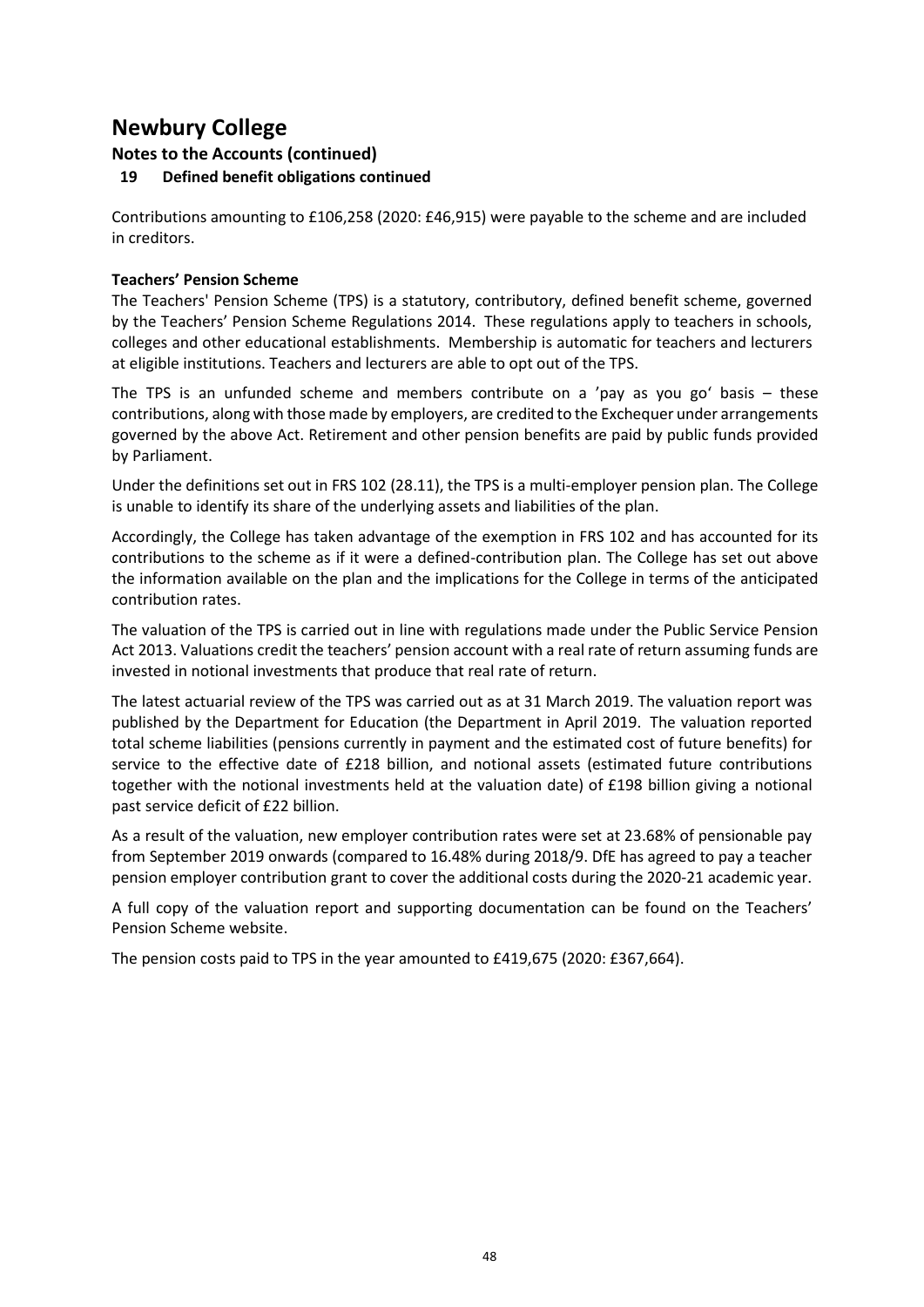Notes to the Accounts (continued)

19 Defined benefit obligations continued

## Local Government Pension Scheme

The LGPS is a funded defined-benefit plan, with the assets held in separate funds administered by West Berkshire Local Authority. The total contribution made for the year ended 31 July 2021 was £725,000, of which employer's contributions totalled £593,000 and employees' contributions totalled £132,000. The contribution rates for future years is likely to be 21.1% for employers and range from 5.5% to 12.5% cent for employees, depending on salary.

The following information is based upon a full actuarial valuation of the fund at 31 March 2019 updated to 31 July 2021 by Barnett Waddingham.

#### Principal Actuarial Assumptions

|                                      | At 31 July | At 31 July |  |
|--------------------------------------|------------|------------|--|
|                                      | 2021       | 2020       |  |
| Rate of increase in salaries         | 2.00%      | 2.00%      |  |
| Future pensions increases            | 2.85%      | 2.25%      |  |
| Discount rate for scheme liabilities | 1.60%      | 1.35%      |  |
| Inflation assumption (CPI)           | 2.85%      | 2.25%      |  |
| Commutation of pensions to lump sums | 50%        | 50%        |  |
|                                      |            |            |  |

| to 31 July 2021 by Barnett Waddingham.                                                                  |            |            |
|---------------------------------------------------------------------------------------------------------|------------|------------|
| <b>Principal Actuarial Assumptions</b>                                                                  |            |            |
| The following information is based upon a full actuarial valuation of the fund at 31 March 2016 updated |            |            |
| to 31 July 2021 by a qualified independent actuary.                                                     |            |            |
|                                                                                                         | At 31 July | At 31 July |
|                                                                                                         | 2021       | 2020       |
| Rate of increase in salaries                                                                            | 2.00%      | 2.00%      |
| Future pensions increases                                                                               | 2.85%      | 2.25%      |
| Discount rate for scheme liabilities                                                                    | 1.60%      | 1.35%      |
| Inflation assumption (CPI)                                                                              | 2.85%      | 2.25%      |
| Commutation of pensions to lump sums                                                                    | 50%        | 50%        |
| The current mortality assumptions include sufficient allowance for future improvements in mortality     |            |            |
| rates. The assumed life expectations on retirement age 65 are:                                          |            |            |
|                                                                                                         | At 31 July | At 31 July |
|                                                                                                         | 2021       | 2020       |
| Retiring today                                                                                          | Years      | Years      |
| Males                                                                                                   | 21.3       | 21.5       |
|                                                                                                         | 24.0       | 24.1       |
| Females                                                                                                 |            |            |
| Retiring in 20 years                                                                                    |            |            |
| Males                                                                                                   | 22.6       | 22.9       |
| Females                                                                                                 | 25.4       | 25.5       |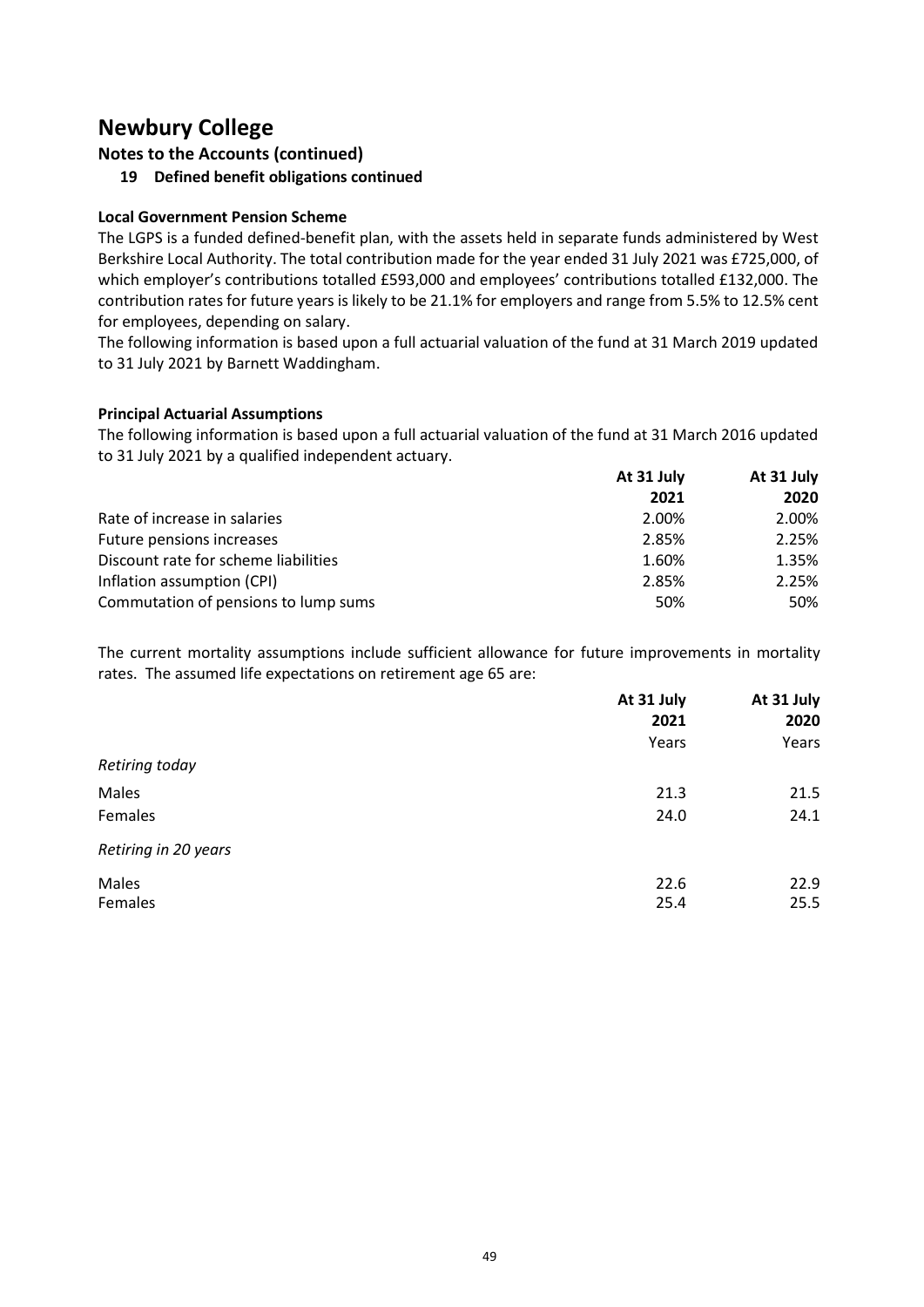Notes to the Accounts (continued)

| ewbury College                                                                                        |                        |                                |
|-------------------------------------------------------------------------------------------------------|------------------------|--------------------------------|
| otes to the Accounts (continued)                                                                      |                        |                                |
|                                                                                                       |                        |                                |
| Defined benefit obligations continued<br>19                                                           |                        |                                |
| <b>Sensitivity analysis</b>                                                                           | At 31 July             | At 31 July                     |
|                                                                                                       | 2021                   | 2020                           |
|                                                                                                       | £'000                  | £'000                          |
| Discount rate +0.1%                                                                                   | (438)                  | (396)                          |
| Discount rate -0.1%                                                                                   | 447                    | 406                            |
| Mortality assumption $-1$ year increase                                                               | 859                    | 748                            |
| Mortality assumption $-1$ year decrease                                                               | (823)                  | (716)                          |
| Pension increase +0.1%                                                                                | 425                    | 386                            |
| Pension increase -0.1%                                                                                | (417)                  | (376)                          |
| The amount included in the balance sheet in respect of the defined benefit pension plan is as         |                        |                                |
| follows:                                                                                              |                        |                                |
|                                                                                                       | 2021                   | 2020                           |
|                                                                                                       | f'000                  | $\boldsymbol{\mathsf{f}}'$ 000 |
| Fair value of plan assets                                                                             | 7,841                  | 6,404                          |
| Present value of plan liabilities                                                                     | 19,627                 | 17,730                         |
| Present value of unfunded liabilities                                                                 |                        |                                |
| <b>Net pensions liability (Note 15)</b>                                                               | (11, 786)              | (11, 326)                      |
|                                                                                                       |                        |                                |
| Amounts recognised in the Statement of Comprehensive Income in respect of the plan are as<br>follows: |                        |                                |
|                                                                                                       | 2021                   | 2020                           |
|                                                                                                       | ${\bf f}^{\prime}$ 000 | £'000                          |

|                                         | 2021     | 2020      |  |
|-----------------------------------------|----------|-----------|--|
|                                         | f'000    | £'000     |  |
| Fair value of plan assets               | 7,841    | 6,404     |  |
| Present value of plan liabilities       | 19,627   | 17,730    |  |
| Present value of unfunded liabilities   |          |           |  |
| <b>Net pensions liability (Note 15)</b> | (11,786) | (11, 326) |  |

| Pension increase -0.1%                                                                                    | (41/          | (3/6)         |
|-----------------------------------------------------------------------------------------------------------|---------------|---------------|
| The amount included in the balance sheet in respect of the defined benefit pension plan is as<br>follows: |               |               |
|                                                                                                           | 2021          | 2020          |
|                                                                                                           | £'000         | £'000         |
| Fair value of plan assets                                                                                 | 7,841         | 6,404         |
| Present value of plan liabilities<br>Present value of unfunded liabilities                                | 19,627        | 17,730        |
| <b>Net pensions liability (Note 15)</b>                                                                   | (11, 786)     | (11, 326)     |
|                                                                                                           |               |               |
| Amounts recognised in the Statement of Comprehensive Income in respect of the plan are as<br>follows:     |               |               |
|                                                                                                           | 2021<br>£'000 | 2020<br>£'000 |
| Amounts included in staff costs                                                                           |               |               |
| Current service cost                                                                                      | 1,193         | 774           |
| Past service cost<br><b>Total</b>                                                                         | 1,193         | 774           |
|                                                                                                           |               |               |
| Amounts included in interest payable<br>Net interest                                                      | 155           | 151           |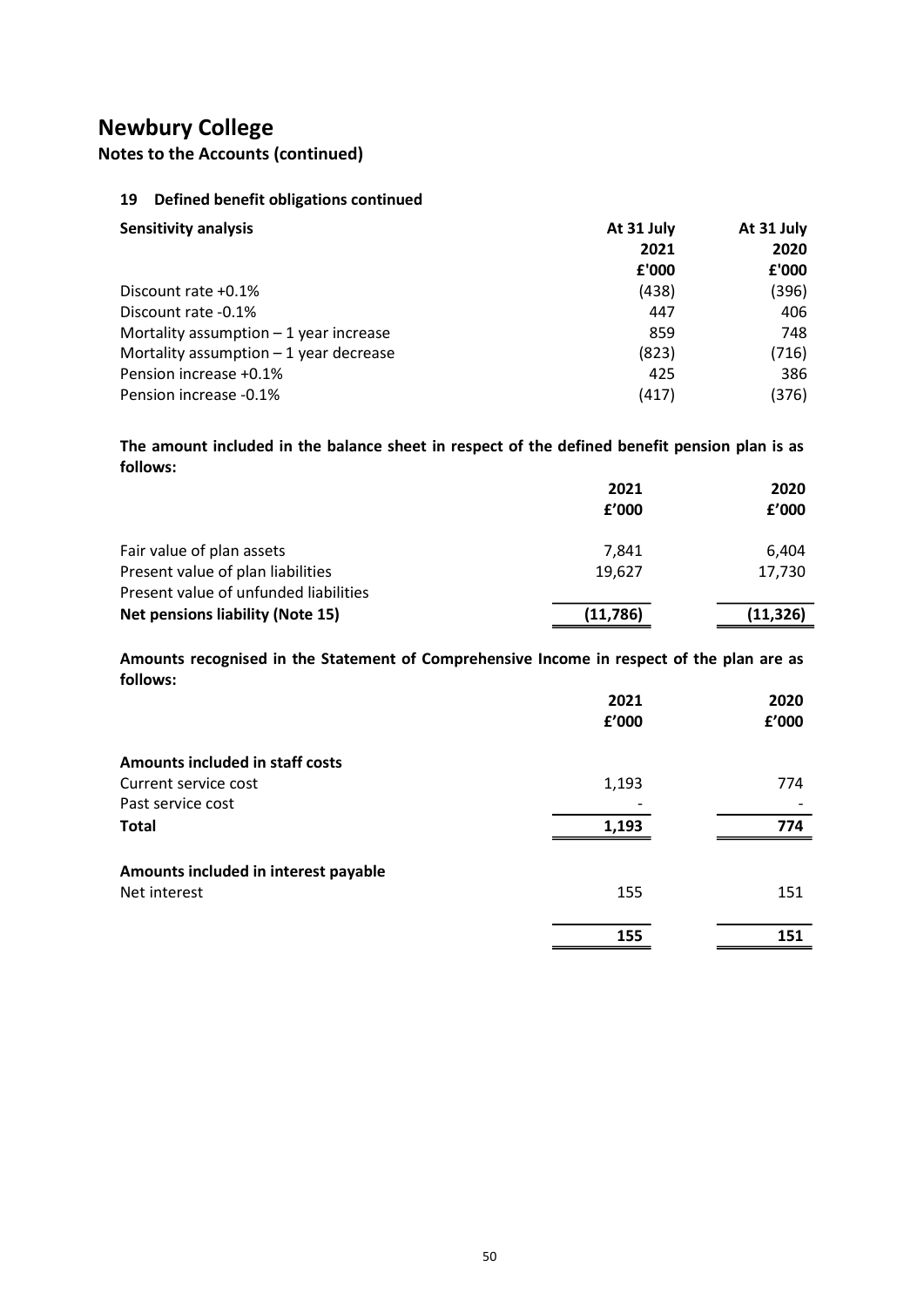# Notes to the Accounts (continued)

| <b>Newbury College</b>                                            |          |            |
|-------------------------------------------------------------------|----------|------------|
| <b>Notes to the Accounts (continued)</b>                          |          |            |
| Defined benefit obligations continued<br>19                       |          |            |
| Amounts recognised in Other Comprehensive Income                  |          |            |
|                                                                   | 2021     | 2020       |
|                                                                   | £'000    | f'000      |
| Return on pension plan assets                                     | 923      | (354)      |
| Other actuarial gains/(losses) on assets                          |          | (862)      |
| Changes in financial assumptions                                  | (1, 246) | (2,486)    |
| Changes in demographic assumptions                                | 232      | 223        |
| Other experience adjustments                                      | 383      | (431)      |
| Amount recognised in Other Comprehensive Income                   | 292      | (3,910)    |
| Movement in net defined benefit (liability)/asset during the year |          |            |
|                                                                   | 2021     | 2020       |
|                                                                   | f'000    | £'000      |
| Doficit in cohomo at 1 August                                     | 11122C   | $17$ $000$ |

## Movement in net defined benefit (liability)/asset during the year

| Amounts recognised in Other Comprehensive Income                  |           |           |
|-------------------------------------------------------------------|-----------|-----------|
|                                                                   | 2021      | 2020      |
|                                                                   | f'000     | £'000     |
| Return on pension plan assets                                     | 923       | (354)     |
| Other actuarial gains/(losses) on assets                          |           | (862)     |
| Changes in financial assumptions                                  | (1, 246)  | (2,486)   |
| Changes in demographic assumptions                                | 232       | 223       |
| Other experience adjustments                                      | 383       | (431)     |
| Amount recognised in Other Comprehensive Income                   | 292       | (3,910)   |
| Movement in net defined benefit (liability)/asset during the year |           |           |
|                                                                   | 2021      | 2020      |
|                                                                   | £'000     | f'000     |
| Deficit in scheme at 1 August                                     | (11, 326) | (7,055)   |
| Movement in year:                                                 |           |           |
| Current service cost                                              | (1, 193)  | (774)     |
| <b>Employer contributions</b>                                     | 596       | 564       |
| Past service cost                                                 |           |           |
| Net interest on the defined (liability)/asset                     | (155)     | (151)     |
| Actuarial gain or loss                                            | 292       | (3,910)   |
| Net defined benefit liability at 31 July                          | (11, 786) | (11, 326) |
|                                                                   |           |           |
| <b>Asset and Liability Reconciliation</b>                         |           |           |
|                                                                   | 2021      | 2020      |
|                                                                   | £'000     | f'000     |
| Changes in the present value of defined benefit obligations       |           |           |
| Defined benefit obligations at start of period                    | 17,730    | 14,328    |
| <b>Current Service cost</b>                                       | 1,193     | 774       |
| Interest cost                                                     | 238       | 298       |
| Contributions by Scheme participants                              | 132       | 119       |
| Changes in financial assumptions                                  | 1,246     | 2,486     |
| Changes in demographic assumptions                                | (232)     | (223)     |
| Estimated benefits paid                                           | (297)     | (440)     |
| Other experience                                                  | (383)     | 388       |
| Past service cost                                                 |           |           |
| Defined benefit obligations at end of period                      | 19,627    | 17,730    |